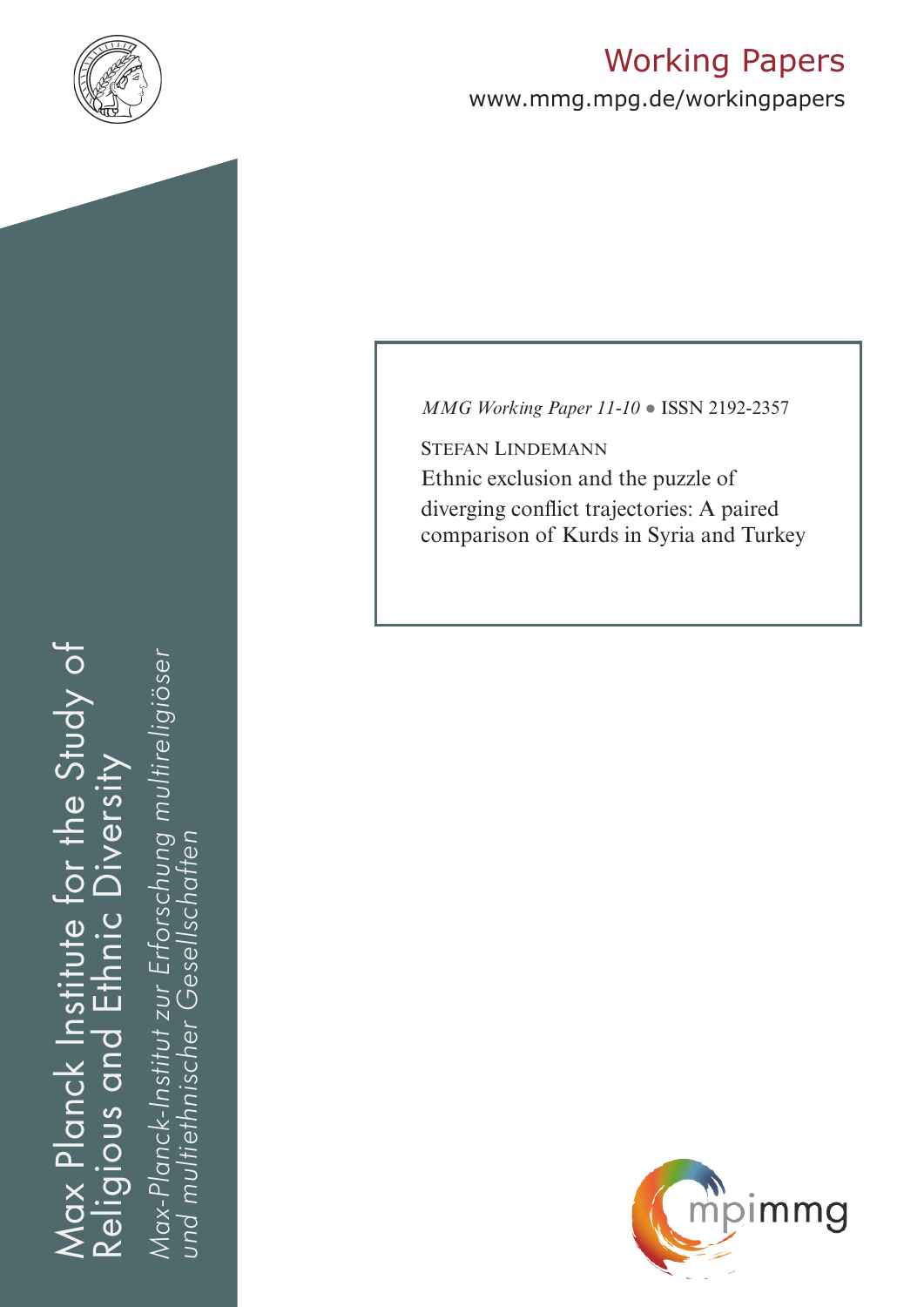Stefan Lindemann *Ethnic exclusion and the puzzle of diverging conflict trajectories: A paired comparison of Kurds in Syria and Turkey* 

MMG Working Paper 11-10

Max-Planck-Institut zur Erforschung multireligiöser und multiethnischer Gesellschaften, *Max Planck Institute for the Study of Religious and Ethnic Diversity* Göttingen

© 2011 by the author

ISSN 2192-2357 (MMG Working Papers Print)

Working Papers are the work of staff members as well as visitors to the Institute's events. The analyses and opinions presented in the papers do not reflect those of the Institute but are those of the author alone.

Download: www.mmg.mpg.de/workingpapers

MPI zur Erforschung multireligiöser und multiethnischer Gesellschaften MPI for the Study of Religious and Ethnic Diversity, Göttingen Hermann-Föge-Weg 11, 37073 Göttingen, Germany Tel.: +49 (551) 4956 - 0 Fax: +49 (551) 4956 - 170

www.mmg.mpg.de

info@mmg.mpg.de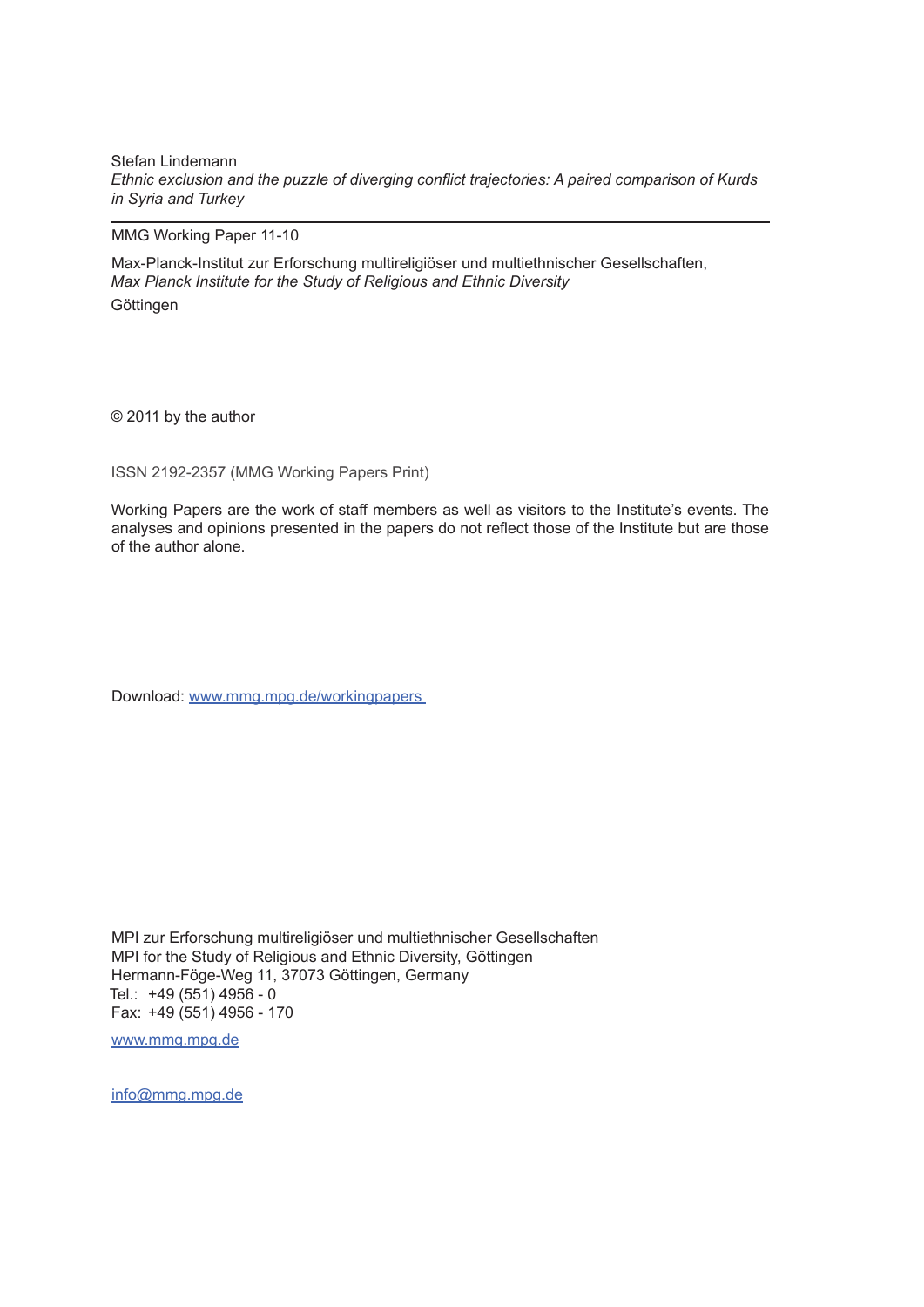## Abstract

This paper raises the question of why representatives of some politically marginalised ethnic groups resort to armed rebellion, while others remain peaceful. To find answers to this question, the paper first develops a theoretical framework that relates the mobilisational capacity of disgruntled ethnic leaders to the dynamic interplay of three factors, including the repressive capacity of the state, the availability of international support, and group-specific organisational capacity. In a second step, it uses this framework to investigate the diverging conflict trajectories of Kurds in Turkey (1946-2005) and Kurds in Syria (1970-2005). Even though the leadership of both groups suffered political marginalisation, this led to armed rebellion only in Turkey where Abdullah Ocalan's Kurdistan Workers' Party (PKK) took up arms against the government in 1984. The paired comparison shows that these diverging conflict trajectories mainly reflect differences in the broader political opportunity structure. While the political mobilisation of Syrian Kurds was smothered by the extremely high repressive capacity of the Assad regime and the total lack of international support, the PKK rebellion in Turkey was facilitated by both the state's weakened repressive capacity during the second half of the 1970s and the availability of ample external support from the early 1980s. Differences in group-specific organisational capacity, by contrast, are clearly less important as an explanatory factor. Even though the PKK displayed higher organisational capacity than Kurdish organisations in Syria, these differences are largely endogenous to the observed variation in political opportunity factors.

## Author

STEFAN LINDEMANN is Research Fellow at the Max Planck Institute for the Study of Religious and Ethnic Diversity (MMP), Department of Socio-Cultural Diversity, Göttingen.

**lindemann@mmg.mpg.de**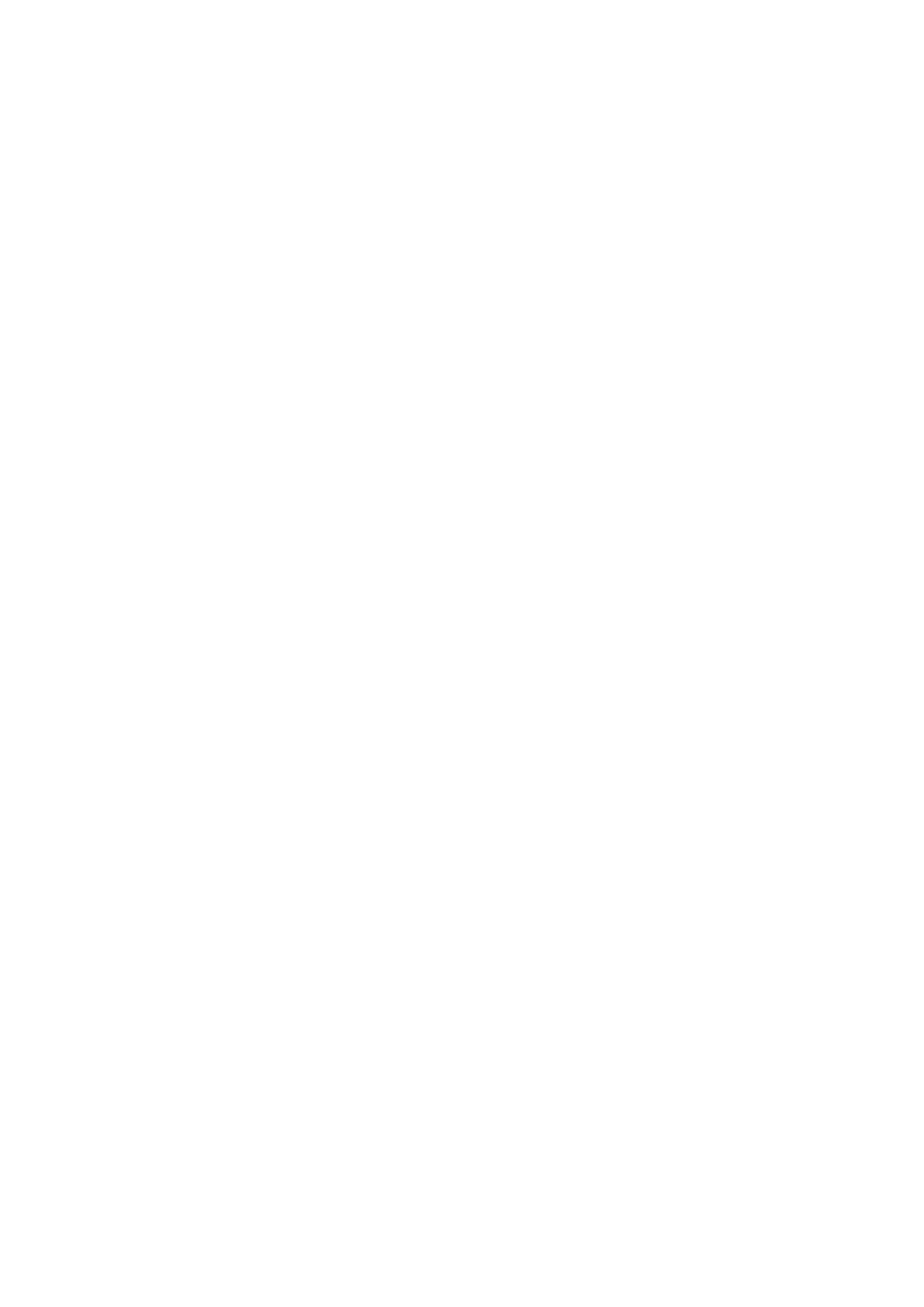## Contents

| 1. |                                                                | $\overline{7}$ |
|----|----------------------------------------------------------------|----------------|
| 2. | Understanding divergent conflict trajectories in a context of  |                |
|    |                                                                | 9              |
|    | 2.1                                                            | 10             |
|    |                                                                | 11             |
|    |                                                                | 15             |
|    |                                                                | 16             |
| 3. |                                                                | 18             |
|    | Similar grievances, yet diverging conflict trajectories<br>3.1 | 18             |
|    | $3.2^{\circ}$                                                  | 25             |
|    |                                                                | 25             |
|    |                                                                | 36             |
| 4. |                                                                | 40             |
| 5. |                                                                |                |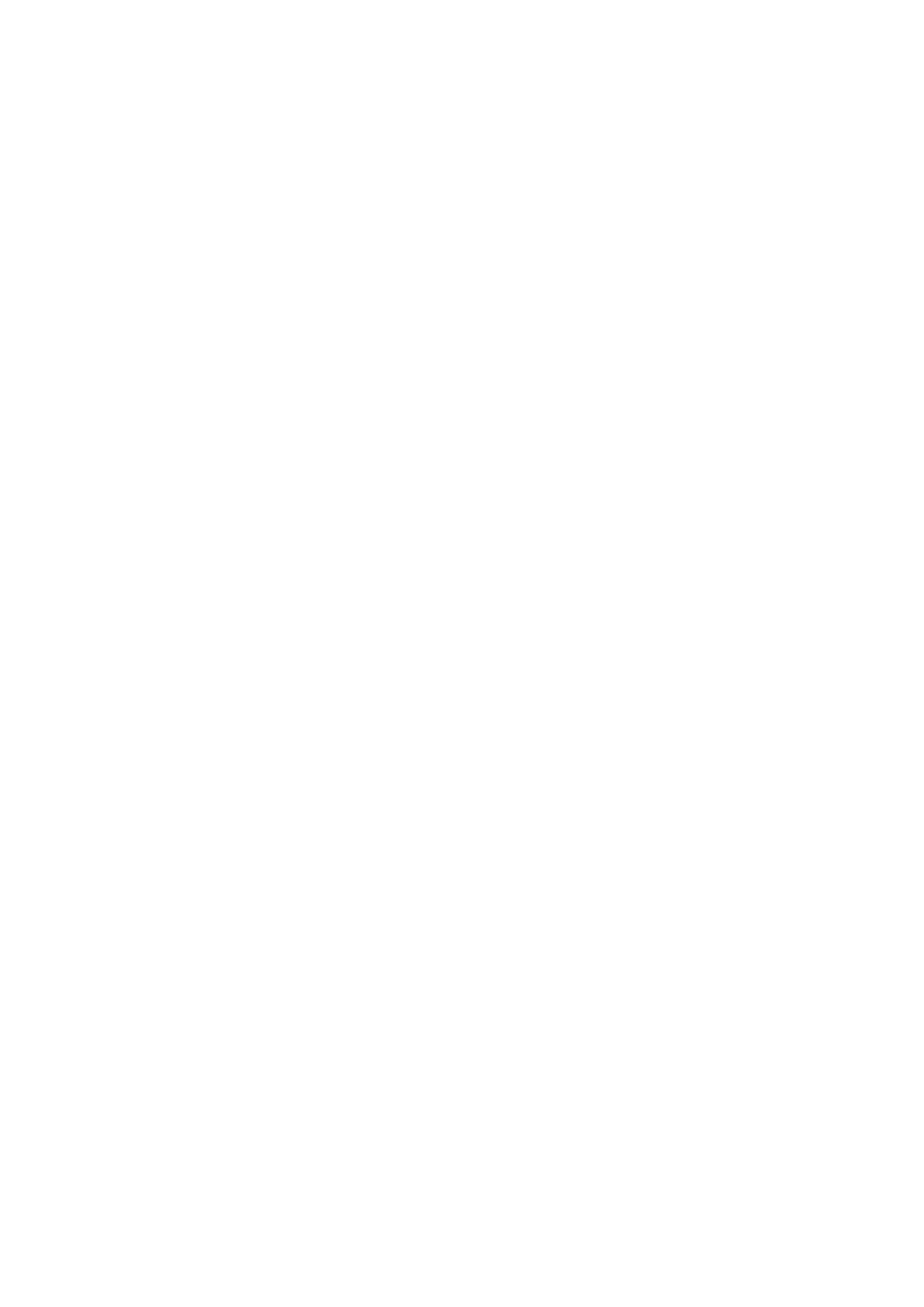## 1. The puzzle

Recent research has found strong evidence for a link between ethnic exclusion from executive-level state power and civil war. Most prominently, Wimmer et al. focus on the state as an organisation that is captured to different degrees by representatives of particular ethnic groups<sup>1</sup>, expecting that high degrees of ethnic exclusion will increase the likelihood of armed conflict (Wimmer, Cederman, and Min 2009; Cederman, Wimmer, and Min 2010). This hypothesis is tested based on the Ethnic Power Relations (EPR) dataset, which identifies all politically relevant<sup>2</sup> ethnic groups around the world and measures access to executive-level state power for members of these ethnic categories in all years from 1946 to 2005. The finding is that exclusion along ethnic lines is strongly and robustly associated with civil war, with armed rebellions in the name of excluded ethnic groups being much more likely than violent conflict in the name of included groups. Similar conclusions have been reported in the literatures on relative deprivation (Gurr 1970, 1993a, 1993b, 2000), consociationalism (Lijphart 1977, 2008), elite settlements (Burton and Higley 1987), inclusive coalition (Rothchild 1997; Rothchild and Foley 1988), horizontal inequalities (Stewart 2010; Cederman, Weidmann, and Gleditsch 2011) and elite bargains (Lindemann 2011).

Yet, a closer look at the EPR dataset reveals that ethnic exclusion does not always lead to armed rebellion.<sup>3</sup> This is true for all parts of the world. In Africa, ethnic leaders of the Acholi in Uganda, the Dinka in Sudan, the Tutsi in Rwanda, the Mano in Liberia or the Igbo in Nigeria responded to their political marginalization by waging armed insurgency against the state. By contrast, the leadership of the Luo in Kenya, the Ewe in Togo, the Malinke in Guinea, the San in Botswana or the Batéké in Congo was also long politically excluded but nonetheless refrained from rebellion. In Asia,

<sup>1</sup> Following the Weberian tradition, ethnicity is defined as a subjectively experienced sense of commonality based on the belief in shared culture and common ancestry. This definition includes ethnolinguistic, ethnosomatic and ethnoreligious groups, but not tribes and clans that conceive of ancestry in genealogical terms, or regions that do not define commonality on the basis of shared ancestry (see Wimmer 2008).

<sup>2</sup> An ethnic group is defined as politically relevant if at least one significant political actor claims to represent the interests of that group in the national political arena, or if members of an ethnic category are systematically and intentionally discriminated against in the domain of public politics (see Wimmer, Cederman, and Min 2009).

<sup>3</sup> Drawing on the Uppsala Conflict Data Program (UCDP), armed rebellion is defined as 'a contested incompatibility that concerns government or territory where the use of armed force between two parties, of which at least one is the government of a state, results in at least 25 battle-related deaths' (http://www.pcr.uu.se/research/UCDP/).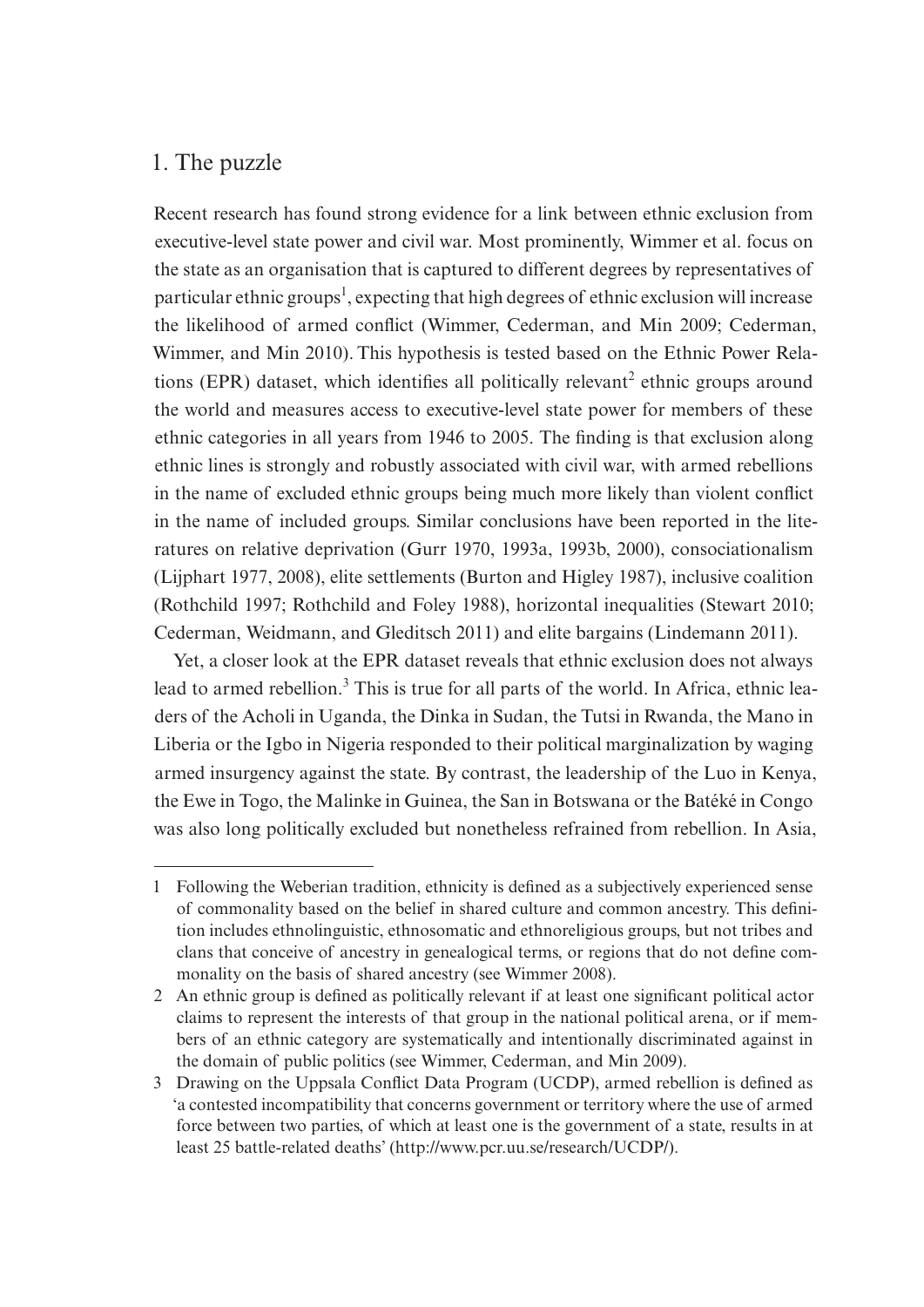disgruntled ethnic leaders of the Tamils in Sri Lanka, the Tajiks in Afghanistan, the Moro in the Philippines or the Kurds in Iraq took up arms against the government, whereas the reverse is true for representatives of the similarly marginalised Madhesi in Nepal, Hindus in Bangladesh, Chinese in Indonesia or the Ahmadis in Pakistan. In Latin America, indigenous leaders in Chile, Paraguay, Ecuador, Peru, Guatemala and Mexico have all suffered from sustained political exclusion, yet this led to armed rebellion only in the latter three cases. In Europe, finally, ethnic exclusion caused insurgency in the cases of the Albanians in Yugoslavia or the Abkhazians in Georgia but not in those of the Roma in Slovakia or the Ukrainians in Poland. These diverging conflict trajectories in a context of ethnic exclusion are puzzling and raise the following question: *Why do representatives of some politically marginalised ethnic groups resort to armed rebellion, while others remain peaceful?*

To find answers to this question, this paper first develops a theoretical framework that relates the mobilisational capacity of disgruntled ethnic leaders to the dynamic interplay of three factors, including the repressive capacity of the state, the availability of international support, and group-specific organisational capacity. To explore this argument, the paper then investigates the diverging conflict trajectories of Kurds in Turkey (1946-2005) and Kurds in Syria (1970-2005): Even though the leadership of both groups suffered political marginalisation, this led to armed rebellion only in Turkey where Abdullah Ocalan's Kurdistan Workers' Party (PKK) took up arms against the government (1984-present). It is shown that these diverging conflict trajectories mainly reflect differences in the broader political opportunity structure. While the political mobilisation of Syrian Kurds was smothered by the extremely high repressive capacity of the Assad regime and the total lack of international support, the PKK rebellion in Turkey was facilitated by both the state's weakened repressive capacity during the second half of the 1970s and the availability of ample external support from the early 1980s. Differences in group-specific organisational capacity, by contrast, are clearly less important as an explanatory factor. Even though the PKK displayed higher organisational capacity than Kurdish organisations in Syria, these differences are largely endogenous to the observed variation in political opportunity factors.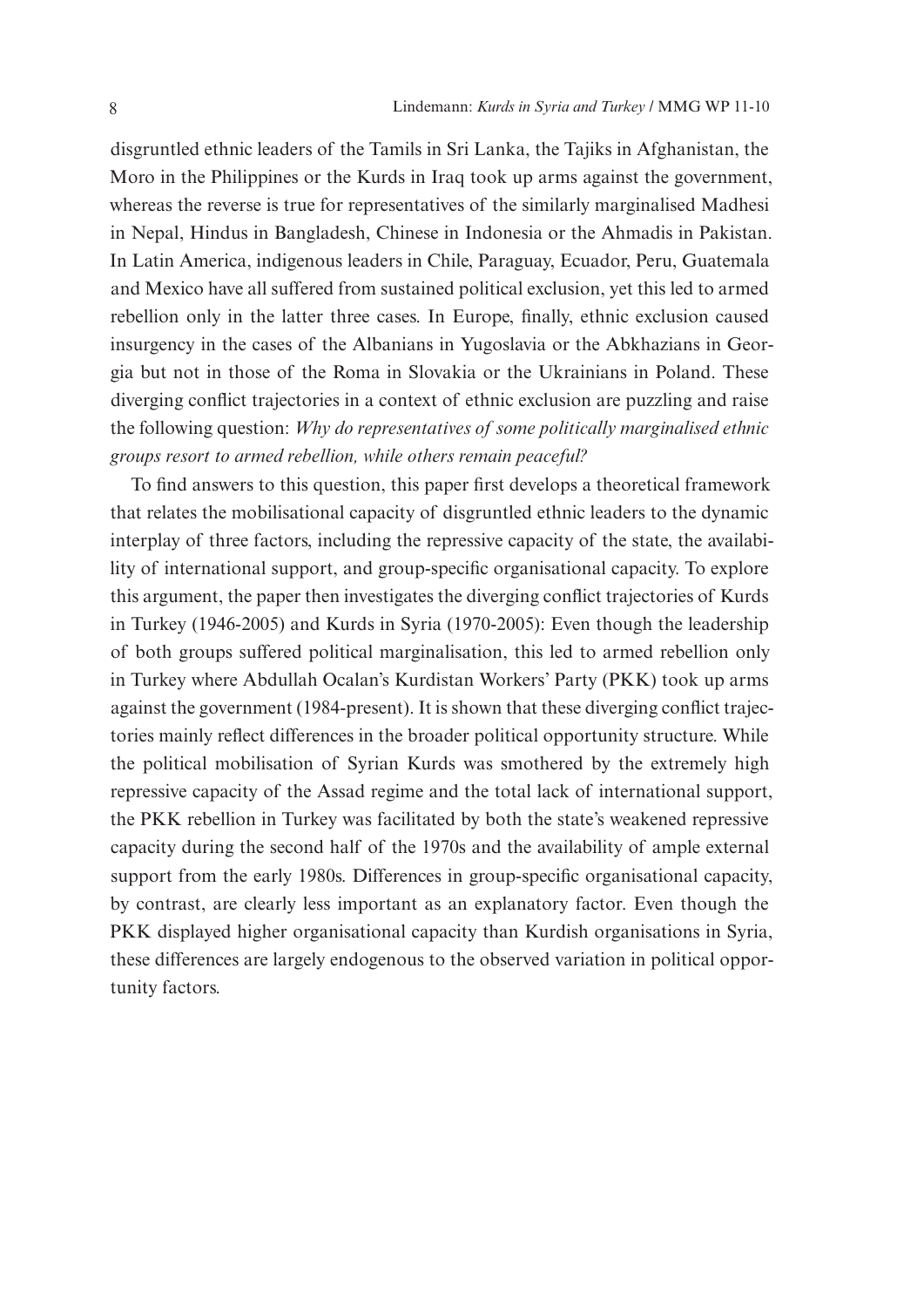## 2. Understanding divergent conflict trajectories in a context of ethnic exclusion

Access to executive-level state power is defined as representation in the presidency, cabinet, and senior posts in the administration, including the army (Wimmer, Cederman, and Min 2009, 326). It can be considered as crucial in that it provides representatives of contending ethnic groups with visible recognition, a 'say' in decisionmaking and access to the spoils of the state, while also shaping feelings of physical security and survival. The persistent exclusion from positions of executive-level power is therefore likely to favour the emergence of serious group-specific grievances, which can in turn be expected to produce a general disposition and willingness to engage in political protest and – if the protest is not successful – collective violence. Yet, the ultimate ability of aggrieved ethnic leaders to mobilize protest and violence will depend on a number of intervening factors.



Figure 1: Understanding divergent conflict trajectories in a context of ethnic exclusion

To account for these factors, I propose a theoretical framework that draws on the overlapping literatures on contentious politics (McAdam, Tarrow, and Tilly 2001; Tilly 2003; Tilly and Tarrow 2007), social revolutions (Tilly 1978; Skocpol 1979;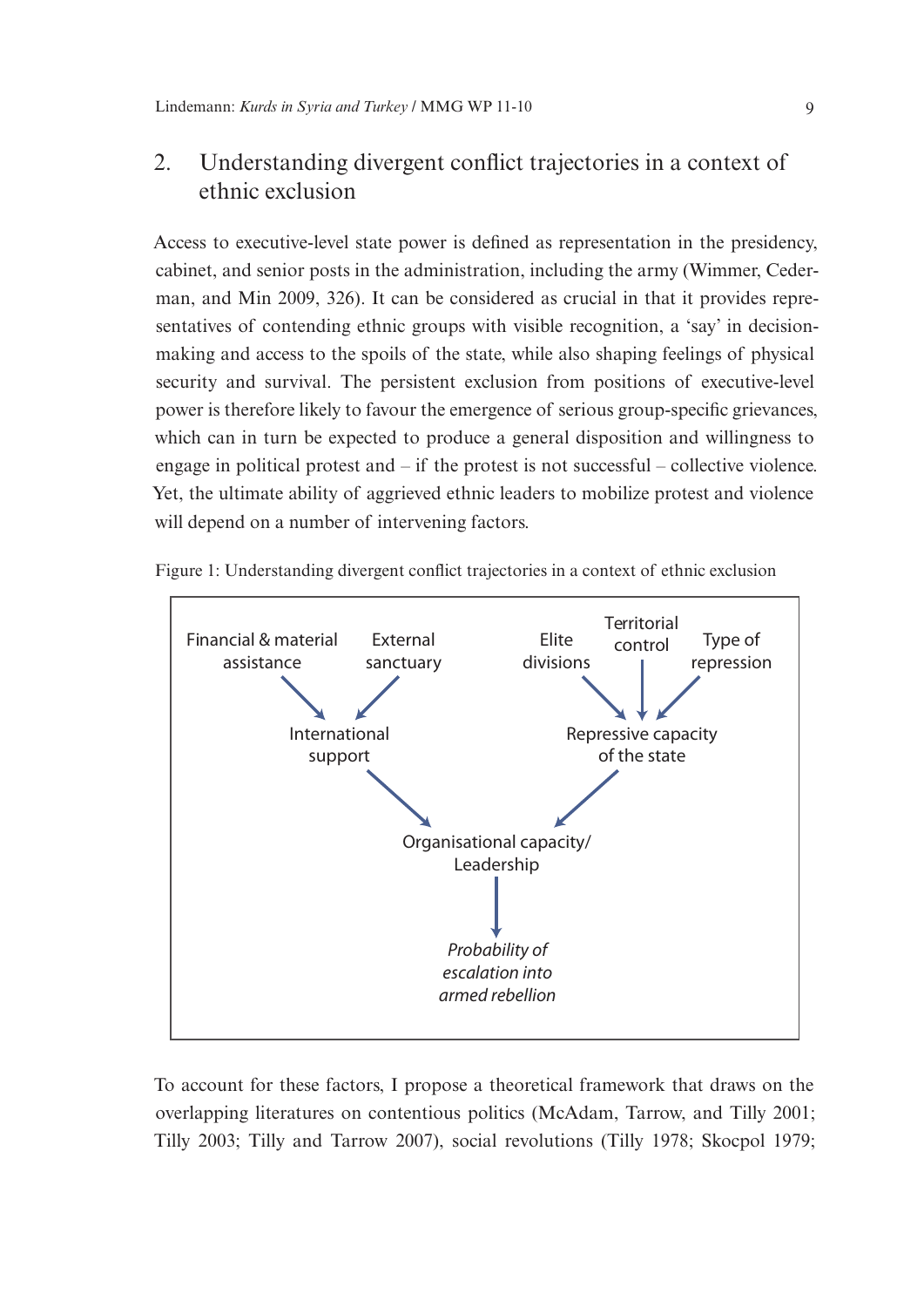Goodwin 2001), ethnic conflict (Gurr 1970, 1993a, 2000; Horowitz 1985), and civil war (Weinstein 2007; Fjelde and De Soysa 2009; Hendrix 2010). It is argued that the mobilisational capacity of marginalised ethnic leaders depends on the dynamic interplay of three sets of factors, including the repressive capacity of the state, international support, and organisational capacity (see Figure 1). The first two factors describe the broader political opportunity structure in which representatives of marginalized ethnic groups operate (2.1), while the latter relates to the group-specific endowments that ethnic leaders dispose of (2.2.).

#### *2.1 Differences in political opportunity structures*

My starting point when thinking about diverging conflict trajectories in a context of ethnic exclusion is the 'structure of political opportunities', which includes 'consistent – but not necessarily formal or permanent – dimensions of the political environment that provide incentives for people to undertake collective action by affecting their expectations of success or failure' (Tarrow 1998, 76f.). The concept of political opportunity structure has been widely used, always in danger of becoming a 'catchall variable' (Meyer 2004). The literature on social movements has over the years identified a multitude of political opportunity factors, ranging from the openness of the political system, the existence of elite divisions, the availability of influential allies to the state's capacity for repression (McAdam 1982; Tarrow 1998; Tilly and Tarrow 2007). In the literature on social revolutions, scholars have mainly focused on the role of an observed decline in state strength as an indicator of political opportunity structure (Tilly 1978; Skocpol 1979; Goodwin 2001). The identified explanatory factors include, among others, institutional linkages between states and elites, the nature of the bureaucracy, the penetration of the national territory and external shocks. The more recent civil war literature, finally, has privileged the notion of state capacity, which has been operationalized in terms of either military capacity, bureaucratic and administrative capacity, or the quality and coherence of political institutions (see Hendrix 2010).

Drawing on these diverse traditions, I operationalize the concept of 'political opportunity structure' by focusing on two key incentives that shape the mobilisational capacity of marginalised ethnic leaders. These include the repressive capacity of the state on the one hand (2.1.1), and international support on the other (2.1.2).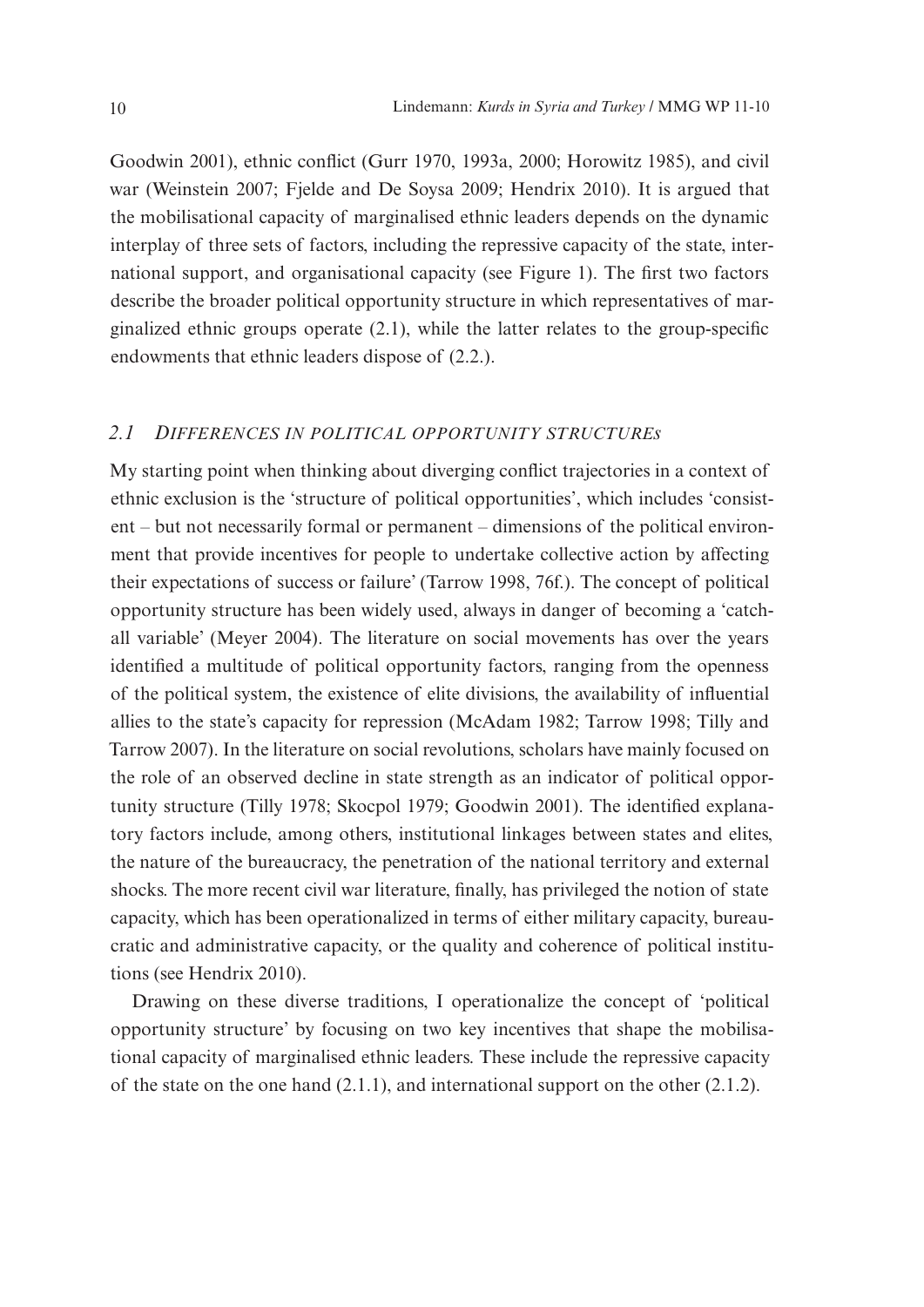#### *2.1.1 The repressive capacity of the state*

The repressive capacity of the state is a key feature of the political opportunity structure in which representatives of excluded ethnic groups operate. I argue that it depends on three inter-related factors, namely elite divisions, territorial control, and type of repression.

#### Elite divisions

Elites can be broadly defined as 'holders of strategic positions in powerful organizations and movements, including dissident ones, who are able to affect national political outcomes regularly and significantly' (Dogan and Higley 1998, 15). They thus comprise the top leadership positions of the government, the political parties, the bureaucracy, the military, business associations, trade unions, traditional and religious authorities, etc. Divisions among elites have been identified as a driver behind social and revolutionary movements in that they are a sign of regime vulnerability and thereby provide potential challengers with incentives to engage in collective action (Tarrow 1998, 79). While this is generally plausible, it seems useful to further distinguish between different kinds of elite divisions (Osa and Schock 2007, 129f.). In established democracies, elite divisions typically occur over specific political and economic policies. In semi- or non-democracies, by contrast, divisions among elites often concern more fundamental issues such as the legitimacy of the state, the institutional basis of the political system, methods of succession, the place of the military in politics, etc.

I argue that the existence of fundamental elite divisions will make armed rebellion more likely in two distinct ways. First, fundamental elite divisions represent a particularly clear sign of regime vulnerability and thus encourage disgruntled ethnic leaders to take the risk of mobilizing armed rebellion. If, for example, there are deep-seated divisions between political and military elites, this will call into question the state's ability to decisively repress violent challenges. In a similar vein, fragile coalition governments that are weakened by elementary disagreements over the institutional basis of the political system will be perceived as a vulnerable target by would-be rebels. Elite unity, by contrast, sends a signal of regime strength and hence favours non-violent action or more sporadic forms of violent protest. If, for instance, a regime exhibits high levels of civil-military integration, would-be rebels can assume that organised violent challenges to the state are likely to meet a united and firm response. This is a serious disincentive for armed rebellion.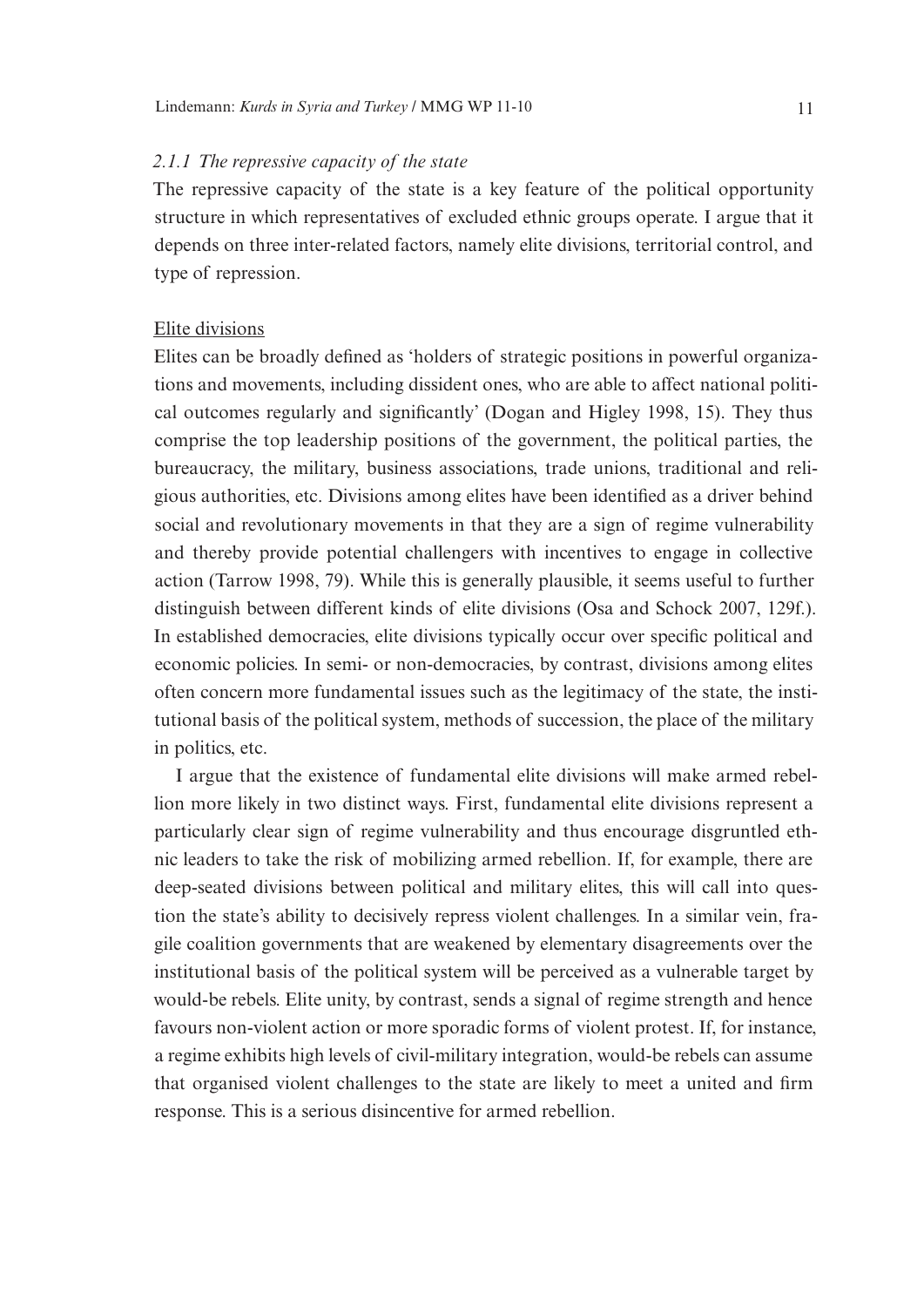*H1.1: Armed rebellion is more likely if representatives of marginalised ethnic groups confront a regime that is weakened by fundamental elite divisions.*

Second, the presence of fundamental elite divisions will provide the leadership of marginalised ethnic groups with potential allies, which may greatly facilitate the arduous task of organising insurgency. If, for example, political and military elites are divided over the place of the military in politics, disgruntled army officers may be tempted to join forces with other dissident interests. Similarly, disagreements over the methods of succession may motivate some to defect from the ruling coalition and align with other challengers. High levels of elite integration, by contrast, deprive disaffected ethnic leaders of potential allies and hence favour more sporadic forms of political protest.

*H1.2: Armed rebellion is more likely if representatives of marginalised ethnic groups dispose of elite allies.*

#### Territorial control

The territorial reach of the state is a long-standing theme in the study of violent conflict. A useful starting point is Mann's (1988, 113) concept of 'infrastructural power', which he defines as the 'institutional capacity of a central state (...) to penetrate its territories and logistically implement decisions'. Significantly, there are different approaches to state infrastructural power (see Soifer 2008). The 'national capabilities approach' highlights the infrastructural resources at the state's disposal, i.e. the means of coercion available to the state and the material means underlying these. The focus is therefore on the central state and its resources for exercising control over society and territory, and more specifically on the size and the strength of the military. Yet, there is little evidence that large and well-equipped militaries lower the risk of civil war (Hendrix 2010).

More promising is the 'subnational variation approach' that emphasises differences in the territorial presence of states, i.e. in their ability to extend their repressive capacity throughout the entire territory. The underlying insight is that states are rarely homogeneously powerful across national space, instead their repressive capabilities vary. Such spatial variations in territorial control have long been related to violent conflict.<sup>4</sup> Skocpol (1979, 74), in her classic study on the origins of social revo-

<sup>4</sup> While most suggest that a high territorial presence of the state decreases the risk of violent conflict, both Tilly (1993) and Hechter (2001) argue that the general expansion of state territorial presence over the past few centuries, has dramatically reduced local political autonomy and thereby sparked violent conflict.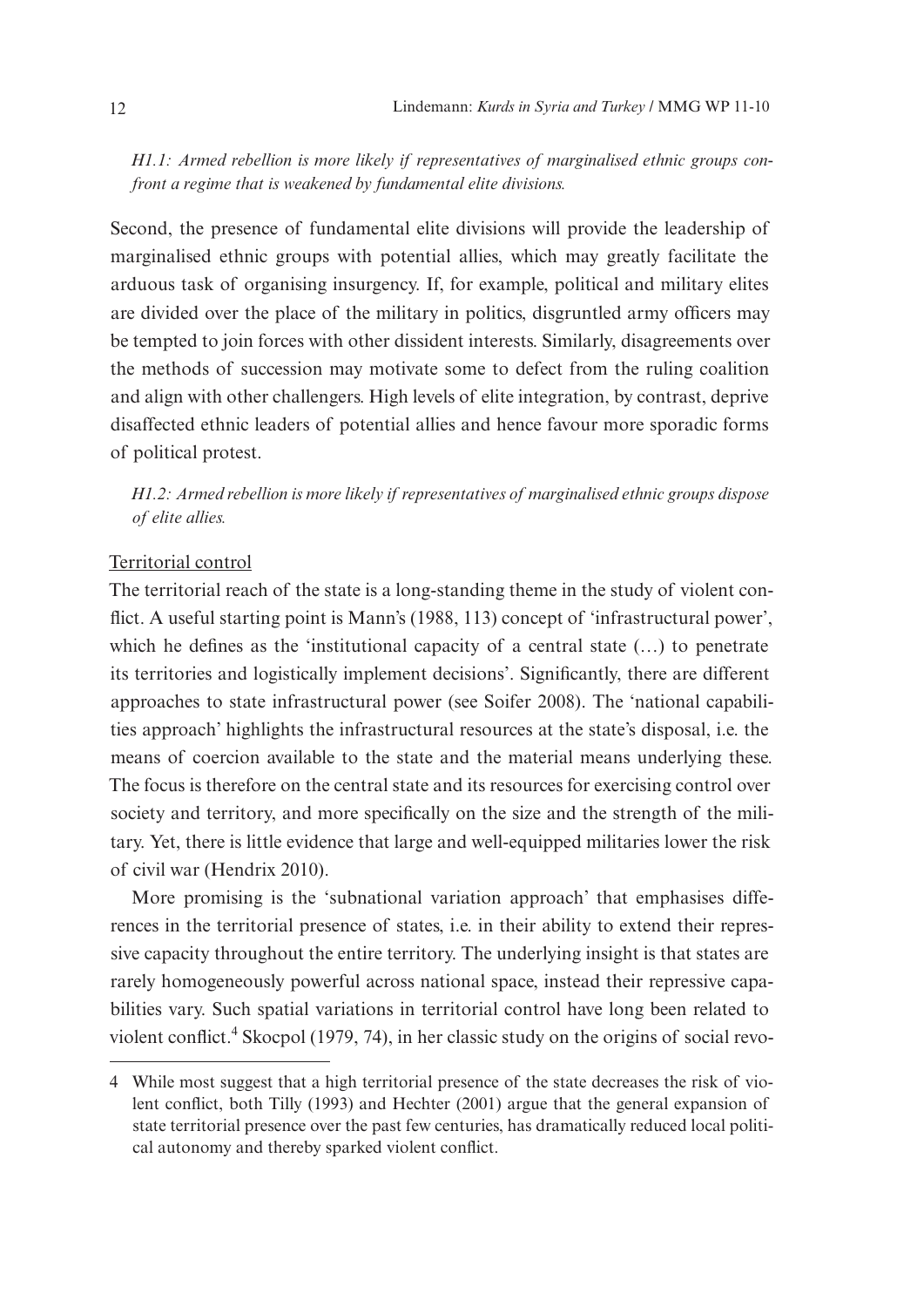lutions, argued that the 'weakening grip of the civil administration over the country' contributes to the fiscal crisis of the old regime and plays a fundamental role in its collapse. More recently, Goodwin (2001, 27) found that 'revolutions are unlikely (…) where the state effectively governs throughout the national territory'. Similarly, Herbst (2000, 3) suggested that 'the failure of many African states to consolidate their authority has resulted in civil wars in many countries', while Fearon & Laitin (2003, 80) claimed that the 'prospects of nascent insurgency' are determined by the 'government's police and military capabilities and the reach of government institutions into rural areas'.

Building on these different contributions, I propose to focus on the effects of two kinds of territorial control. First, and most obviously, I argue that the likelihood of armed rebellion will depend on the territorial spread of military, police and/or secret service presence. If the state's security forces have only limited territorial presence, this will seriously constrain their ability to monitor the subversive activities of potential rebels. As a consequence, the leadership of marginalised ethnic groups will dispose of a valuable domestic sanctuary where it can organise armed rebellion at relatively low risk. This is especially the case when the security forces are weak or absent in the 'home territory' of the disaffected leaders. If the state's coercive apparatus penetrates the entire territory, by contrast, this will make the task of organising armed rebellion very difficult and dangerous. Accordingly, disgruntled ethnic leaders will prefer to rely on non-violent action or sporadic forms of violent protest, which can be organised even in a context of high security service presence.

#### *H2.1: Armed rebellion is more likely if representatives of marginalised ethnic groups confront security forces that lack territory-wide presence.*

Second, and somewhat less intuitively, I expect that the likelihood of armed rebellion will vary with the extent to which the ruling party penetrates the national territory. If the ruling party is solidly anchored throughout the entire country with party structures down to the village level, this will provide the regime with a powerful means to monitor and detect anti-regime agitation. Accordingly, representatives of marginalized ethnic groups will find it difficult to mobilize armed rebellion without being detected by local party cadres. If, by contrast, the ruling party has only limited territorial reach, the regime will lack information on subversive activities at the local level, which makes the organisation of insurgency less difficult and dangerous.

*H2.2: Armed rebellion is more likely if representatives of marginalised ethnic groups face a ruling party that does not penetrate the entire territory.*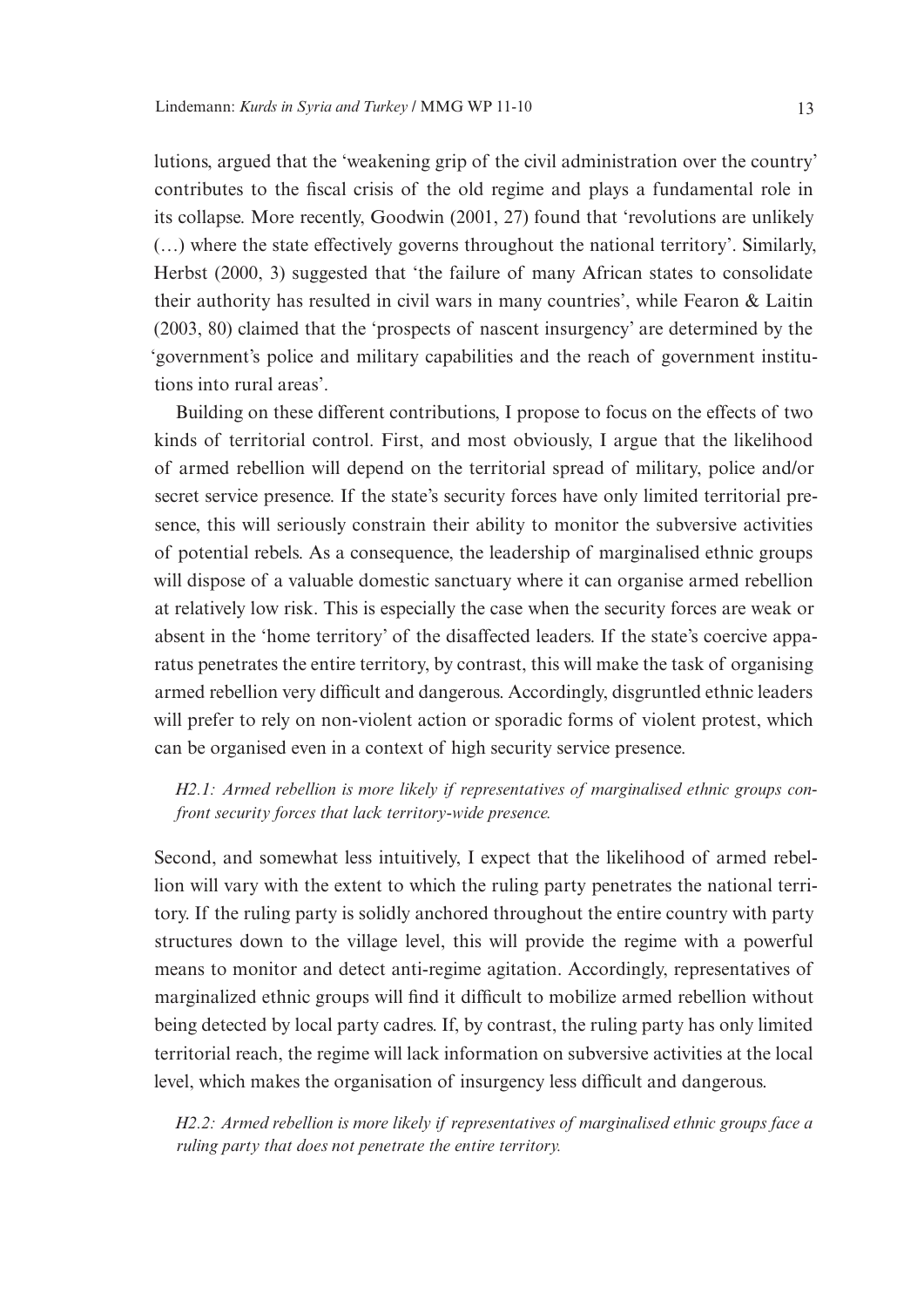#### Type of repression

Varying propensities to rebel are likely to be influenced not only by the territorial spread of the coercive state apparatus but also by the *actual use* of this apparatus against excluded ethnic groups, i.e. by different types of repression. A brief look at the relevant literature reveals that we still know surprisingly little about the relationship between state repression and violent conflict. In 1987, Lichbach (1987, 267) admitted that 'we currently do not know why government coercion produces mixed effects on popular strike'. Twenty years later, Davenport (2007, 8) still reported 'highly inconsistent' findings and deplored what he referred to as a 'punishment puzzle'. Sometimes the impact of state repression on violent dissent is negative (Hibbs 1973; Saxton 2005), sometimes it is positive (Lichbach and Gurr 1981; Francisco 1996, 2004), sometimes it is represented by an inverted U-shape (Muller 1985), sometimes it is alternatively negative or positive (Rasler 1996; Moore 1998), and sometimes it is non-existent (Gurr and Moore 1997).

In the light of these contradictions, I seek to disaggregate the concept of state repression and its effects on armed rebellion. I understand state repression as encompassing 'all behaviour that is applied by governments in an effort to bring about political quiescence and facilitate the continuity of the regime through some sort of restriction or violation of political and civil liberties' (Davenport 2000, 6). Such state repression can be both non-violent and violent in character. Non-violent types of repression may include, among others, demonstration bans, spying, censorship, curfew impositions, arrests, detention and intimidation. Violent types of repression, by contrast, may involve beatings, torture, killings or even genocide.

I expect that non-violent repression will make armed rebellion less likely. This is because non-violent types of repression can – if consistently applied – be a very effective means to undermine the organisational basis of a nascent rebel movement. If key opposition leaders are systematically intimidated or arrested, for instance, this will seriously complicate organised resistance. The same is true for repressive measures such as secret service infiltration or demonstration bans. At the same time, nonviolent state repression is rather unlikely to provoke a dramatic escalation of dissent, which is typically necessary when trying to mobilise collective violence. Even though non-violent repression will certainly frustrate demands and reinforce a sense of injustice, it will – unlike open and indiscriminate violent repression – not radicalise previously reformist or apathetic group members.

*H3.1: Armed rebellion becomes less likely if representatives of marginalised ethnic groups are subject to consistent non-violent repression.*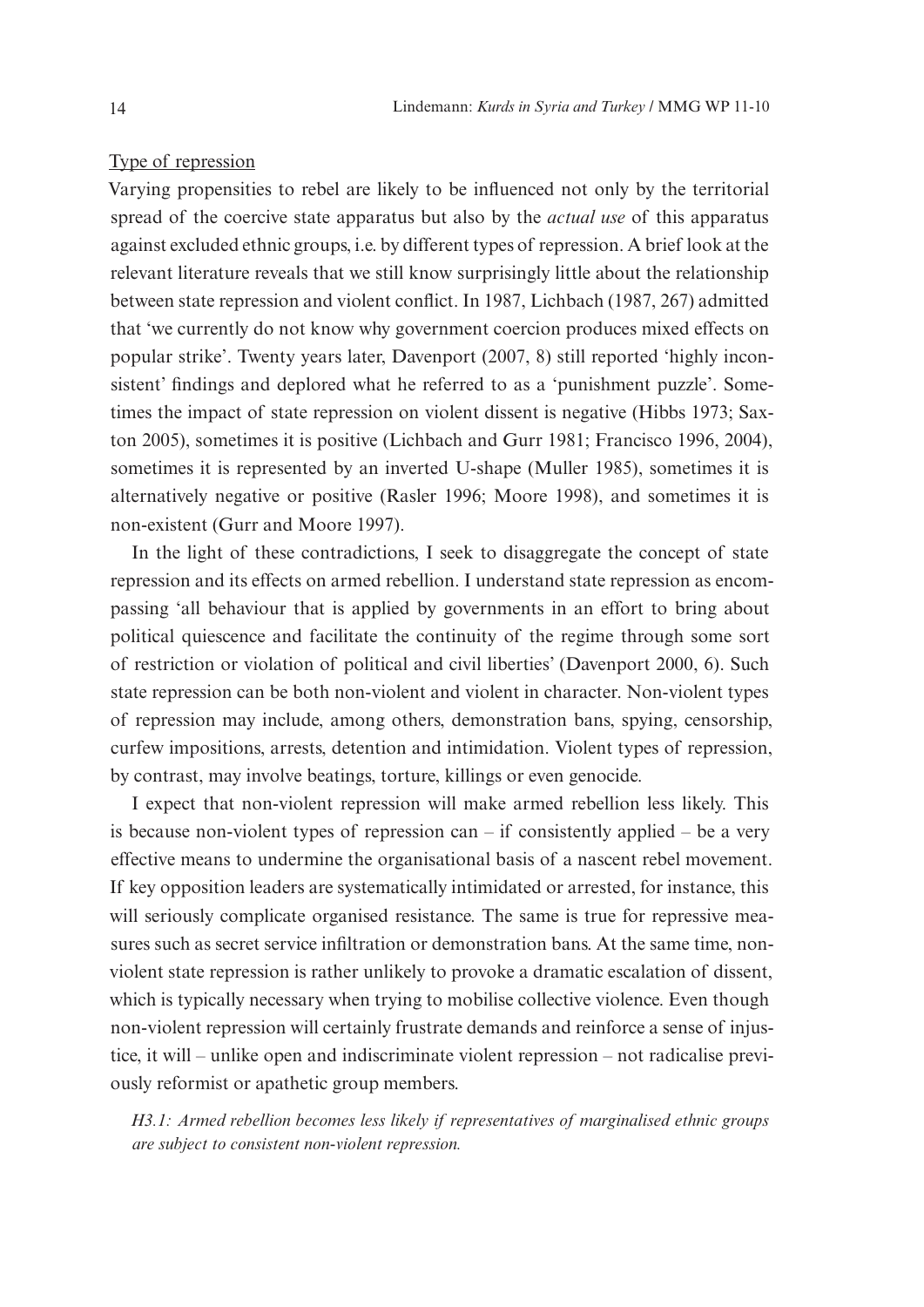Violent repression, by contrast, will make armed rebellion more likely. Yet, its ultimate effects depend on whether it is selective or indiscriminate. Selective violent repression targeted at key political leaders may seriously undermine collective mobilisation by depriving groups of their most able leaders. At the same time, it will have a more limited 'inflammatory' effect on dissent than indiscriminate forms of violent repression. Armed rebellion becomes especially likely if members of the marginalised ethnic group face indiscriminate violent repression. Indiscriminate violence in form of arbitrary persecution and mass killings will escalate group-specific grievances and thereby improve the prospects of violent mobilisation. Faced with indiscriminate persecution, the already radicalised group members will redouble their efforts, while reformers and even the previously apathetic are likely to become radicalised. The only necessary qualification is that one may have to further distinguish between short-term reactions to indiscriminate violent repression on the one hand, and medium- and long-term reactions on the other (Rasler 1996). In the short run, indiscriminate repression may help to suppress dissent. In the medium- and longterm, however, deprivation will build and trigger a lagged, yet more radical spur of protest activity. In the end, indiscriminate violent state repression is likely to have both a negative 'instantaneous effect' on protest activity and a positive 'lagged effect' on armed rebellion.

*H3.2: Armed rebellion is more likely – at least in the medium- and long term – if members of marginalised ethnic groups suffer indiscriminate violent repression.*

#### *2.1.2 International support*

A second key aspect of the broader political opportunity structure is the availability of international support. The latter has long been a prominent theme in the different strands of literature on violent conflict. In the literature on social revolutions, Skocpol (1979, 19ff.) argued already decades ago that transnational relations are an important driver behind social social-revolutionary crises. In the literature on ethnic conflict, Gurr (1993a, 132ff.) pointed to the international diffusion and contagion effect on communal mobilisation and political action. In the civil war literature, finally, scholars have over the past decade paid increasing attention to the international dimensions of domestic conflict (Regan 2000; Saideman 2001; Byman 2005; Salehyan and Gleditsch 2006; Salehyan 2007, 2009).

I propose to distinguish between two kinds of international support. First, representatives of marginalised ethnic groups can hope for financial and material assis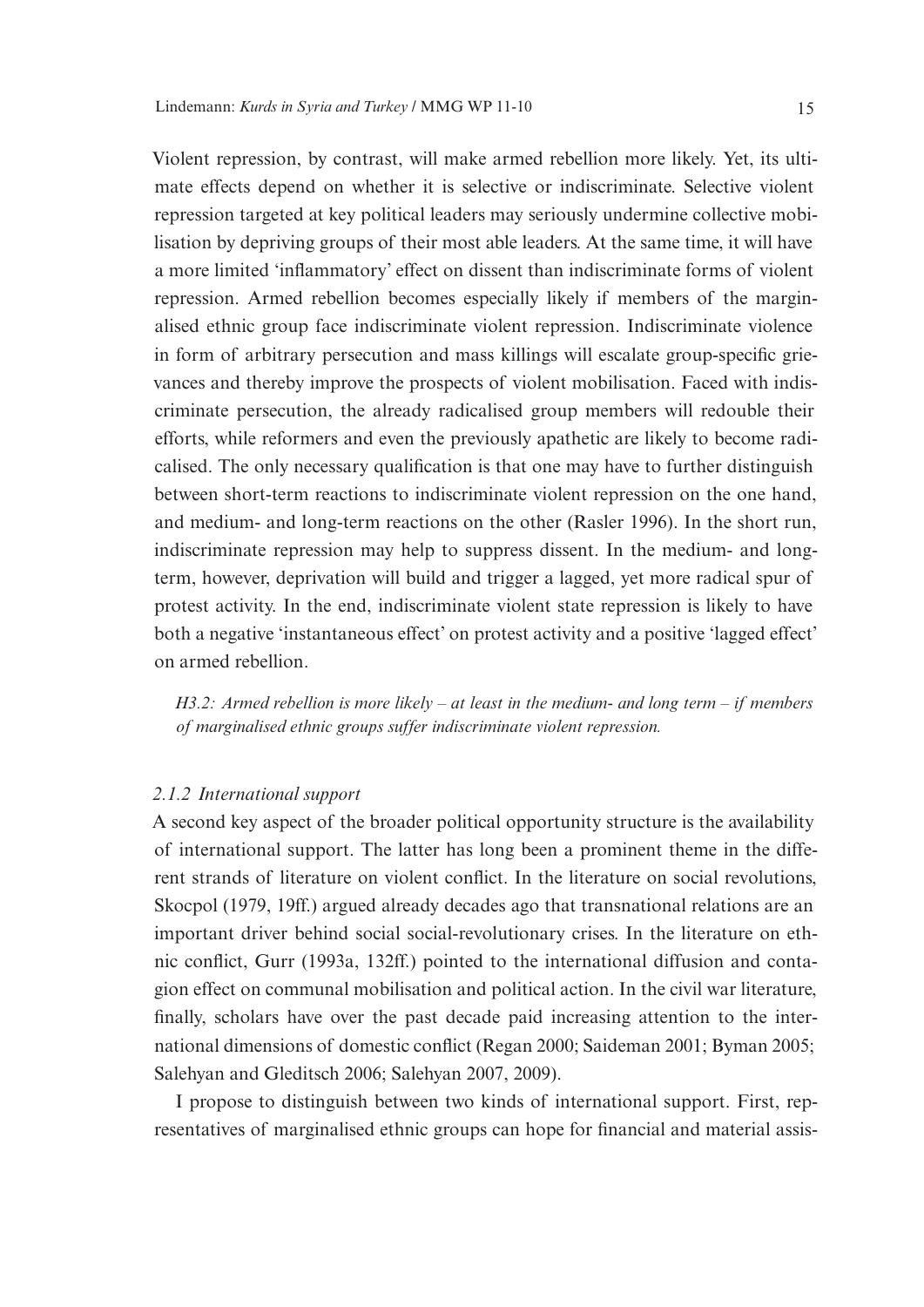tance from a broad range of international actors, including foreign governments and diverse non-state actors such as ethnic kin in the diaspora. Such external support helps to compensate for the typically weak domestic financial capabilities of disgruntled ethnic leaders and should therefore facilitate the process of organising armed rebellion. If, by contrast, financial and material assistance from outside is not available, an escalation of sporadic political protest into organised insurgency is rather unlikely.

*H4.1: Armed rebellion is more likely if representatives of marginalised ethnic groups receive financial and material assistance from foreign governments or other external actors.* 

Second, and maybe more importantly, disgruntled ethnic leaders and their followers can hope to be offered external sanctuaries in neighbouring countries, which will provide them with a 'safe haven' and thereby offer an important opportunity for organising rebellion (Salehyan 2007, 2009). This seems particularly crucial in the context of a state with high repressive capacity where the mobilization of organised insurgency should be extremely difficult, if not impossible without external sanctuary.

*H4.2: Armed rebellion is more likely if representatives of marginalised ethnic groups are offered external sanctuary in a neighbouring country.* 

#### *2.2 Differences in group-specific endowments*

While the broader political opportunity structure should clearly be the main focus of analysis, it is unlikely to predetermine the mobilisational capacity of disgruntled ethnic leaders. Instead, there is reason to also pay attention to differences in groupspecific endowments, which have so far been conceptualised in various ways. The classical resource mobilization literature focused on how the resources and organisational capabilities of groups help to explain their potential for collective mobilization (McCarthy and Zald 1973, 1977; Jenkins 1983). One of the main distinctions in this context has been between tangible assets such as money and facilities on the one hand, and intangible assets such as the skills and commitment of movement participants on the other (Freeman 1979). In the literature on ethnic conflict, Gurr (1993a) has emphasized the salience of group identity and the extent of group cohesion and mobilisation. In the civil war literature, finally, many have focused on the geographic concentration of groups (Toft 2003; Weidmann 2009), while Weinstein (2007) proposed to broadly differentiate between the economic and social endowments of rebel movements.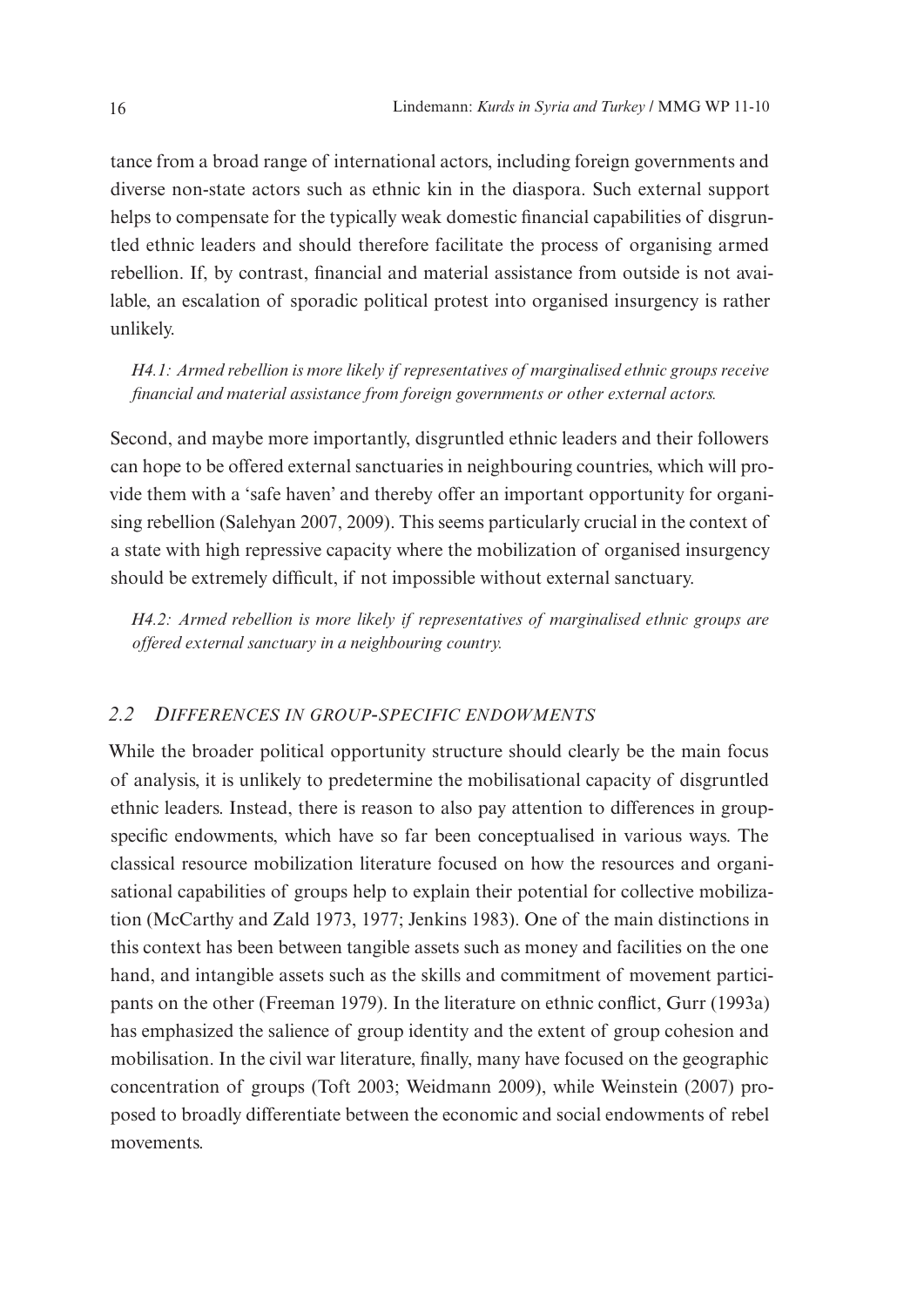I propose to prioritise what is arguably the key group-specific endowment, namely organisational capacity. Even though a group's organisational capacity will be shaped in important ways by the repressive capacity of the state and the availability of international support (see Figure 1), there should remain sufficient scope for agency.

#### Organisational capacity

Social entities labelled as ethnic 'groups' are never internally homogenous and externally bounded collective actors with common purposes (see Brubaker 2004). Instead, they are always affected by more or less pronounced internal divisions, which manifest themselves in competing individual and segmental interests. These competing interests can stem from a broad range of sources. In some cases, they reflect deepseated within-group economic inequalities related to class, i.e. between landlords and peasants. In other cases, they merely result from personal differences between individuals. In any case, inner-group divisions will undermine feelings of group solidarity and hence impair collective mobilization.

The key to overcoming inner-group divisions is strong organisational capacity, i.e. the creation of a dominant political organisation that integrates contending factions and mobilises a substantial number of people by formulating and expressing collective interests. In general, political organisations serve as important 'mobilising structures' (McAdam, McCarthy, and Zald 1996), which tie individuals to one another in contexts of repeated interaction and facilitate the operation of shared beliefs, thereby helping to overcome the barriers to collective action. They are the sites of transmitting ideas, coordinating activities and drawing participants into the movement. The formation of dominant political organisations typically requires skilled leadership, which is often provided by so-called 'political entrepreneurs' (Tilly 2003) who not only engage in 'boundary activation' but also specialise in connecting and coordinating competing factions.

I argue that the strength of organisational capacity is important when trying to understand diverging conflict trajectories in a context of ethnic exclusion. The existence of a dominant political organisation that integrates contending factions and mobilises a substantial number of people will make armed rebellion more likely in that it eases inner-group divisions and helps mobilise discontent, coordinate activities and recruit potential rebels. The existence of multiple competing political organisations, by contrast, will seriously impair armed rebellion. Faced with the unresolved collective action problems associated with inner-group divisions, the contending ethnic leaders will be unable to mobilize more than sporadic political protest.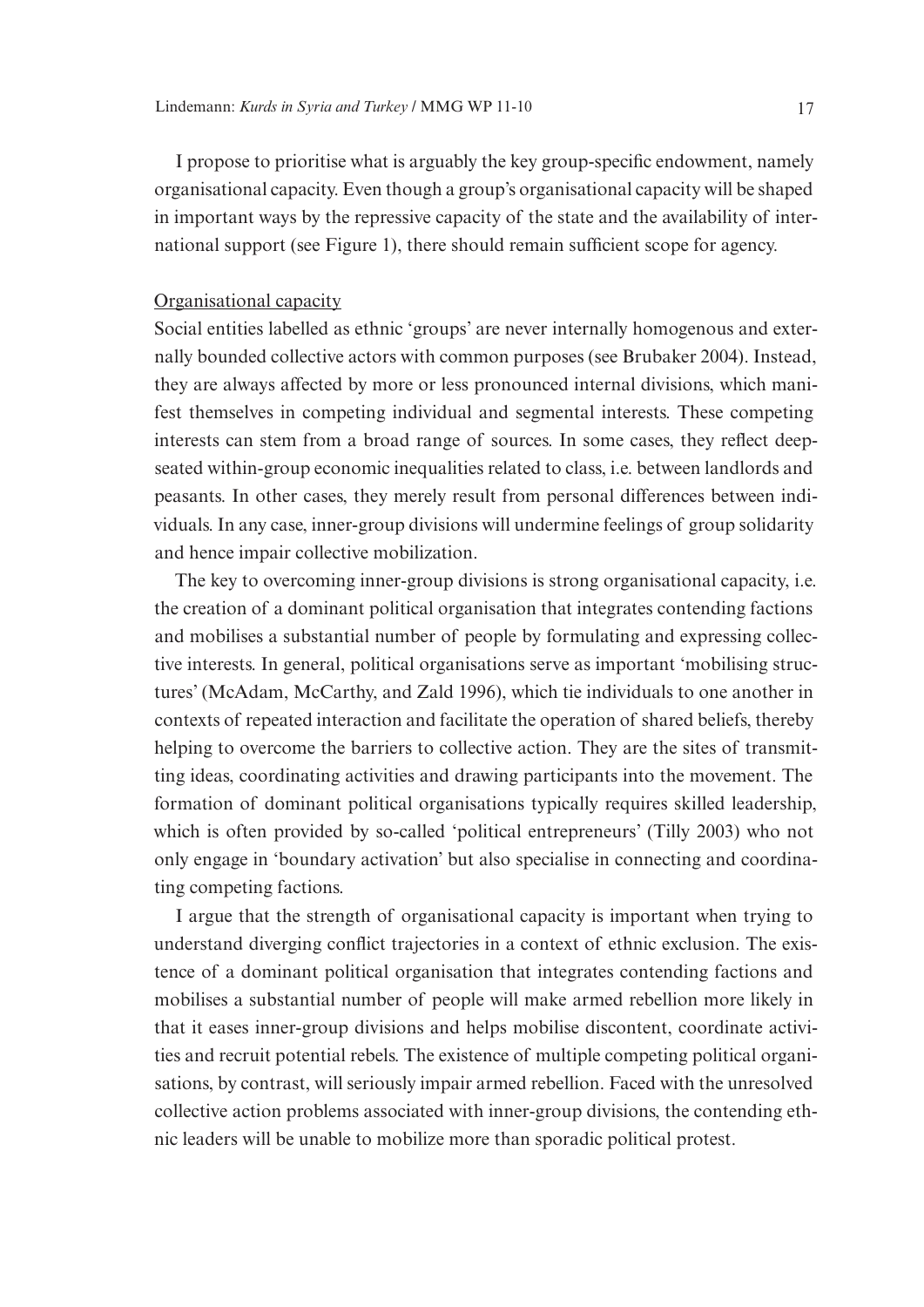*H5: Armed rebellion is more likely if representatives of marginalised ethnic groups dispose of strong organisational capacity.* 

Altogether, I argue that the mobilisational capacity of disgruntled ethnic leaders will depend on the interplay of three factors, including the repressive capacity of the state, the availability of international support, and group-specific organisational characteristics. In what follows, I will explore this argument through a controlled comparison of Kurds in Turkey (1946-2005) and Kurds in Syria (1970-2005) that can be expected to display the same propensity for armed rebellion, yet display dissimilar behaviour. Even though representatives of both groups have suffered serious political marginalisation, only Kurdish leaders in Turkey have resorted to armed rebellion. This pairwise case study was chosen based on the EPR dataset.<sup>5</sup> The selection criterion was to identify two groups, one of which was peaceful while the other engaged in armed rebellion, despite suffering from similar degrees of ethnic exclusion and displaying comparable group size and GDP per capita.6

## 3. A paired comparison of Kurds in Syria and Turkey

In this section I first show that representatives of both Syrian and Turkish Kurds faced exclusion from executive-level state power, which – together with economic and cultural discrimination – produced similar levels of grievances (3.1). In as second step, I explain why these grievances translated into armed rebellion in Turkey but not in Syria (3.2).

#### *3.1 Similar grievances, yet diverging conflict trajectories*

#### Syrian Kurds (1970-2005)

In Syria, Arab Sunni Muslims are the largest group (62%), followed by the Alawi  $(12\%)$ , Kurds  $(10\%)$ , Christians  $(10\%)$  and Druze  $(3\%)$ . Significantly, Kurds are the largest *non-Arab* ethnic minority, with their total number estimated at approximately 1.7 million (HRW 2009, 9). The vast majority are Sunni Muslims and speak their own language, Kurmanji (the most common Kurdish dialect that is also spoken in Turkey

<sup>5</sup> See http://dvn.iq.harvard.edu/dvn/dv/epr.

<sup>6</sup> I controlled for GDP per capita since this is the most robust variable in the civil war literature (Hegre and Sambanis 2006; Blattman and Miguel 2010).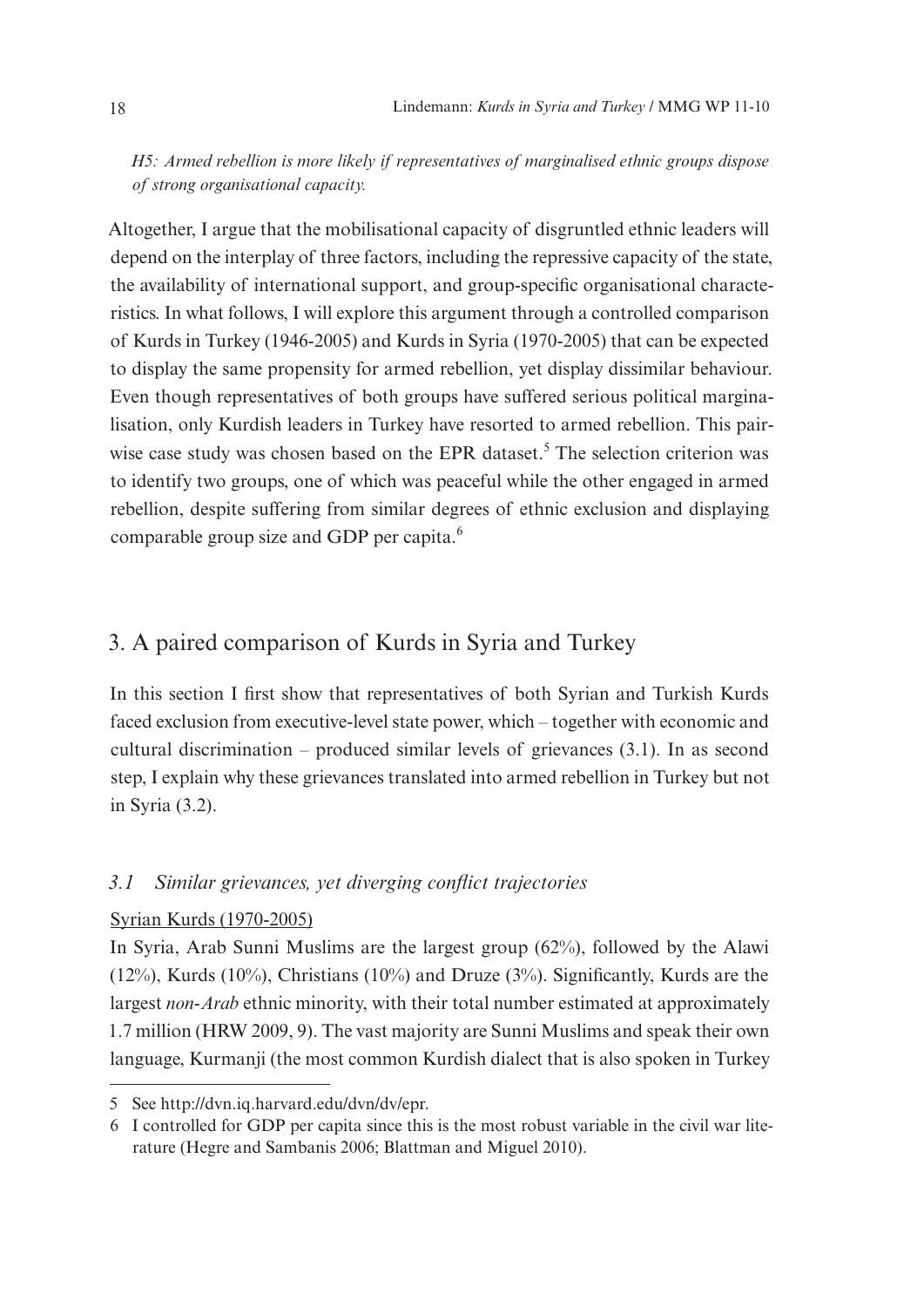and north-eastern Iraq and Iran). Most Syrian Kurds live in Northern Syria along the borders with Iraq and Turkey. The three main areas of concentration include the *Jazira* in the North-East (about 40% of Syria's Kurdish population), the *Ain al-Arab* (*Kobani*) region in the North (about 10%), and the *Kurd Dagh* (Mountain of the Kurds) in the North-West (about 30%). The remainder of Syrian Kurds is settled in urban neighbourhoods around the country, especially in Aleppo and Damascus.

From the early 20<sup>th</sup> century, a number of political developments caused mounting Arab-Kurdish tensions (McDowall 2000, 467ff.). While the populations designated as Kurds were still segmented, two economically powerful Kurdish *agha* families aligned with the Ottoman authorities in Istanbul and opposed the growing Arab nationalism. The ensuing impression that Kurds were hostile to Arab nationalism was reinforced during the French mandate period (1920-1946) as the French adopted a policy of fostering minority identity to weaken the Sunni Arab majority. When Arab nationalists staged a revolt against French rule in 1925, it was crushed with the assistance of ethnic minorities – mostly Kurds but also Armenians and Circassians – who were greatly overrepresented in the police and military. Moreover, Kurds were allowed to organise politically and permitted to publish in their own language. From the late 1920s, the Aleppo-based Kurdish nationalist movement – *Khoybun* – began to lobby for greater cultural and political autonomy. Even though *Khoybun* was mainly concerned with the situation of Kurds in Turkey (see below), growing Kurdish nationalism nonetheless caused disquiet among Arab nationalists in Syria. The primary area of Arab-Kurdish tension under French rule was the *Jazira* in the North-East (Montgomery 2005, 36). From the 1920s onwards, Arabs in the *Jazira* were increasingly outnumbered and marginalised by Kurdish and Christian migrants who shared a suspicion of Arab nationalists in Damascus with their centralising ambitions. In response, the Arab nationalist government began to encourage Arab migration into the *Jazira* to re-establish the Arab character of the area. This led to clashes between Kurdish and Christian autonomists and local Arab nationalists.

After independence in 1946, the elected Arab government was soon ousted in a succession of military coups. Interestingly, two out of three military rulers between 1949 and 1954 were of Kurdish background, including Husni Za'im and Adib al-Shishakli. This reflected the still strong presence of Kurds in the army (Tejel 2009, 40ff.). As both appointed Kurds into many key positions in and outside the military, Arab nationalists feared the creation of a 'Kurdish Republic'. At the same time, al-Shishakli's rule (1949-1954) witnessed attempts to create a homogenous Arab state. Refusing to openly acknowledge his Kurdish origins, al-Shishakli endorsed chau-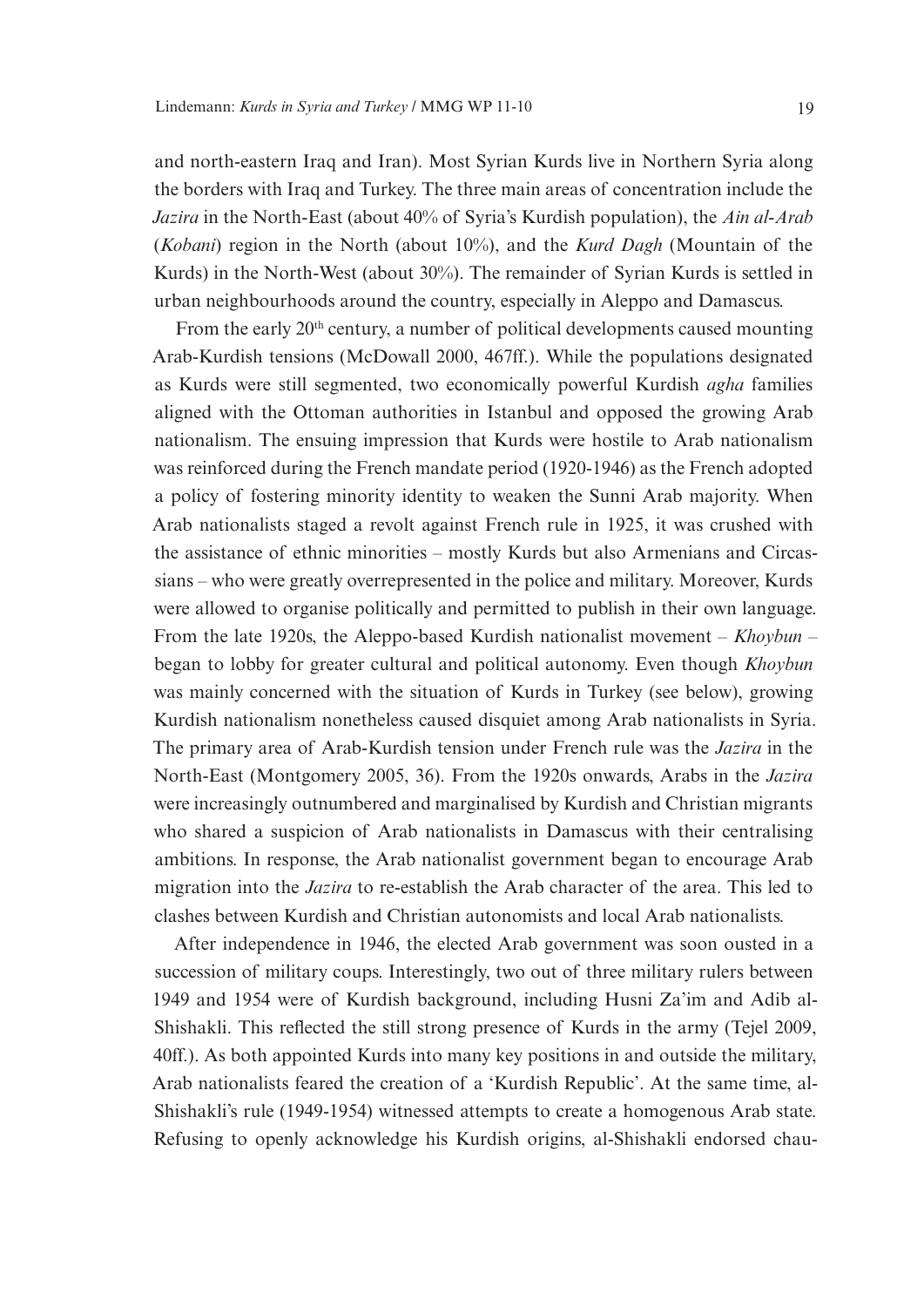vinistic notions of Arab nationalism and tried to forcibly assimilate the Kurds and other minorities. Following his overthrow in 1954, Syria witnessed a surge in Arab nationalist sentiment in the context of the short-lived United Arab Republic (UAR) with Nasser's Egypt (1958-1961) (Montgomery 2005, 41ff.). This led to a distinct anti-Kurdish backlash, most evident in the 1960 crackdown on the nascent Kurdish political movement. In 1961, Syria became the 'Syrian Arab Republic' with pan-Arab nationalism as the official ideology, hence denying recognition of non-Arabs. After the Baath Party came to power in the military coup of 1963, the Kurds began to face even more open hostility. In the 'Hilal report' (1965), the Kurds were described as an 'utterly different' ethnic group that was inherently separatist, hostile to Arabs and a threat to Arab unity. As a consequence, the report listed a draconian twelve-point plan for dealing with the Kurdish peril (see Vanly 1992). In 1970, Hafez al-Assad, an Alawi, came to power in yet another military coup. While Assad generally tried to broaden the support base of the Baath regime, members of the Kurdish community – at least if not assimilated – continued to face political, economic and cultural marginalisation in post-1970 Syria.

First, Kurdish leaders have been excluded from executive-level state power, evident not only in the banning of all Kurdish political parties but also in enduring Kurdish under-representation in government, the ruling party, the civil service and the army. This is not to deny that the Baath regime has repeatedly allowed individual Kurds to reach high positions of state power (MEW 1991, 99; Lowe 2006, 2f.).<sup>7</sup> However, these men command little respect among the Kurdish population, especially in the north, since they are typically 'Arabized' and show little support for Kurdish rights in Syria. The situation is even worse in the security sector. From the late 1950s, highand middle-ranking Kurdish officers were systematically purged from the army, while military academies and the police force both closed the doors to Kurdish applicants (Tejel 2009, 46). As a result, and in striking contrast to the 1940s and 1950s, virtually no Kurds have had officer status since the 1960s (McDowall 2000, 477). Moreover, and this is clearly among the most pressing grievances, many Kurds have been denied basic citizenship rights. In October 1962, Syrian authorities carried out a special census in *Jazira* whereby as many as 120,000 Kurds, and subsequently their children, were arbitrarily denationalized and registered in official archives as foreigners (Ziadeh 2009, 3). This was meant to re-establish Arab control over what had become the most densely Kurdish-populated area. As a result of the 1962 census, there were

<sup>7</sup> Prominent examples include the former Prime Minister Mahmud Ayubi (1972-1976) and Sheikh Ahmad Kuftaru, the former Grand Mufti of Syria (1964-2004).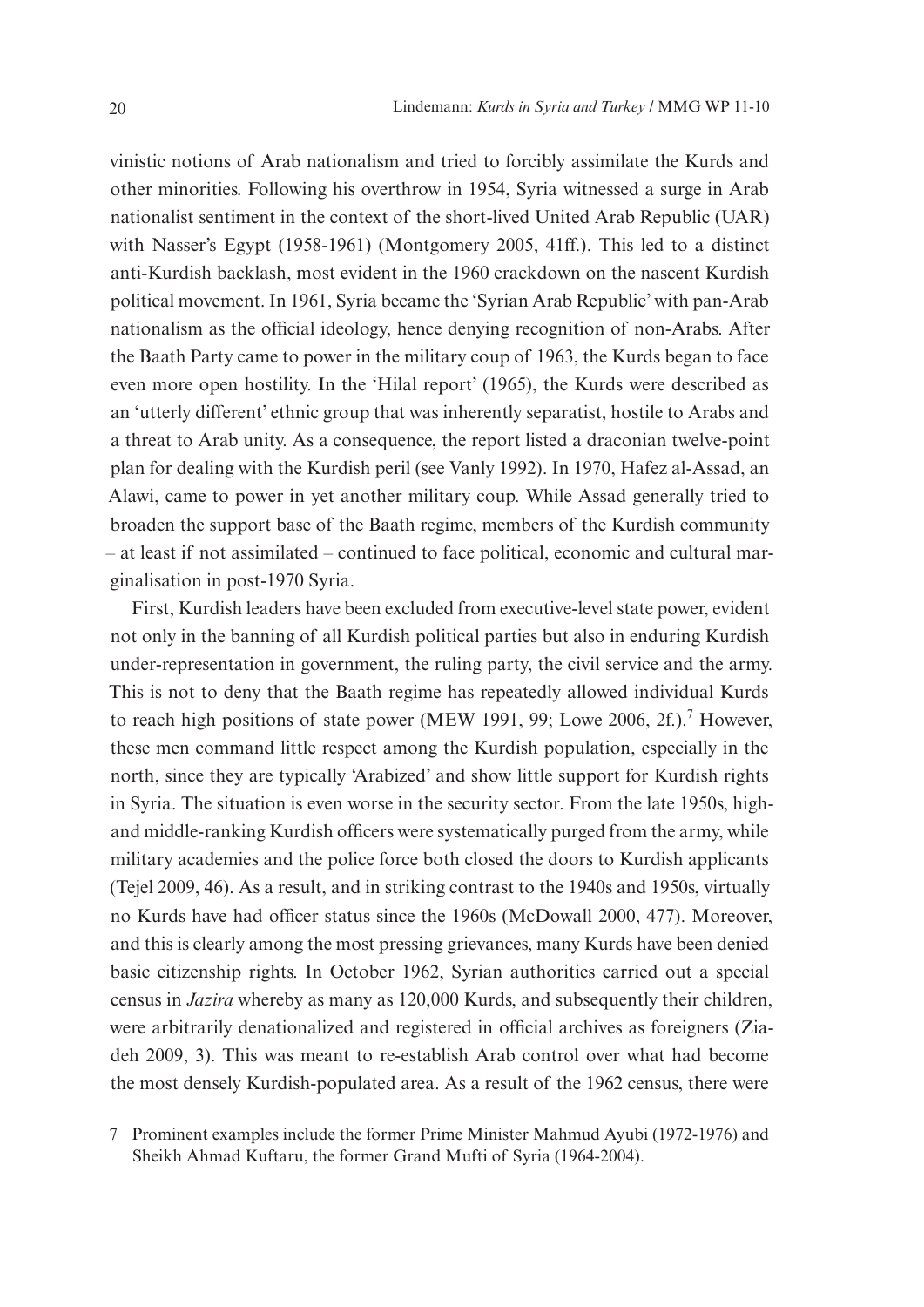about 200,000 foreigners (*ajanib*) in 2008. Also, there were an additional 80,000 concealed Kurds (*maktoumeen*) who were not registered in official records and suffered even greater discrimination than the *ajanib*.

Political exclusion was combined with economic and cultural marginalisation. In economic terms, many Kurds suffered from Baathist land reform that is reported to have expropriated 6,552,700 acres of land from Kurdish farmers, which is about 43% of the total land seized by the government in Syria (Montgomery 2005, 92). A specific component of land reform was to encourage Arabs to resettle in Kurdish-dominated areas (especially in *Jazira*) and to create an 'Arab Belt' that would separate Syria's Kurds from the Kurds in Turkey and Iraq (Gambil 2004; HRW 2009). In 1975, the government resettled 4,000 Arab families in 41 'model farms' that were built on land that had been expropriated from Kurdish owners, either under the guise of land reform or because the owners' citizenship had been withdrawn in 1962. Even though President Assad suspended the 'Arab Belt' in 1976, he allowed Arab settlers to remain on confiscated land and provided them with superior facilities. In cultural terms, key elements of Kurdish identity, such as language<sup>8</sup>, publications, music, and celebrations (including the Kurdish New Year festival of *Newruz*) were banned from the 1960s (Montgomery 2005, 96ff.). The government also replaced the names of Kurdish villages, businesses and sites with Arabic ones. Since the early 1990s, Damascus has issued orders forbidding Kurdish parents from officially registering their children with Kurdish names. And even after Bashar al-Asad took over as President from his father in 2000, most restrictions on Kurdish activity remained firmly in place (Lowe 2006, 5).

#### Turkish Kurds (1946-2005)

In Turkey, the Turkish majority (about 82%) opposes a large Kurdish minority (about 17%) (Sirkeci 2006, 117f.). Turkish Kurds are predominantly Sunni Muslim, though most follow a different school (the Shafi School) than the Sunni Turkish majority (which follows the Hanafi School). They speak primarily Kurdish, in particular the *Kurmanji* and *Zara* dialects, but many also speak Turkish. About 65-70% of the Kurdish population lives in the regions of eastern and southeastern Turkey (Mutlu 1996, 533; Icduygu 1999, 1002). The rest has over time moved to the urban centres of

<sup>8</sup> Interestingly, restrictions on the Kurdish language stand in contrast to Syria's treatment of its other non-Arab minorities, such as the Armenians and Assyrians, who are allowed to have private schools, clubs, and cultural associations, where their respective languages are taught (HRW 2009, 11).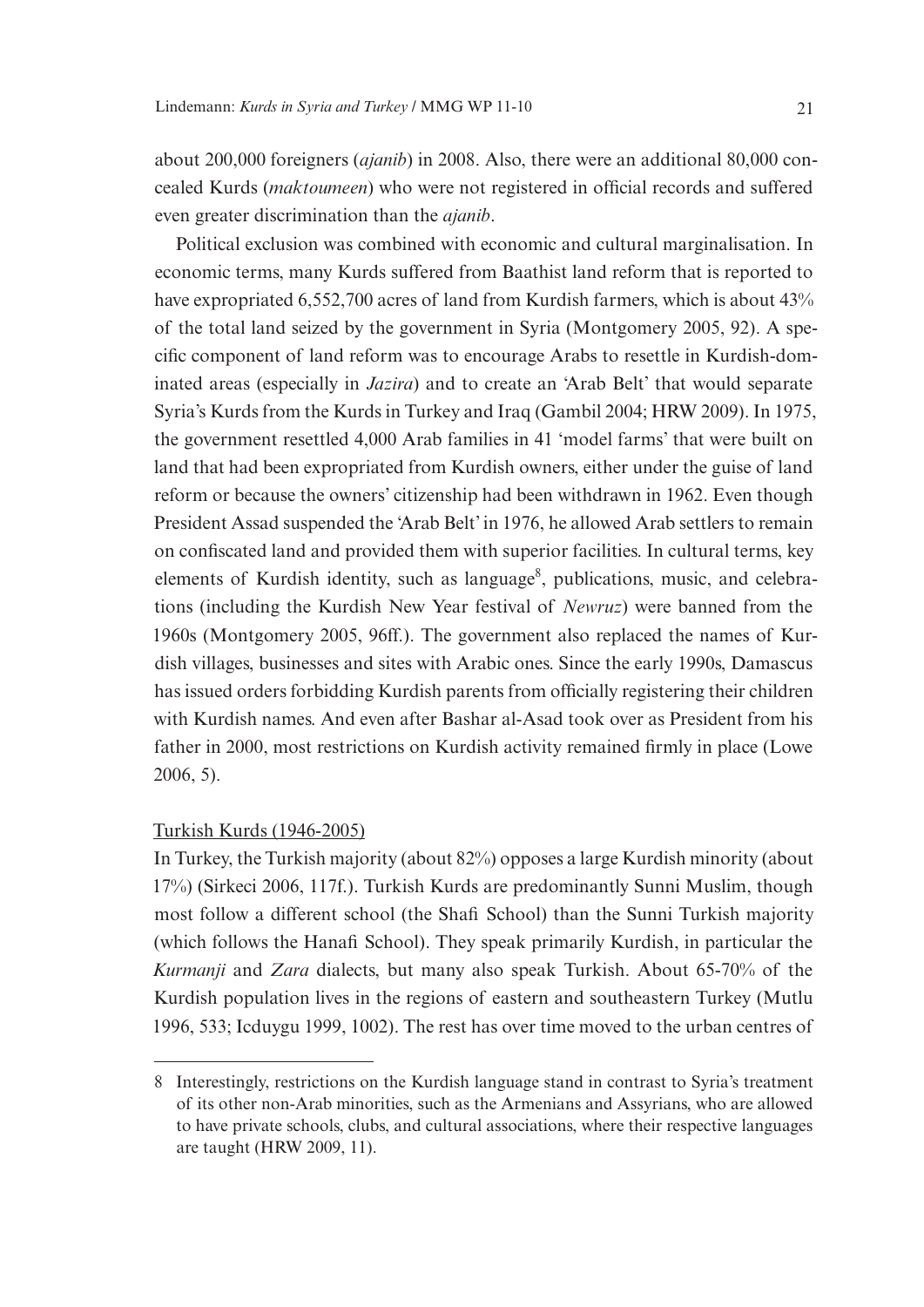western Turkey, especially to Istanbul but also to the wealthier cities of the Marmara in the North-West, the Aegean to the West, and the southern Mediterranean littoral.

Turkish-Kurdish conflicts go back to the foundations of the Turkish state. After World War I, the defeated Ottoman Empire was forced to accept the Treaty of Sèvres (1920), which called for the partitioning of Anatolia along ethnic lines (McDowall 2000, 187ff.; Ergil 2000, 123f.). This gave rise to a national liberation movement, led by Mustafa Kemal. Initially, the Kemalists envisaged a Muslim state, composed of the Turkish and Kurdish remnants of the Ottoman Empire. Indeed, Kemal pragmatically stressed the unity of Turks and Kurds and explicitly recognised the existence of Kurds, which helped him to gain Kurdish support. Even though Kurdish representatives had been offered the prospect of establishing an independent state under the Treaty of Sèvres, most Kurdish tribes and notables sided with the new Turkish government created in Ankara in 1920 and contributed to the Kemalist victory in 1922. After the foundation of the Turkish Republic in 1923, however, plans for a multiethnic state were soon abandoned. Instead, the new Republic was modelled upon the nation-states of Western Europe and based on the principles of Turkish nationalism, secularism and centralism. Atatürk's model of the nation was not *per se* exclusionary as members of ethnic minorities were 'free' to join the new national community as equal citizens.<sup>9</sup> Yet, this new community was explicitly defined as Turkish, which meant that the existence of other ethnic identities was denied and repressed. This had serious consequences for the Kurdish minority. The Turkish Republic not only denied the Kurds' existence and outlawed all manifestations of Kurdish identity, but also removed all non-assimilated Kurds from positions of state power. Furthermore, the abolition of the Sultanate (1922) and the Caliphate (1924) undermined the role of the traditional Kurdish elite who had derived their legitimacy from these two institutions, i.e. *aghas* as secular leaders, and *shaiks* as religious leaders.

In response to the anti-Kurdish nature of the Turkish state, Kurdish leaders mobilised three revolts during the 1920s and 1930s (McDowall 2000, 192ff.). The Shaik Sa'id rebellion (1925) reflected both disenchantment with the emerging secular institutions of the Kemalist Republic and growing Kurdish nationalism. It was put down with ruthless repression, including mass killings and deportations. The Ihsan Nuri

<sup>9</sup> According to Cornell (2001, 34), '*Ne mutlu Türküm diyene*', the maxim that lies at the heart of Turkish identity, is best translated as 'Happy is whoever says I am Turk', not whoever is a Turk. This shows that the new Turkish nation was defined as one into which individuals, irrespective of ethnicity, would be able to integrate. At the same time, becoming a Turk clearly entailed the suppression of an individual's own ethnic identity and therefore threatened all those who were not prepared to abandon their previous identities.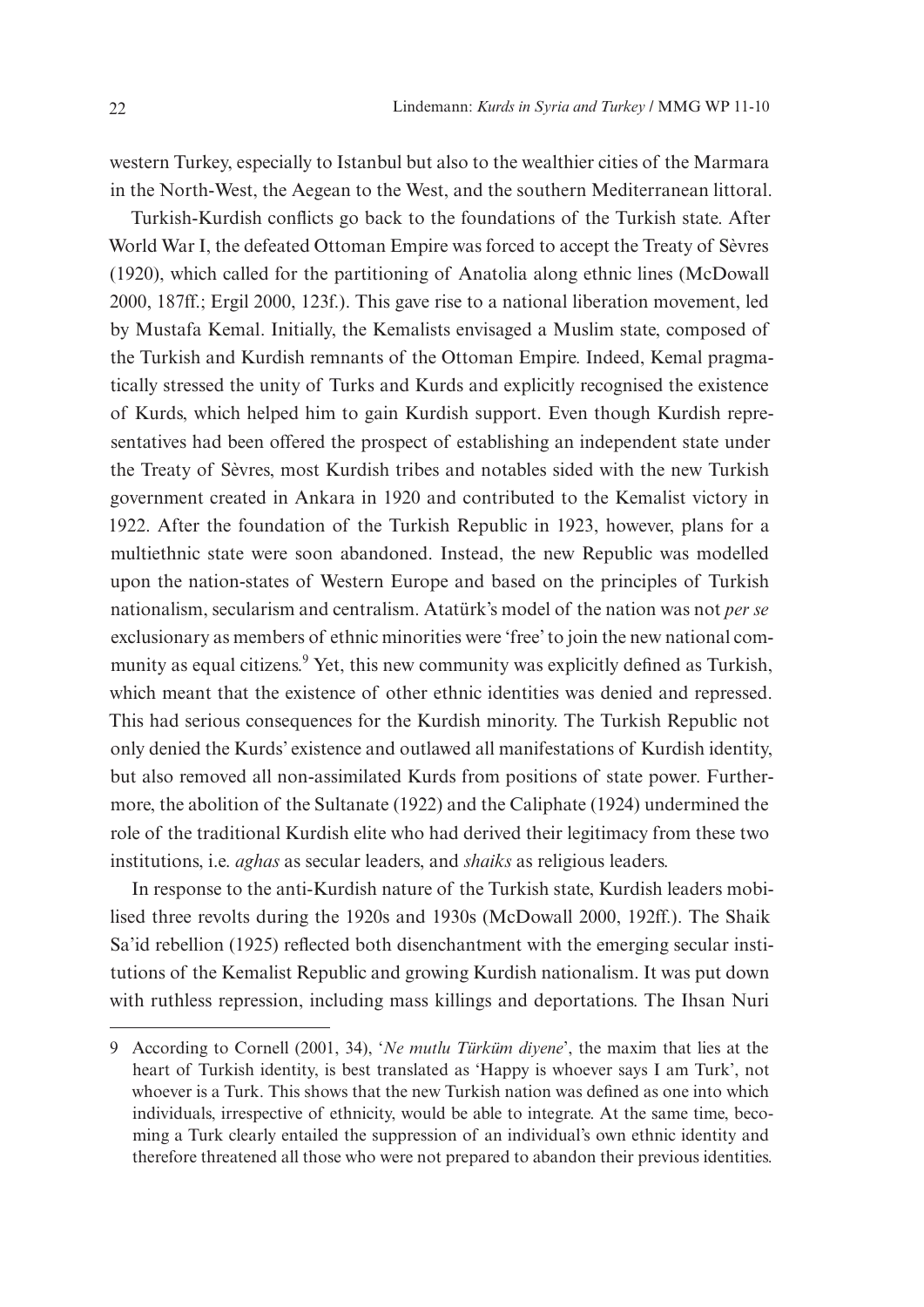revolt (1928-1930) was organised through the Syria-based *Khoybun* and represented the first secular nationalist insurgency. It was again brutally repressed, followed by mass deportations of Kurdish villagers and the exiling of *shaiks* and *aghas*. Shaik Sayyed Reza's rebellion in Dersim (1937-1938) was a reaction to a 1934 law that abrogated recognition of Kurdish tribes and their leaders, expropriated all immovable property and foresaw compulsory population transfers. All villages or urban quarters with a Kurdish majority were to be dissolved and their inhabitants distributed in Turkish-speaking areas, the ultimate aim being to extinguish Kurdish identity. These plans provoked violent Kurdish resistance, which was however crushed. Entire villages were depopulated or massacred. Altogether, it is alleged that hundreds of thousands of Kurds died in the context of government repression during the 1920s and 1930s.

After World War II, the electoral defeat of the Kemalist Republican People's Party (RPP) and the rise of the newly formed Democratic Party (DP) provided temporary relief (Entessar 1992, 87f.). Most Kurds voted for the DP and some of them were elected to the Turkish National Assembly and even obtained cabinet seats. Furthermore, the DP allowed exiled Kurdish *aghas* and *shaiks* to return and co-opted them into the new regime. The traditional leaders were allowed to re-assume their authority and in return delivered local votes. Also, the liberal Constitution of 1961 guaranteed more democratic freedoms and thereby allowed for some Kurdish mobilization during the 1960s and 1970s, mainly through the Turkish left (see below). On the whole, however, members of the Kurdish community continued to suffer from harsh political, economic and cultural discrimination in post-1945 Turkey.

To begin with, *unassimilated* Kurds remained excluded from executive-level state power. As a general rule, there was no discrimination against individual Kurds as long as they did not politicise their ethnic identity (Ergil 2000, 126). Accordingly, assimilated Kurds have been active at all levels of political life: they have risen to the ranks of generals and cabinet ministers and even to the Presidency of the Republic, while about one-fourth of the members of Parliament since 1923 have been of Kurdish origin (ibid.). By contrast, Kurdish politicians sensitive to the Kurdish cause were either prevented from reaching positions of influence or quickly sidelined.<sup>10</sup>

<sup>10</sup> One good example in the latter respect would be Dr. Azizoglu – the former leader of the New Turkey Party – who became minister of Health in a RPP-led coalition government in 1962 but was quickly forced to resign by his Kemalist colleagues after he paid particular attention to improving health standards in the Kurdish parts of the country (Entessar 1992, 89). Tellingly, Azizoglu – who was very popular among Kurds – was accused of 'promoting Kurdish ethno-nationalism and separatism' (ibid.).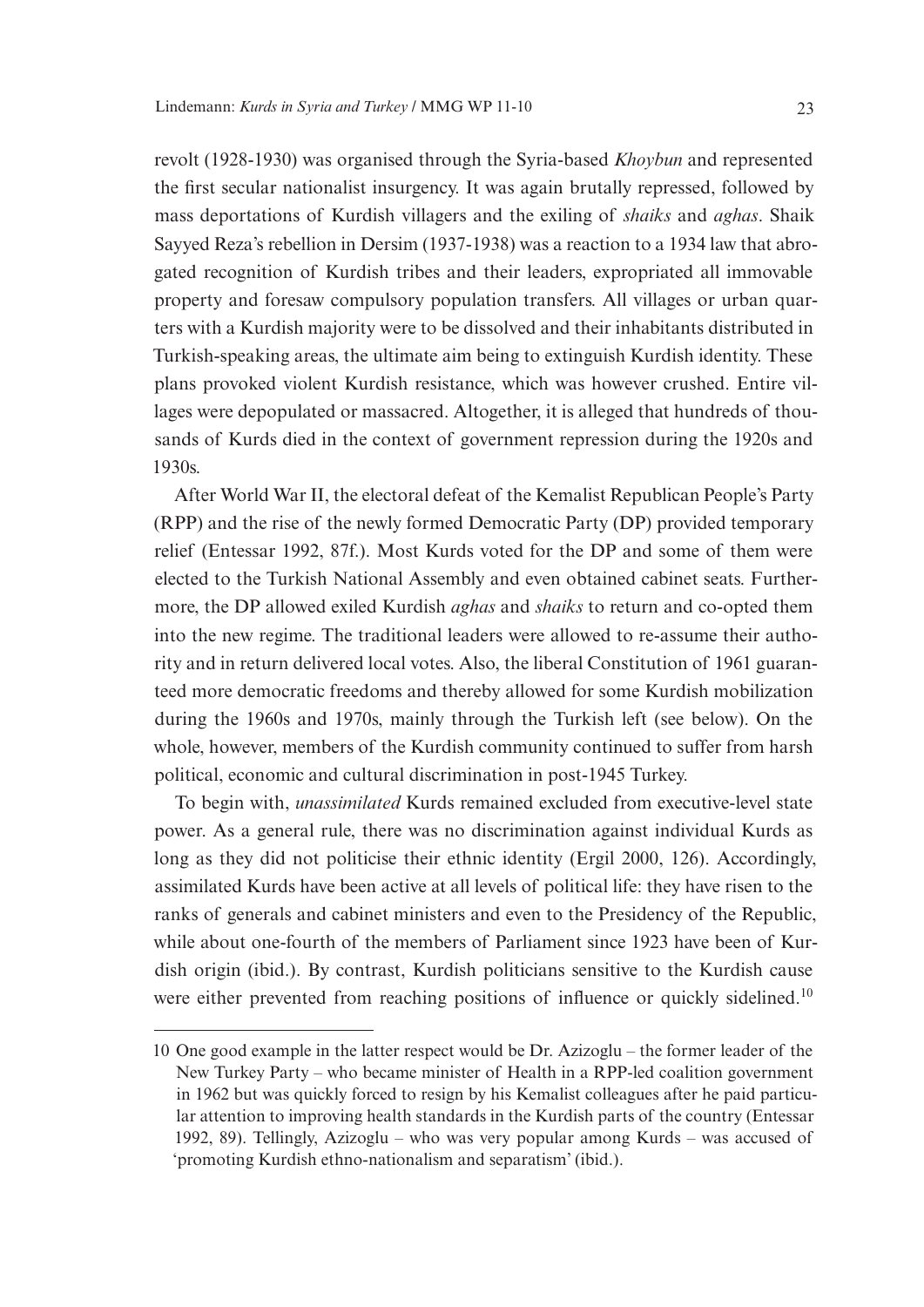The marginalisation of Kurdish nationalists became also evident in the systematic repression of Kurdish political organisations. Significantly, all Kurdish political parties founded since the creation of the Turkish Republic have been outlawed and closed down, while their members and leaders were banned from politics, arrested, imprisoned or even killed. During the 1960s and 1970s, Kurdish political organisations proliferated but had to remain underground. The only legal Kurdish organisation, the Revolutionary Eastern Cultural Hearths (DDKO), was created in 1969 but banned after the 1971 military coup. Even more recently, the Turkish establishment has shown no tolerance towards parties dedicated to the Kurdish cause (Bacik and Coskun 2011, 257). Accordingly, four Kurdish parties have been closed down since the 1990s, including the People's Labor Party (HEP) in 1993, the Democracy Party (DEP) in 1994, the People's Democracy Party (HADEP) in 2003, and the Democratic Society Party (DTP) in 2009.

As in Syria, political exclusion was combined with economic and cultural marginalisation. In economic terms, the Kurdish-dominated regions have experienced a clear decline in per capita income relative to the national average since the 1930s (Mutlu 2001, 103). While the Eastern and South-Eastern regions had about 47% and 51% of the per capita income of Marmara region (Turkey's most developed region) in 1935, both regions' per capita income had fallen to about one-fourth the level in Marmara by 1985. Some improvements since the 1990s notwithstanding, the Kurdish regions continue to lag behind. Similar findings have been reported by Icduygu et al. (1999, 1002ff.) who show that the Kurdish population not only suffers from lower per capita income but also from lower access to key social services. In cultural terms, manifestations of Kurdish identity have been suppressed. Most importantly, the Turkish Republic has placed restrictions on the use of the Kurdish language, prohibiting its use in education and broadcast media. Following the 1980 military coup, Kurdish was even formally banned until 1991 (Ergil 2000, 127). Also, the Turkish government has repeatedly suppressed organisations that promote Kurdish culture, 'Turkified' the names of Kurdish towns and villages, and prevented parents from giving Kurdish names to their children. More recently, the climate for Kurds has slightly improved, especially since 2003 when the prospect of EU membership began to take shape. As a result, restrictions on instructing and broadcasting in Kurdish have been eased and the word 'Kurd' is no longer taboo in Turkey, with open calls to recognise the 'Kurdish reality' (ibid.: 130). At the same time, the current Prime Minister Erdogan has delayed plans to reform his country's relationship with the Kurdish minority as recent draft legislation to revise Turkey's Constitution did not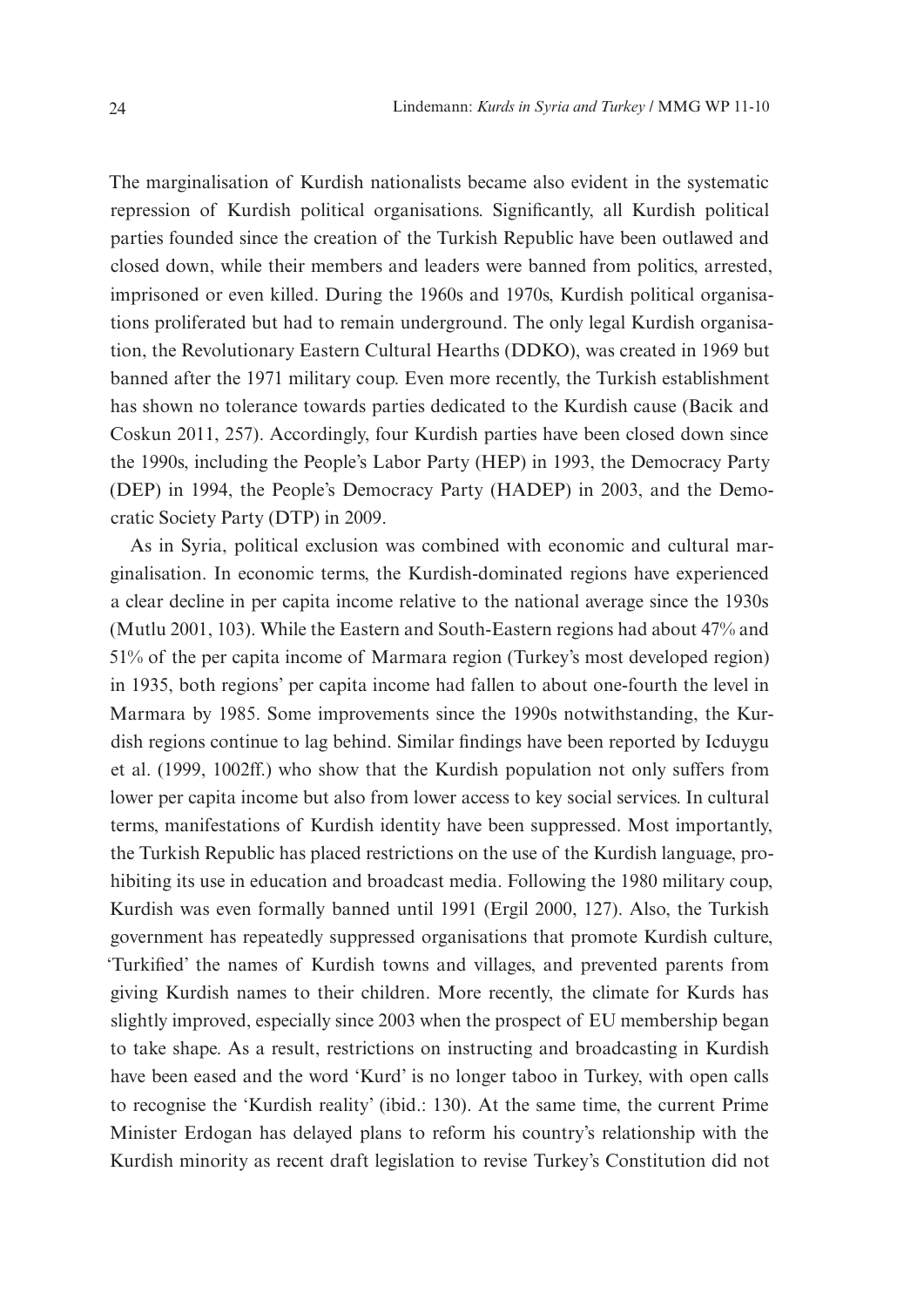include any changes to the articles limiting Kurdish freedoms and identity (Marcus 2010).

#### The puzzle of diverging conflict trajectories

The Kurdish minorities in Turkey and Syria faced strikingly similar degrees of political, economic and cultural discrimination. Yet, this led to rebellion only in Turkish Kurdistan where Ocalan's PKK took up arms against the government in 1984. Combining Kurdish nationalism with Marxist-Leninist ideology, the PKK engaged in guerrilla activity in the Kurdish provinces of the South-East, seeking the creation of an independent Kurdistan. To date, this civil war has allegedly claimed close to 40,000 lives, destroyed thousands of villages and displaced millions of people (Bacik and Coskun 2011, 249). In 1999, Ocalan's arrest in Kenya was a major blow to the PKK and its activism declined. Yet from 2002, the PKK managed to reactivate itself and resumed regular anti-government attacks (Marcus 2010).

Disgruntled ethnic leaders in Syria, by contrast, did not take up arms against the government. During the 1980s and 1990s, there were sporadic political protests, often on significant days such as Newruz or the anniversary of the 1962 census (Lowe 2006, 4ff.). More serious were the riots of 2004 and 2005 (see also Tejel 2009; HRW 2009). The trouble began at a football match in Qamishli in *Jazira* on 12 March 2004 when hostilities between Kurdish and Arab supporters ended with the security forces killing at least seven Kurds. This was followed by further Kurdish fatalities and injuries at their funerals. Thousands demonstrated and rioted in Qamishli and in other Kurdish areas across Syria. After the protests were put down, unrest flared up again in May 2005 after the murder of Shaik Ma'shuq Khaznawi, a respected religious leader of Kurdish background disappeared and died under unknown circumstances. Yet, Kurdish protest in Syria did not escalate into armed rebellion.

#### *3.2 Explaining diverging conflict trajectories*

What explains the diverging conflict trajectories of Kurds in Syria and Turkey? To find answers to this question, I apply the theoretical framework laid out in section 2.

#### *3.2.1 The political opportunity structure*

Political opportunity factors are crucial to resolving the described puzzle. While the political mobilisation of Kurdish leaders in Syria was smothered by the extremely high repressive capacity of the Assad regime and the total lack of international sup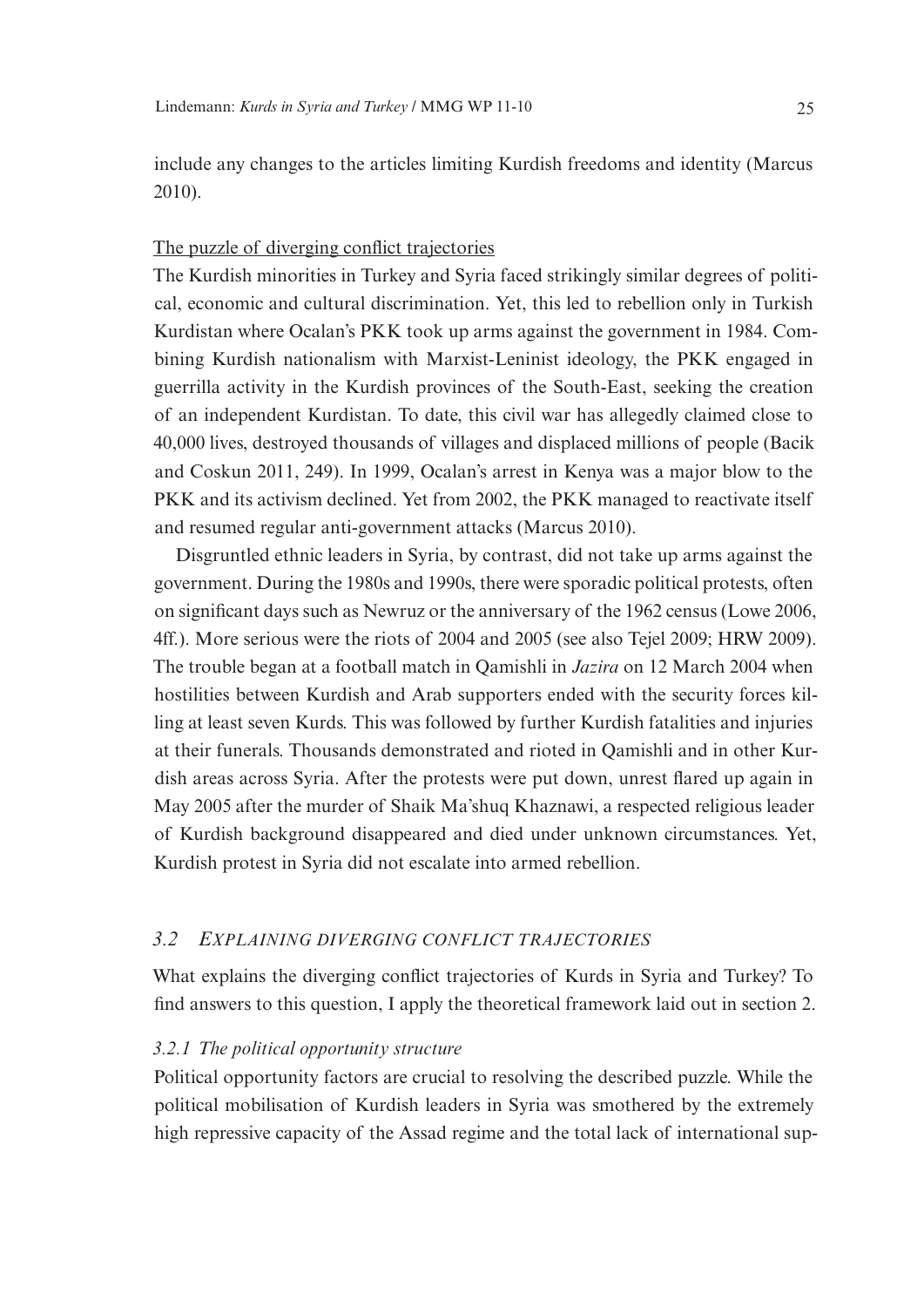port, the PKK rebellion in Turkey was facilitated by the state's weakened repressive capacity during the second half of the 1970s and the availability of ample external support from the early 1980s.

#### 3.2.1.1 The repressive capacity of the state

The Assad regime has always disposed of a large and well-equipped military, which is a formidable instrument of control and a major bulwark of regime power (Hinnebusch 1990, 162f.). Yet, the existence of a large military *per se* can hardly resolve the puzzle since Turkey's security forces have always been similarly large and wellequipped. Significantly, the PKK rebellion emerged at a time when the army was among the largest in the world, widely considered professional and disciplined, and received substantial aid and modern equipment from Europe, Israel and the United States (Romano 2006, 53f.). Instead, Syria's higher repressive capacity manifested itself in few elite divisions, strong territorial control, and consistent non-violent repression combined with selective violence, which left Kurdish leaders with very little room to organise political protest, let alone armed rebellion. By contrast, the de facto repressive capacity of the Turkish was limited, in particular during the 1970s when extreme elite divisions, low territorial control and inconsistent non-violent repression combined with semi-indiscriminate violence provided Ocalan and his followers with a unique 'window of opportunity' to organise.

#### Syrian Kurds

A first aspect of the high repressive capacity of the Syrian state between 1970 and 2005 was relatively *few elite divisions*. After the 1970 coup, Hafez al-Assad made efforts to broaden the support base of his regime (Hinnebusch 1990, 144ff.). While the President's inner circle was dominated by fellow Alawi army officers (see also Batatu 1981; van Dam 1996), he avoided accusations of sectarianism by incorporating the Sunni majority – especially Damascenes – and other minorities into party, government and the civil service. As a result, the narrow Alawi power core was always combined with a 'broad, cross-sectarian strategy of coalition building' (Heydemann 1999, 3). Also, a broad range of social interests were given a stake in the regime, including the army, the business community, the salaried middle class, peasants and workers. This was made possible in the context of a steadily growing state apparatus, which was financed by oil revenue and Arab aid. Particularly important with a view to minimising elite divisions was the civil-military integration. Between 1946 and 1970, the country had experienced a seemingly never-ending cycle of military takeovers. After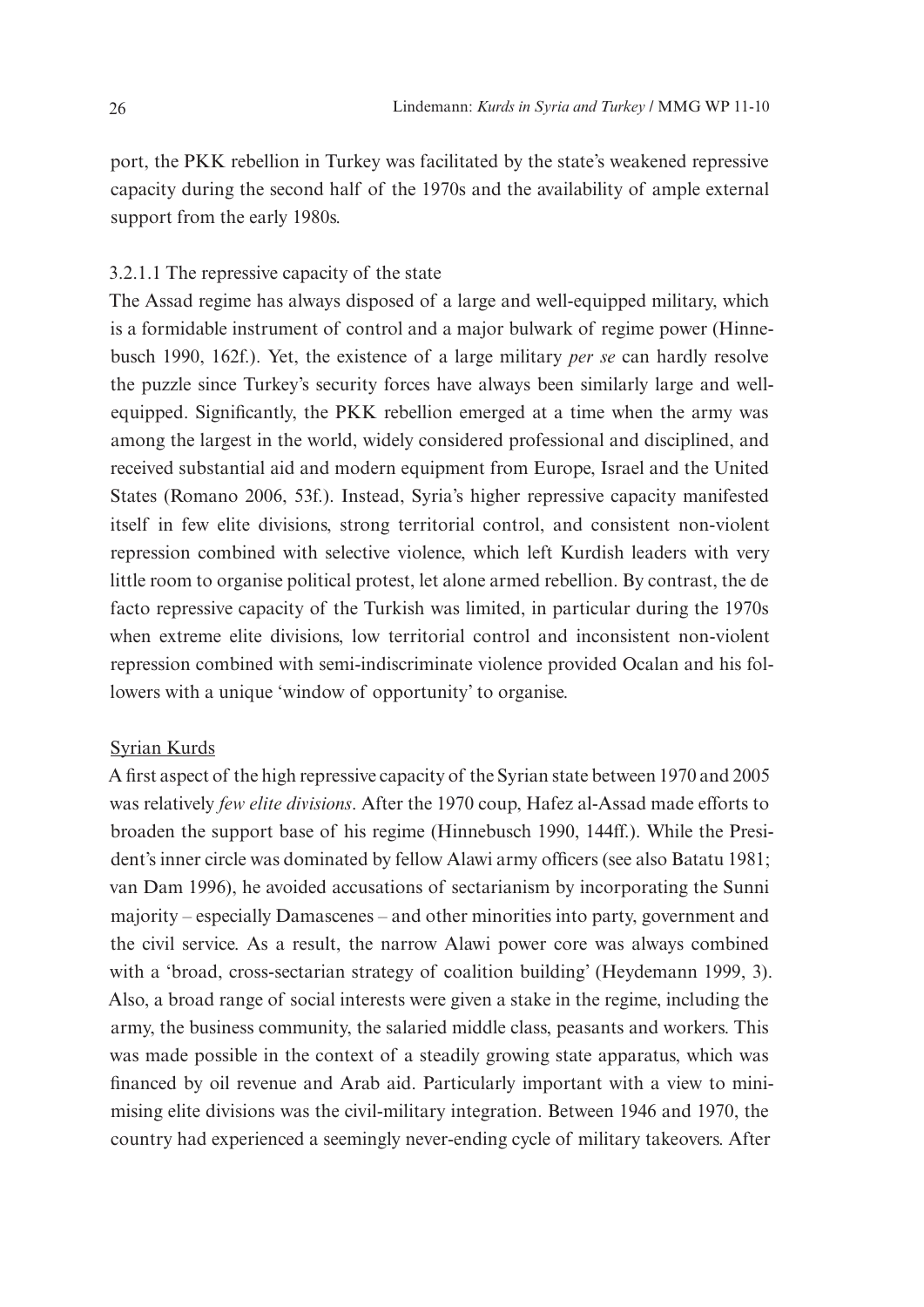1970, Assad managed to transform the military from a system-challenging force into a pillar of the state (Hinnebusch 1990, 158ff.). Army, party apparatus and civil service were integrated and made mutually dependent whereby the regime became a 'military-civil coalition' – a situation that put an end to military coups. The only serious exception to this process of elite accommodation was the government's failure to build support among the landed elite and the merchant and religious families, especially from northern cities (ibid.: 152). This favoured the rise of Muslim fundamentalism and culminated in the confrontation with the Muslim Brotherhood during the early 1980s when thousands of dissidents were killed, especially in the context of the 1982 Hama massacre (see Batatu 1988).

The relative absence of elite divisions undermined Kurdish mobilisation in different ways. First, and as hypothesised, high levels of elite unity made the regime look strong in the eyes of disgruntled Kurdish leaders. More specifically, systematic civilmilitary integration meant that would-be rebels always knew that insurgent activities were likely to meet a firm and united response. This arguably created a disincentive for armed rebellion, especially after the uprising by the Muslim Brotherhood had been ruthlessly crushed. Second, as shown below, elite integration – in particular civilmilitary integration – had also a more indirect effect on the prospects of Kurdish mobilisation in that it facilitated high territorial control and effective state repression. Finally, one could argue that the process of elite accommodation deprived Kurdish activists of potential elite allies. Yet, in the light of the regime's conflict with the Muslim Brotherhood such an argument has at best limited explanatory power.

A second and closely related driver behind the high repressive capacity was the government's ability to exercise *strong territorial control*, which was based on the army's security and intelligence agencies on the one hand, and the Baath party apparatus on the other. After coming to power in 1963, the Baathist regime relied on the army's security and intelligence agencies (*mukhabarat*) to consolidate its rule (MEW 1991, 38ff.). After the 1970 coup, President Assad even enlarged the intelligence services and brought their chiefs into the inner councils of the state. This gave rise to a security system built on three key pillars, including the traditional *mukhabarat* (Political Security and Military Intelligence), the newer praetorian units (Special Force, Defence Brigades, and Presidential Guard), and special political military units (most notably, the Third Armoured Division). These multiple security forces were given extraordinary competences and became simply ubiquitous, with tens of thousands of spies in all corners of the country. Some were paid as full-time employees, while many others were part-time employees or paid occasionally. Again others were simply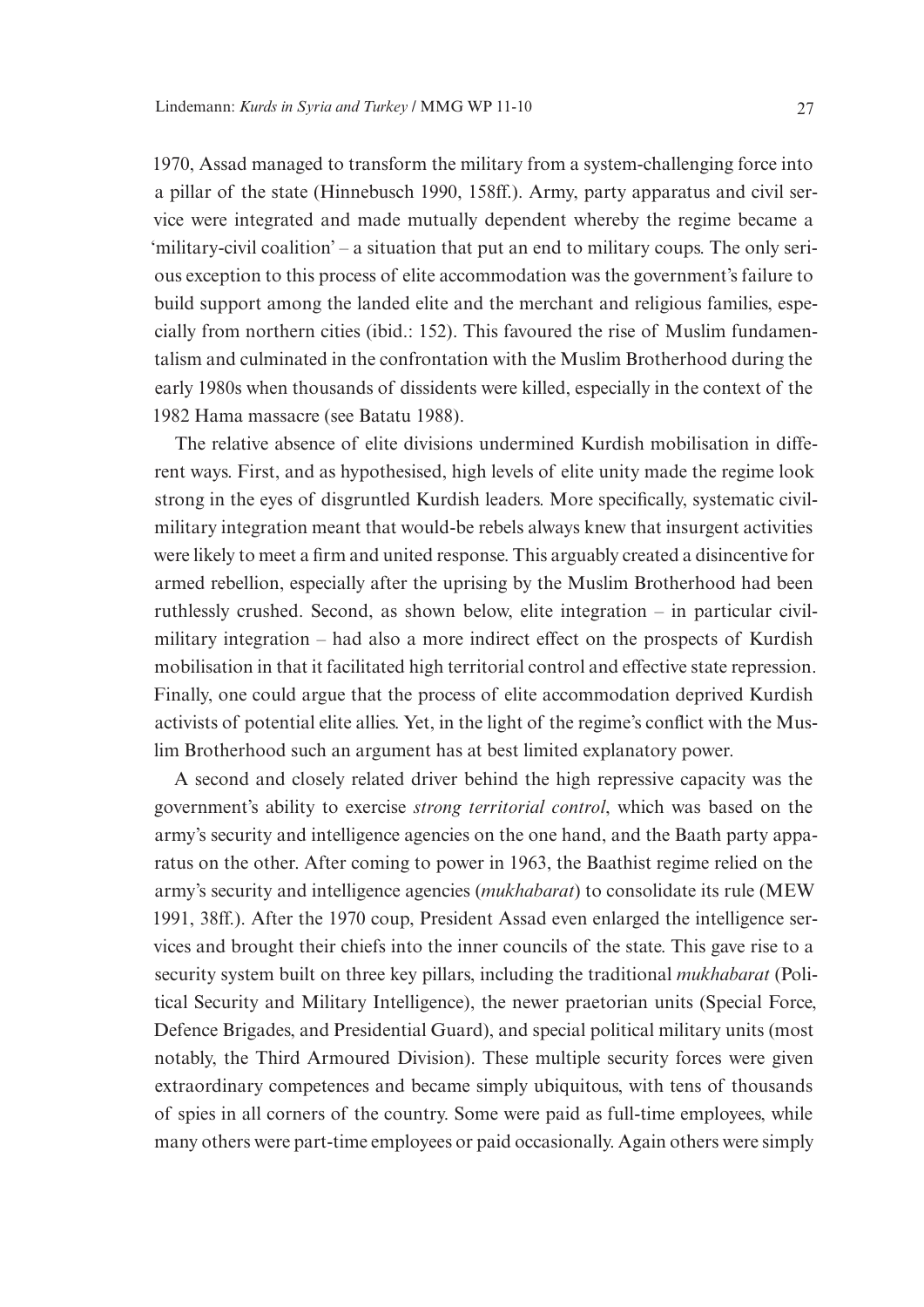expected to gather information by virtue of their jobs in the public and even private sector. Beyond the security services, the apparatus of the ruling party was turned into an important instrument of control by anchoring it throughout the entire territory and endowing it with considerable policing and intelligence functions (MEW 1991, 32; Hinnebusch 1990, 166ff.). In general, every party member was expected to pass along information to party superiors. This system, which was larger than the most powerful security agencies, allowed the party to monitor hundreds of organisations and thousands of small towns and villages and gather information about opposition and dissent.

The countrywide system of pervasive surveillance based on the *mukhabarat* and the Baath party apparatus gave rise to a society riddled with informers, which allowed the Assad government to exercise extremely high levels of territorial control. Almost needless to say, this made dissident political organisation inside Syria extremely difficult and dangerous. Accordingly, subversive political activities either did not take place reflecting the fear that people had of the security services or were detected at a very early stage. In the case of the Kurds, the omnipresent intelligence services repeatedly managed to infiltrate Kurdish political parties, caused dissent within them and thereby scotched Kurdish political mobilization (Montgomery 2005, 115; Gambil 2004).

A third key aspect of high repressive capacity was the government's strategy to rely on *consistent non-violent repression combined with selective violence* to counter Kurdish mobilisation. The most serious crackdown on the Kurdish movement had already occurred in 1960 when more than 5,000 members and sympathisers of the Kurdish Democratic Party of Syria (KDPS) were arrested and interrogated, while its main leaders were accused of separatism and imprisoned (Tejel 2009, 49). After Assad took over in 1970, the quasi-permanent state of emergency, which was declared in 1962 and abolished only in 2011, became the key instrument for anti-Kurdish measures, and for the country's repressive system more generally. This emergency law gave the President extraordinary judicial powers, including the right to suppress opposition, restrict freedom of assembly and movement, conduct preventive arrests, censor media, and confiscate property (Montgomery 2005, 65f.). Significantly, these powers were consistently used to undermine any sign of Kurdish mobilisation. In 1973, for example, security forces arrested twelve KDPS leaders shortly after they had addressed a memorandum to the President protesting the living conditions of stateless Syrian Kurds (Tejel 2009, 63). Moreover, Kurdish public protests were rou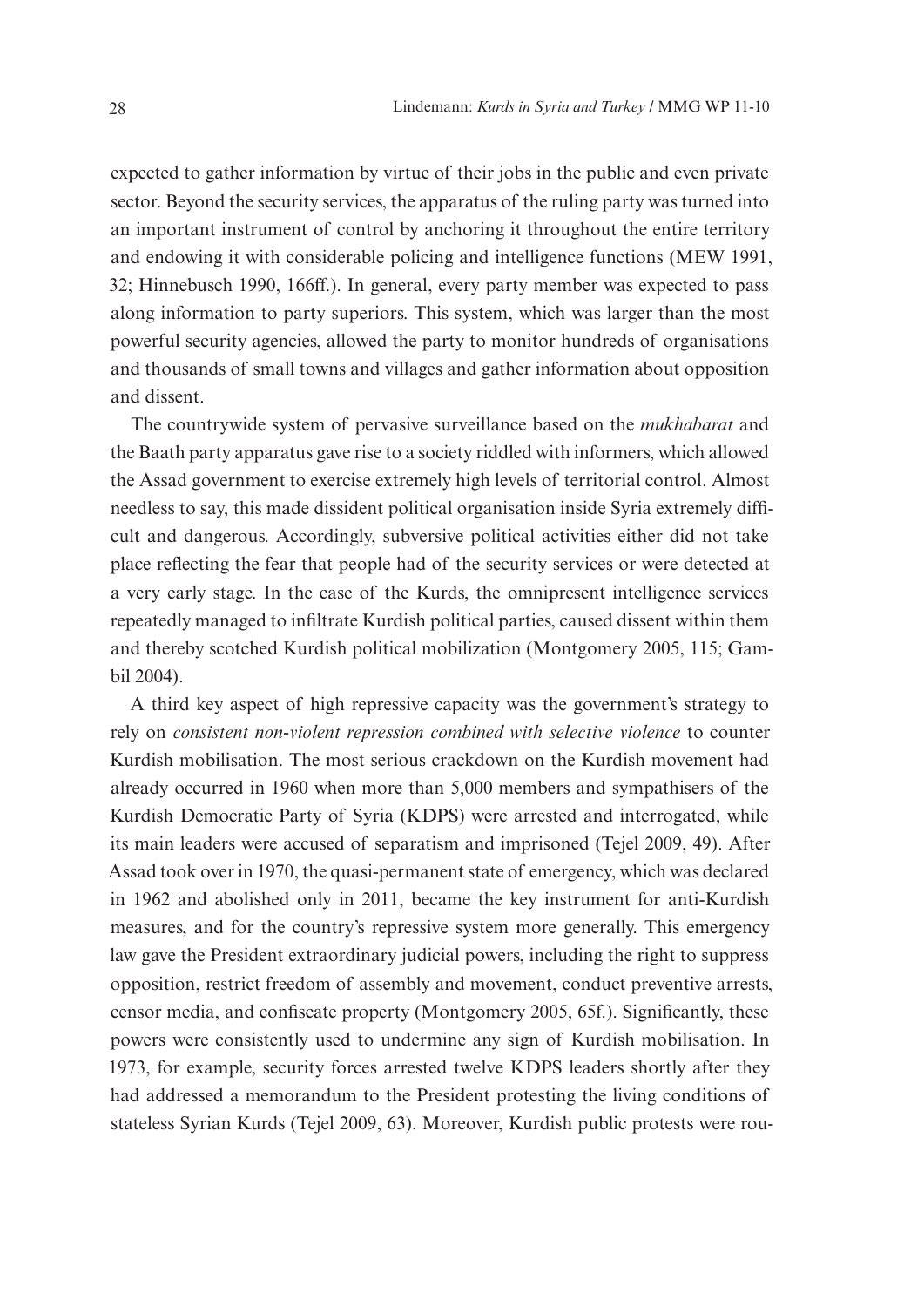tinely met with bans and arrests. More violent forms of repression – mainly torture in prison and police violence at demonstrations – were used whenever necessary but remained mostly selective in nature, which means that they were targeted at key political activists rather than at the Kurdish population as a whole. At the same time, as the 1982 Hama massacre shows, there was always the *threat* of massive indiscriminate repression against potential challengers. While such indiscriminate violence was, in contrast to Turkey, never applied to Kurds, the Syrian government's determination to use less targeted forms of repression became evident in its crackdown on the 2004 Qamishli riots when at least 36 Kurds were killed, 160 injured, and more than 2,000 detained (HRW 2009, 15).

In the end, the employed coercive strategies turned out to be a very effective mix to minimise Kurdish mobilisation. First, and as hypothesised, the consistent use of non-violent means of repression crippled the organisational basis of the Kurdish movement, which had already been severely weakened during the 1960 crackdown. Second, the use of selective rather than indiscriminate violence allowed the government to contain key political activists without radicalising more moderate or apathetic elements within the Kurdish community. Finally, there was always the threat of massive repression by omnipresent security forces, which – especially after the Hama massacre – was probably enough to intimidate Kurdish leaders.

#### Turkish Kurds

The repressive capacity of the Turkish state could not match that of its Syrian counterpart, especially during the second half of the 1970s. A first reason for this was that post-1945-Turkey came to exhibit *extreme elite divisions*. The advent of multiparty politics and the electoral defeat of the Kemalist RPP in 1950 introduced an enduring split between state elites on the one hand, and political elites on the other (Romano 2006, 40ff.). The former comprise military and bureaucratic elites and are mainly concerned with protecting the Kemalist legacy of secularism, Turkish nationalism, statism, and a western orientation. The latter include the political party leadership that wants to gain political power and thus tends to pursue whatever political strategy that helps to maximise votes. Most problematically, these elite divisions resulted in recurrent civil-military tensions. Whereas the political and military elite was largely congruent before 1945, this changed with the rise of the DP in 1950 (see Jenkins 2007; Tachau and Heper 1983). Ever since then, civilian governments have been unable to control the military, which has continued to regard itself as the guarantor of domestic stability and the guardian of Kemalism. This has become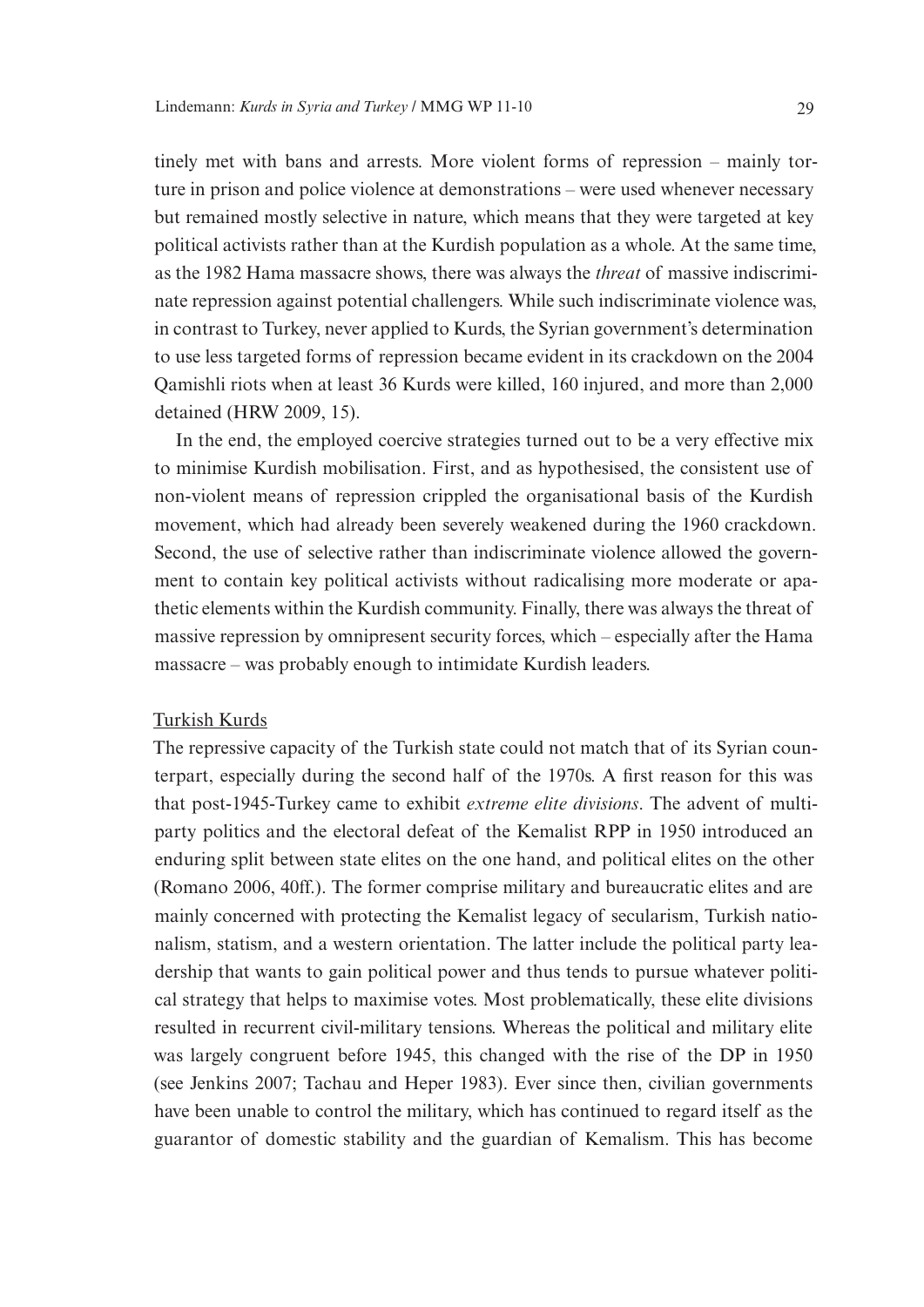strikingly evident in the three military coups of 1960, 1971 and 1980 and the quasicoup of 1997. To make matters worse, the Turkish political elite entered a process of chronic splintering and instability during the Second Republic (1960-1980). This was not least linked to the liberal 1960 Constitution that provided some opening for the growth of civil society and leftist opposition organisations. The instability of multiparty politics escalated during the 1970s with no less than ten short-term coalition governments between 1973 and 1980, which were paralysed by deep-seated ideological divisions between leftist and rightist parties and were barely functional (Marcus 2007, 49f.). At the same time, political divisions began to seep into the bureaucracy, the trade unions and even the security services.

Escalating elite divisions during the 1960s and especially the 1970s facilitated Kurdish mobilisation in different ways. First, the persistence of fundamental elite divisions – especially between political and military elites – sent a clear sign of regime vulnerability, which arguably served as a source of encouragement for wouldbe rebels. Second, the absence of elite integration effectively paralysed the various short-lived coalition governments during the second half of the 1970s and hence severely constrained their ability to exercise territorial control and implement repressive measures (see below for details). Finally, growing elite divisions initially provided Kurdish activists with like-minded allies, in particular from the Turkish leftist movement, which had important initiation and socialisation effects (Marcus 2007, 25). Yet, Kurdish activists, including Ocalan's PKK, soon broke with the Turkish Left whereby Kurdish mobilisation proceeded without the support of elite allies.

A second and closely related aspect of the state's limited repressive capacity was *low territorial control*. First, and this has rarely been recognised, territorial control was constrained by absence of a ruling party with territory-wide presence: the return of multi-party politics and the increasing fragmentation of the Turkish party system effectively deprived subsequent governments in post-1945 Turkey of a strong party machinery, which could have been used to monitor political dissent. Second, and more importantly, the Turkish security forces also exhibited a limited territorial presence, especially until the 1980s. The outposts of the military were all in the big cities or near the main roads, not in the mountainous terrain of Central Kurdistan (Marcus 2007, 86). Similarly, the secret services, in particular the National Intelligence Organisation (MIT), were hardly capable of penetrating and surveying the entire territory due to a combination of low budgets, insufficient personnel and inefficient management structures (Bese 2006; Ünlü 2006). The territorial presence of the security forces improved only *after* the start of the PKK rebellion in the mid-1980s when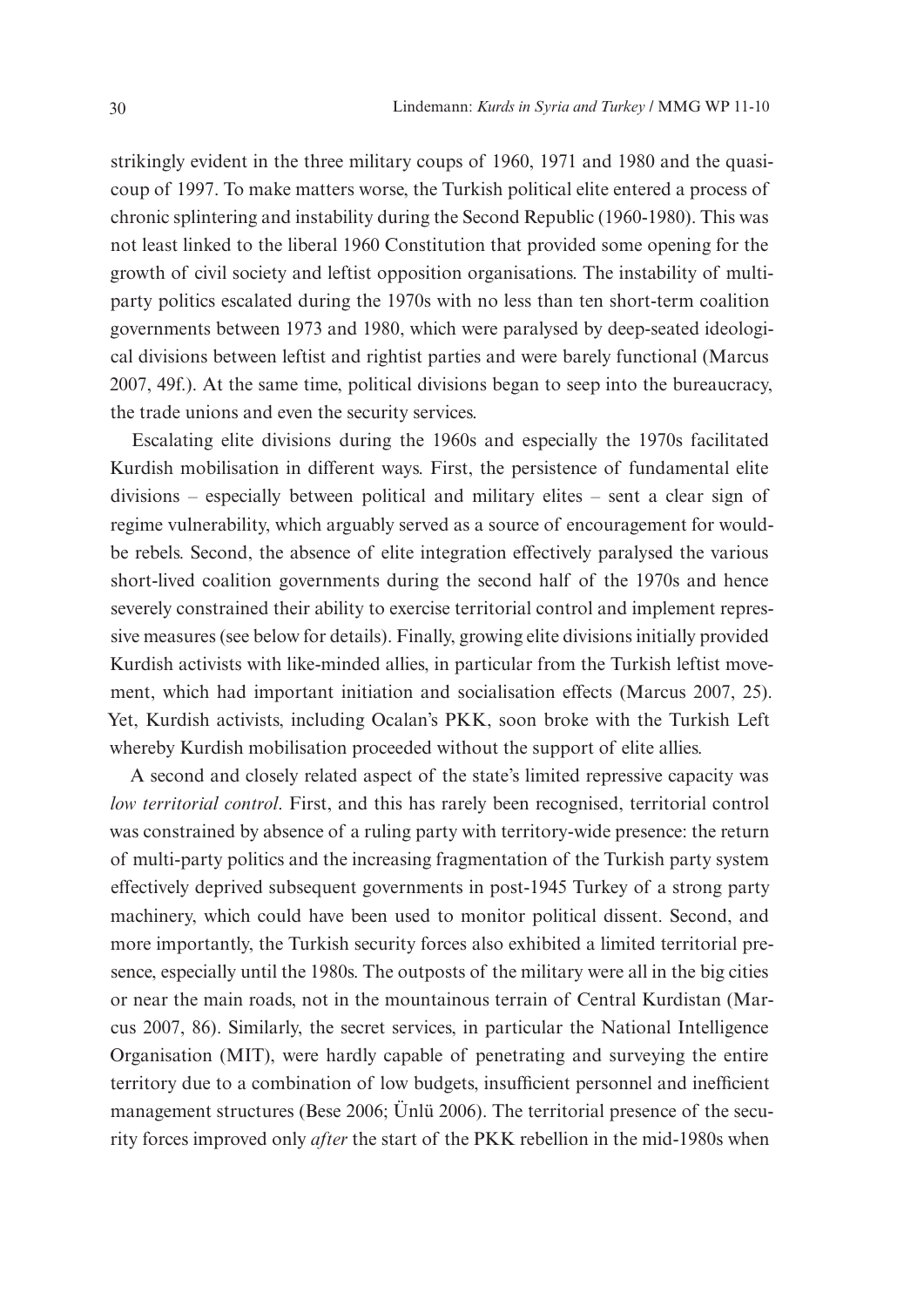the army began to establish itself in the areas under insurgency (Marcus 2007, 97). Moreover, the intelligence apparatus was made more effective through the creation of the Gendarmerie Intelligence Organisation (JITEM) (Bese 2006). Telling, JITEM's relative 'success' seems to have been based on the establishment of stations in even the smallest residential areas.

The limited territorial presence of the regime's political and coercive apparatus was highly conducive to Kurdish mobilisation. As the gathered information on dissident Kurdish activities during the second half of the 1970s remained incomplete and contradictory (Gunter 1990, 80), Kurdish activists had – at least until the 1980 military coup – the option of retreating into areas where they could organise at relatively low risk. In this context, it is certainly no coincidence that the PKK rebels chose to operate in the rugged terrain of Central Kurdistan (Hakkari, Van, and Siirt) where the government's reach was even weaker than in north-west Kurdistan (ibid.: 75).

A third key aspect of limited repressive capacity was that subsequent governments came to rely on *inconsistent non-violent repression combined with semi-indiscriminate violence* to counter Kurdish political mobilization. Non-violent repression was inconsistent in that it was only erratically applied, especially during the Second Republic. Initially, the liberal 1961 Constitution permitted freedom of thought, expression, association, and publication, which for the first time gave Kurdish activists an opportunity to organise, albeit almost exclusively through the organisations of the Turkish left since bans on the open expression of Kurdish identity remained in place (McDowall 2000, 405ff.). After the 1971 military coup, non-violent repression increased considerably, evident in the introduction of martial law and thousands of arrests across Kurdistan. Yet, this crackdown on the Kurdish movement did not last very long. After the restoration of parliamentary democracy in 1974, elite divisions paralysed subsequent coalition governments, which meant that existing restrictions on Kurdish political activity were barely implemented and the proliferating Kurdish underground parties, including the PKK, were able to operate with increasing impunity (Marcus 2007, 49f.). After the 1980 coup, non-violent repression again abruptly increased, with the re-introduction of martial law and about 81,000 arrests in Kurdistan until 1982 (McDowall 2000, 413f.). Significantly, inconsistent patterns of non-violent repression went along with semi-indiscriminate violence, especially in the wake of the military coups. After the 1971 coup, for example, Kurds suffered considerable violence, most evident in sustained attacks on Kurdish villages (Entessar 1992, 89f.). Things got even worse after the 1980 coup when the military government not only arrested tens of thousands of Kurds but also subjected many of them to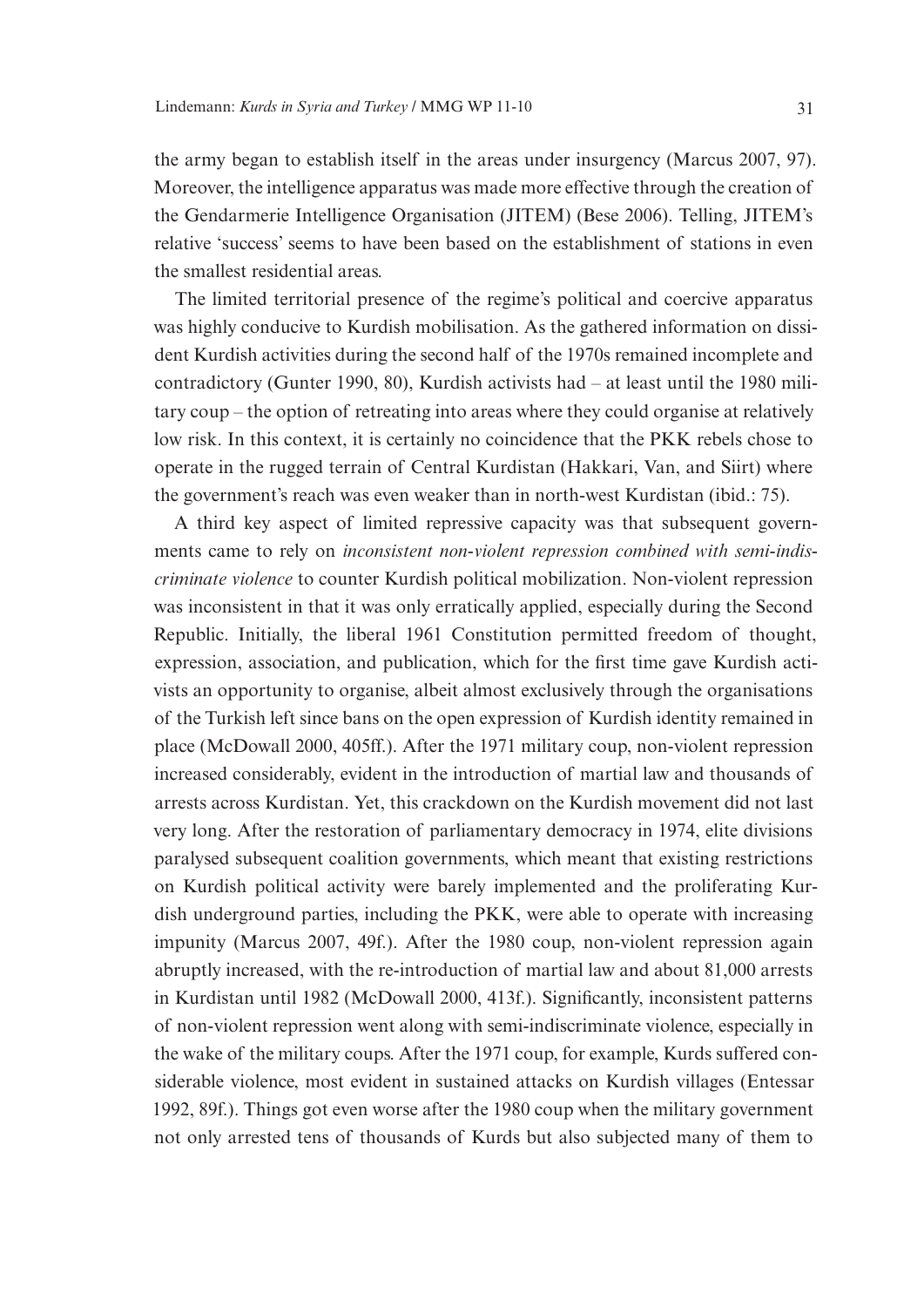routine torture in prison (Romano 2006, 78ff.). Moreover, the army forcefully occupied hotbeds of dissent, allegedly destroying over 4000 Kurdish villages.

In the end, anti-Kurdish repression proved rather ineffective. On the one hand, the inconsistent nature of non-violent repression during the Second Republic failed to undermine the organisational basis of the nascent rebel movement and repeatedly provided Kurdish activists with de facto 'breathing room' to re-organise (Marcus 2007, 49f.). On the other hand, the massive violent repression after the 1980 coup did not have the desired effects (Romano 2006, 78ff.). In the short term, it proved quite effective by breaking the great majority of Kurdish opposition groups whose members were either killed, arrested or forced out of the country. In the mediumund long-term, however, it provide counter-productive in that the victims of state violence were not mainly Kurdish activists but rather villagers who had never been involved in political activities – a situation that helped to radicalise the previously moderate and created an environment receptive to revenge. In the end, the army's inability to channel violence more selectively meant that the PKK gained increasing popular support. Having experienced brutal repression, even the larger masses came to a sympathetic understanding of radical groups like the PKK (Bacik and Coskun 2011, 252).

#### 3.2.1.2 International support

Syrian and Turkish Kurds did not only confront states with varying repressive capacities but also received strikingly dissimilar levels of international support. While Kurdish protest in Syria was long externally discouraged, Kurdish mobilisation in Turkey greatly benefitted from ample international support.

#### Syrian Kurds

Kurdish activists in Syria did not, at least until the late 1990s, receive any substantial international support, neither in form of financial or material assistance, nor in form of external sanctuary in a neighbouring country. Instead, Kurdish political mobilisation in Syria was for a long time even actively discouraged by outside actors.

Who was behind this external discouragement? Surprisingly, the Kurdish movement in Syria was long actively undermined by Kurdish leaders in neighbouring countries. The main reason for this puzzling situation was that the Assad regime– in striking contrast to the repression of its own Kurds – supported Kurdish separatist groups in Iraq and Turkey and in return asked these groups not to support their ethnic brethren in Syria. From the early 1970s, Syria provided a safe haven for Iraqi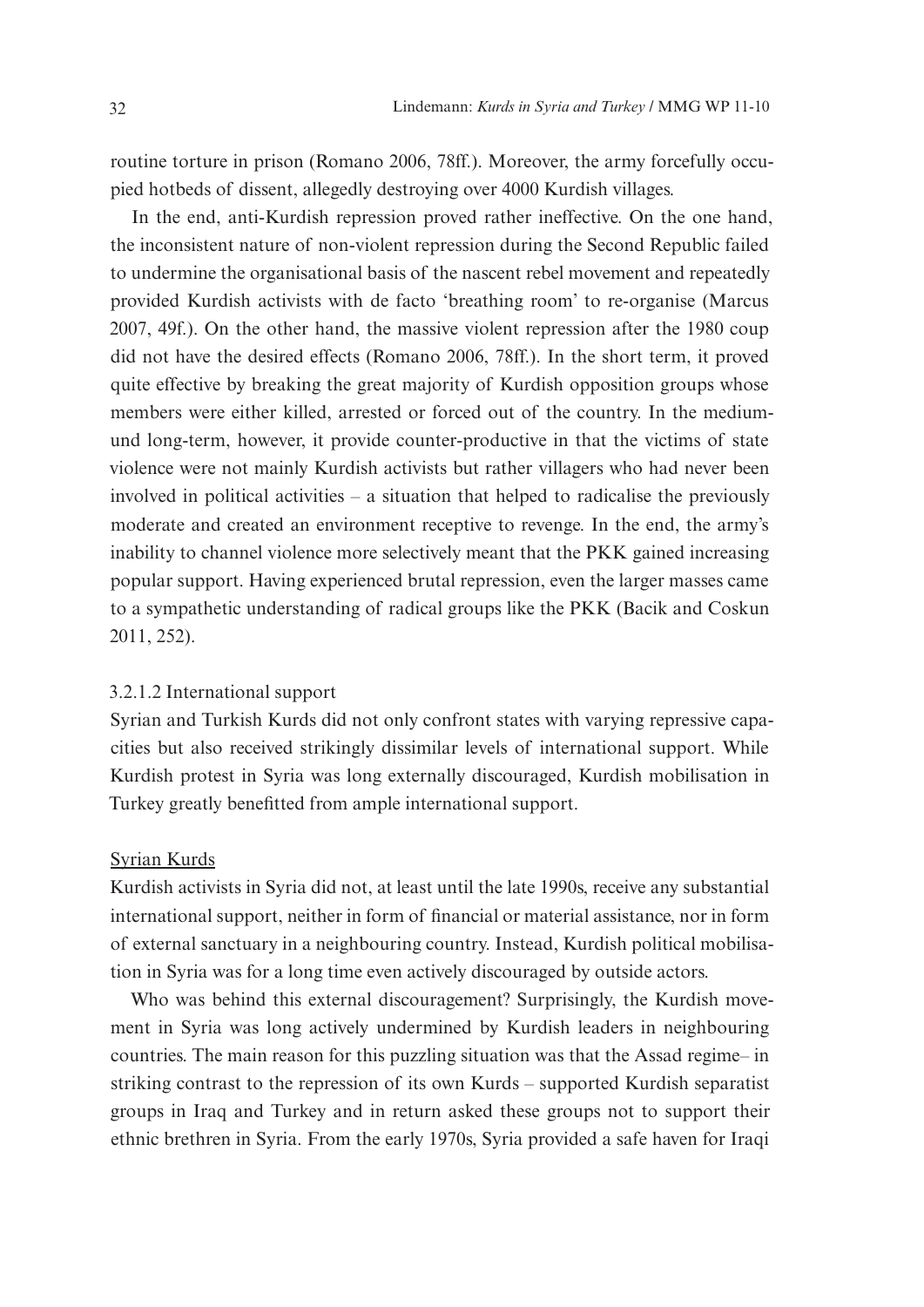Kurds, particularly the Patriotic Union of Kurdistan (PUK) led by Jalal Talabani (Tejel 2009, 71ff.). In 1979, the Assad Government also formalised relations with Mustafa Barzani's Kurdistan Democratic Party (KDP), the PUK's main rival in Iraqi Kurdistan. During the 1980s, the Syrian regime not only turned a blind eye to the recruitment of hundreds of Syrian Kurds to fight for rebel groups in Iraq but also successfully supported the PUK-KDP reconciliation of 1987. In return for Syrian support, the two main Kurdish parties of Iraq actively discouraged Syrian Kurds from mobilising against Assad (see also Gambil 2004). Even more importantly, the Syrian government also backed the PKK against Turkey by providing its guerrillas with shelter, arms and training during the 1980s and 1990s (see below for details), while always making clear to the PKK that it could not agitate on behalf of Syrian Kurds. This had very serious implications for Kurdish political mobilization in Syria (Tejel 2009, 78; Gambil 2004). After relocating to Damascus, PKK leader Ocalan publicly condemned the fight for Kurdish rights in Syria and on several occasions repeated the Assad regime's claim that most Syrian Kurds are refugees from Turkey. Moreover, the PKK even engaged in incursions against Kurdish political parties in Syria, especially against the KDPS. The PPK's alliance with the Assad regime also had repercussions in the large Kurdish Diaspora in Europe where Syrian Kurdish activists were often perceived as a threat to the PKK and therefore received with hostility.

In the end, the external discouragement by Kurdish leaders in Iraq, Turkey and the diaspora must be regarded a very important factor when trying to explain the absence of sustained Kurdish protest and mobilization in Syria. The importance of the 'external factor' is further underlined when accounting for the effects of recent changes in regional dynamics. First, the below-discussed 1998 security agreement between Syria and Turkey meant that Ocalan and his PKK were expelled from Syria and no longer saw a need to stifle Kurdish activism in what was no longer a safe haven (Ziadeh 2009, 7). Second, Syria's staunch opposition to the US invasion of Iraq in 2003 created direct conflict between the Assad regime and Kurdish leaders in Iraq who not only welcomed the coalition forces but even provided logistical and field assistance. At the same time, the new political autonomy accorded to Iraqi Kurds was seen as an encouragement by Kurdish leaders in Syria and increased their own political mobilization. The occurrence and timing of the Qamishli riots was therefore not least linked to the changed regional constellation. Even though external actors did not directly instigate any of the rioting, the uprising was clearly encouraged by Kurdish leaders outside of Syria, evident in the fact that both the KDP and the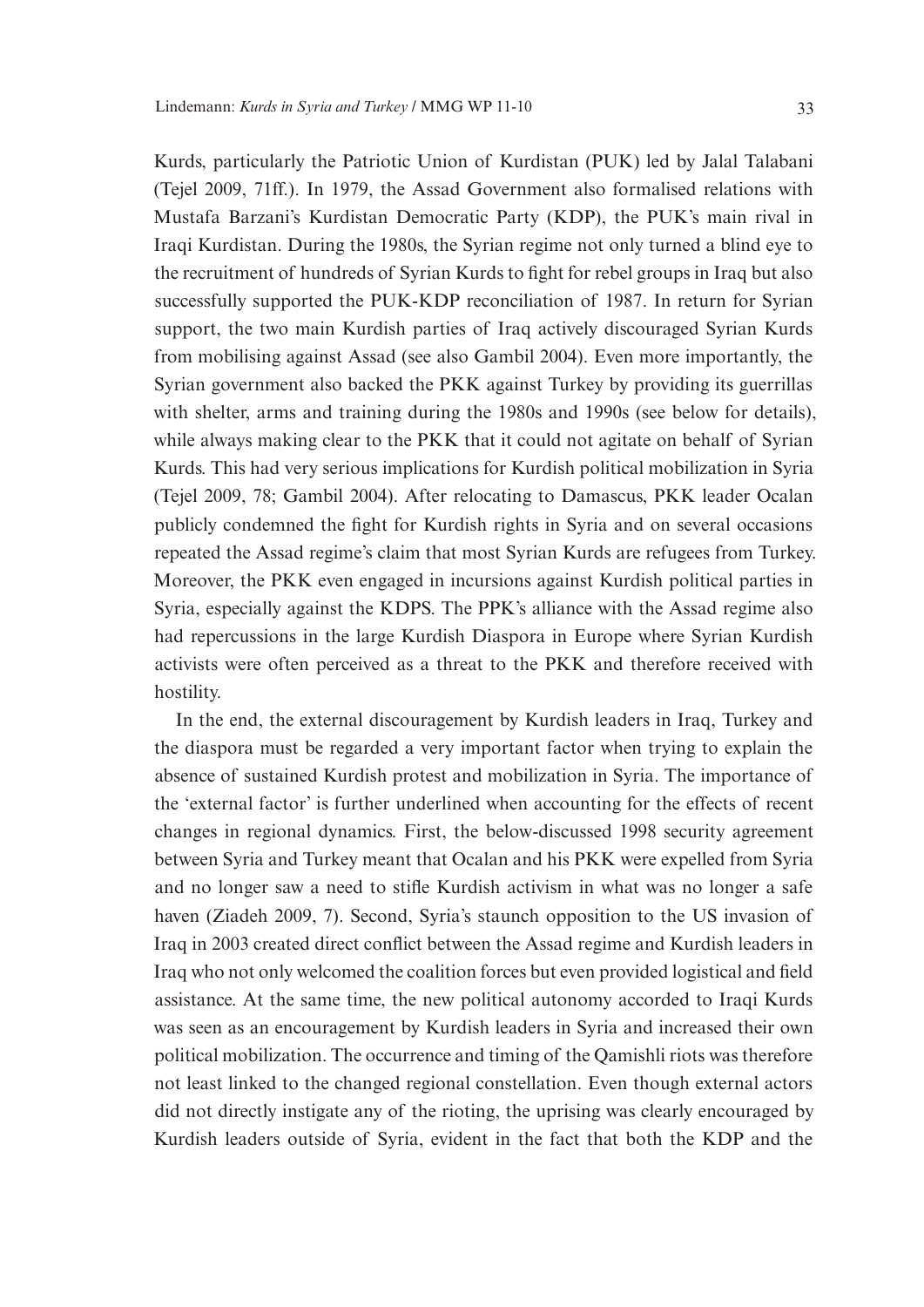PUK allowed thousands of demonstrators to hold anti-Syrian protests in territory under their control (Gambil 2004). Moreover, and in sharp contrast to the past, the Kurdish diaspora rallied to help their Syrian brethren, with major demonstrations in Washington and across Europe.

#### Turkish Kurds

Kurdish activists in Turkey, by contrast, benefitted from ample external support. The most important support came from Syria. In July 1979, Ocalan realised that mounting state repression was becoming a danger to his group and fled across the border into Syria where he was later joined by his supporters (Marcus 2007, 48ff.). The decision to leave the country gave the PKK a huge advantage: whereas many of the Kurdish groups that stayed in Turkey were crushed, Ocalan saved himself and his organisation, giving him a head start when it came to competing with other groups after the 1980 coup.<sup>11</sup> In the beginning, Syrian support was only tacit as Ocalan had few contacts and thus failed to acquire direct support. Instead, he made his way to Syria-controlled Lebanon where he managed to convince a number of Palestinian organisations to train his group in the mainstays of guerrilla war – an arrangement that was tolerated by the Syrian intelligence services. Significantly, the Palestinians were impressed with the PKK that was considered as reliable, disciplined and united. This set it apart from many other Turkish and Kurdish leftist groups that had also fled to Syria after the 1980 coup. From 1985, Syria began to provide the insurgents with more open military, financial, and logistic support, which continued even after Syria signed a security cooperation protocol with Turkey (ibid.: 99f.). The PKK now had offices in Damascus and many other Syrian cities, while Ocalan acquired a villa in Damascus and enjoyed the protection of bodyguards from the state. In the 1990s, the Baathist regime even encouraged Syrian Kurds to join the PKK's ranks by forcing Kurdish tribal leaders to fill a 'quota' of recruits (Gambil 2004). As a result, Syrian Kurds comprised over 25% of the PKK's fighters by the mid-1990s. Syrian support for the PKK reflected not only the regime's desire to contain its own Kurdish minority but also enduing animosities concerning the Turkish annexation of the Hatay province in 1939 and conflicts over the sharing of the waters of the Tigris and Euphrates.

<sup>11</sup> Ocalan later stated: 'the others could only get out two years after me, after they had already lost their organisation (…). Because I got out before Sep. 12 [the day of the 1980 coup], I could both save hundreds of my comrades and get them trained' (cited after Marcus 2007, 62).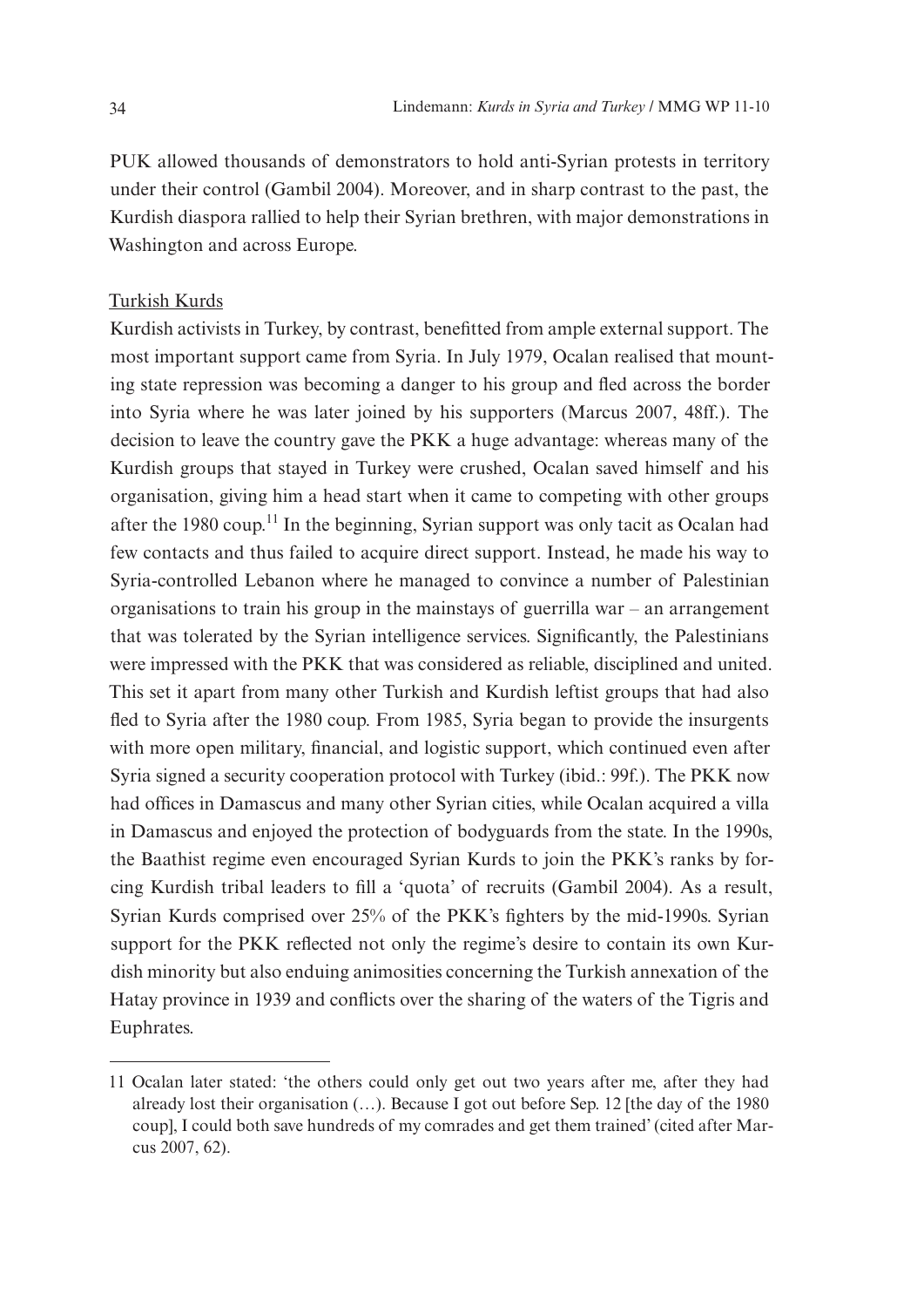While Syria was a good place for taking refuge, it was not appropriate for launching attacks, especially since the terrain between Turkey and Syria was too flat and Damascus did not want the PKK to fight from its territory (Marcus 2007, 68ff.). By contrast, Northern Iraq was very suitable for launching a guerrilla war since the mountainous Turkish-Iraqi border was near impossible to control and both the KDP and PUK controlled parts of the border area. The ambition to build a base in Northern Iraq was realised in 1982 when Ocalan reached a deal with Massoud Barzani to allow the PKK to use the border territory controlled by the KDP. This agreement was at least as important as ties with Syria in that it allowed the rebels to launch a war inside Turkey from permanent bases in Northern Iraq – a plan that was realised from early 1984. When Barzani abandoned the agreement in 1987 due to Turkish pressure, the PKK was already too entrenched and could no longer be easily dislodged.

Beyond support from Syria and Iraq, the PKK insurgency was also facilitated by the support of the Kurdish diaspora in Western Europe. The decision to boost organisational operations was taken as early as mid-1981 when five senior militants were sent to Europe to collect money and recruit cadres (ibid.: 65f.). The initial organising work took mainly place in Germany – the country with the largest Kurdish diaspora – but also in Holland, Sweden and France. By the mid-1990s, the annual PKK income in Europe was estimated at between \$200-500 million (Radu 2001, 54f.). This income came from two major sources. First, there were voluntary contributions and donations from European Kurdish militants. In Germany alone, the PKK had at least 11,000 sympathisers in 1997 and collected millions of Deutschmarks at its annual fundraising events. Second, the PKK has financed itself through criminal activity across Europe, including theft, extortion, arms trade, human smuggling, and drug trafficking.

On the whole, international support – in particular from Syria – must be regarded as a (if not *the)* key factor in the genesis of the PKK rebellion. Without this support, Ocalan's rebel group would have hardly survived, not least since it found itself in a precarious position in post-1980 Turkey where the military coup had put an end to the extreme elite divisions of the 1970s, the state's territorial control began to increase, and Kurdish activists, sympathisers and villagers alike faced fierce repression. In fact, there were clear signs that the PKK was falling apart as massive arrests had cut avenues for action and deprived the group of many capable and charismatic members (Marcus 2007, 52). In this situation, Ocalan's group was saved by international support. The importance of the 'external factor' is emphasised when considering more recent changes in the rebel's external support base. In 1998, having lost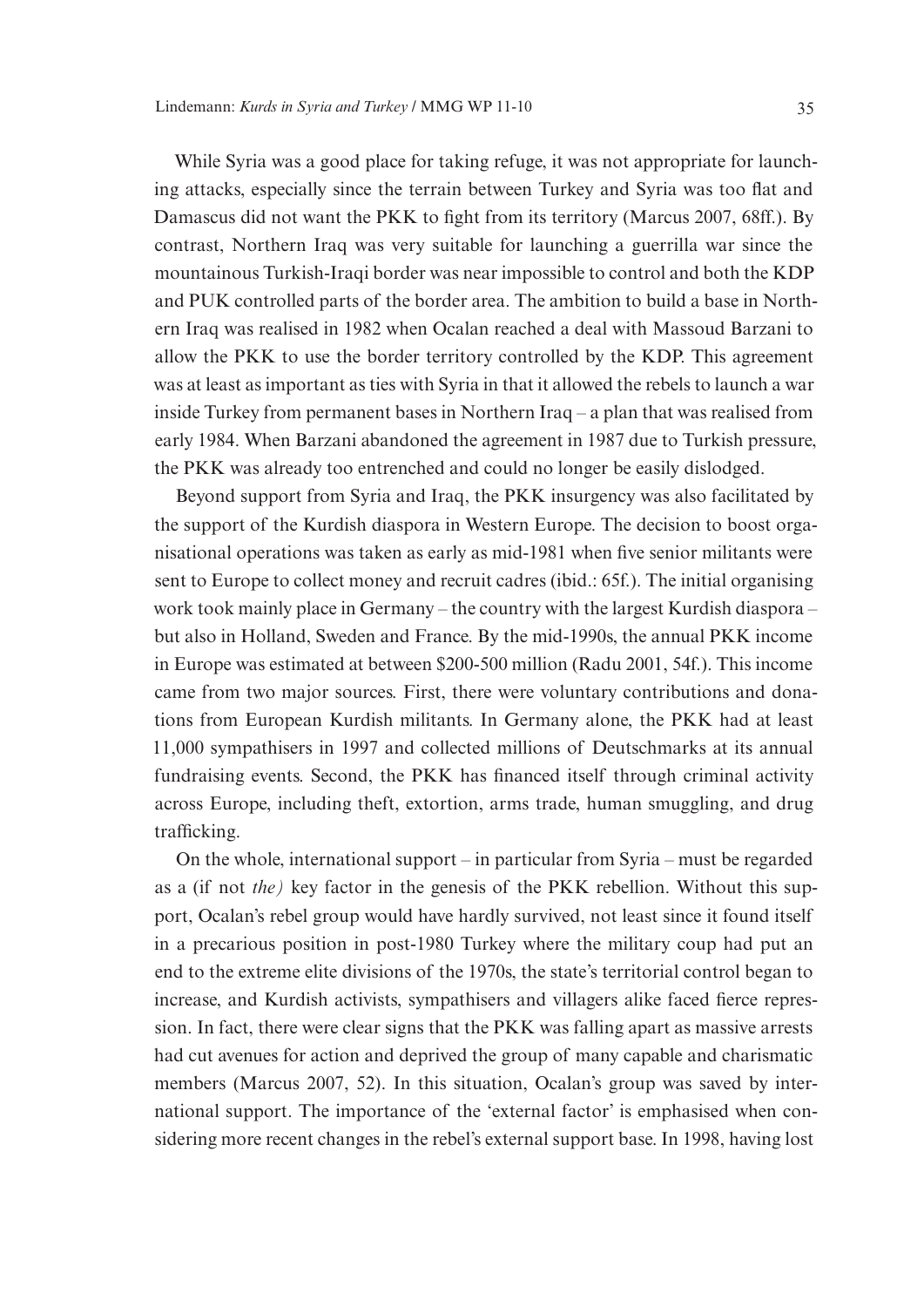its patience with the Assad regime, Turkey massed 10,000 troops on Syria's northern border and demanded that it expel the PKK and hand over Ocalan (McDowall 2000, 442f.). Faced with the prospect of invasion by the stronger Turkish army that enjoyed Israeli support, Syria brought PKK activity to a halt and signed a 'mutual security' agreement with Turkey. After Ocalan had to leave the country, he was ultimately captured in Kenya and brought to a Turkish prison in February 1999. Significantly, the unravelling of the PKK's external support base led to a serious decline in activism.

#### *3.2.2 Group-specific endowments*

Group-specific endowments are clearly less important as an explanatory factor. Even though Kurdish leaders in Syria disposed of lower organisational capacity than Ocalan and his followers in Turkey, these differences were largely endogenous to the described variation in the repressive capacity of the state and the availability of international support.

#### Syrian Kurds

The Kurdish community in Syria has long been characterised by pronounced innergroup divisions. Until the advent of contemporary Syria, there was hardly any national Kurdish identity in Syria (Tejel 2009, 9). Instead, Kurdish groups mainly defined themselves in tribal terms, which was clearly the dominant social cleavage in the countryside. This gave rise to enduring conflicts between competing tribes and their secular (*aghas*) and religious leaders (*shaiks*). While aghas and shaiks exercised considerable social control over the Kurdish population in rural areas, they held less sway over a small group of urbanised and westernised Kurdish intellectuals. The latter dominated the nationalist *Khoybun* League and worked to strengthen a national Kurdish identity. From the 1940s, the nationalists began to face stiff competition in the cities from communists (ibid.: 39ff.). In a context of increasingly mechanised agriculture and abuses by large landowners, many young Kurds moved to the urban centres and often joined the Syrian Communist Party (SCP), hoping to realise Kurdish ambitions through the nascent communist movement. Accordingly, the SCP, which was led by a Kurd, Khalid Bakdash, became informally known as the 'Kurdish Party' in the North. Social and ideological divisions between the traditional elite, the nationalists and the communists were further complicated by the existence of a non-negligible number of Arab nationalists of Kurdish background who vigorously advocated Kurdish assimilation.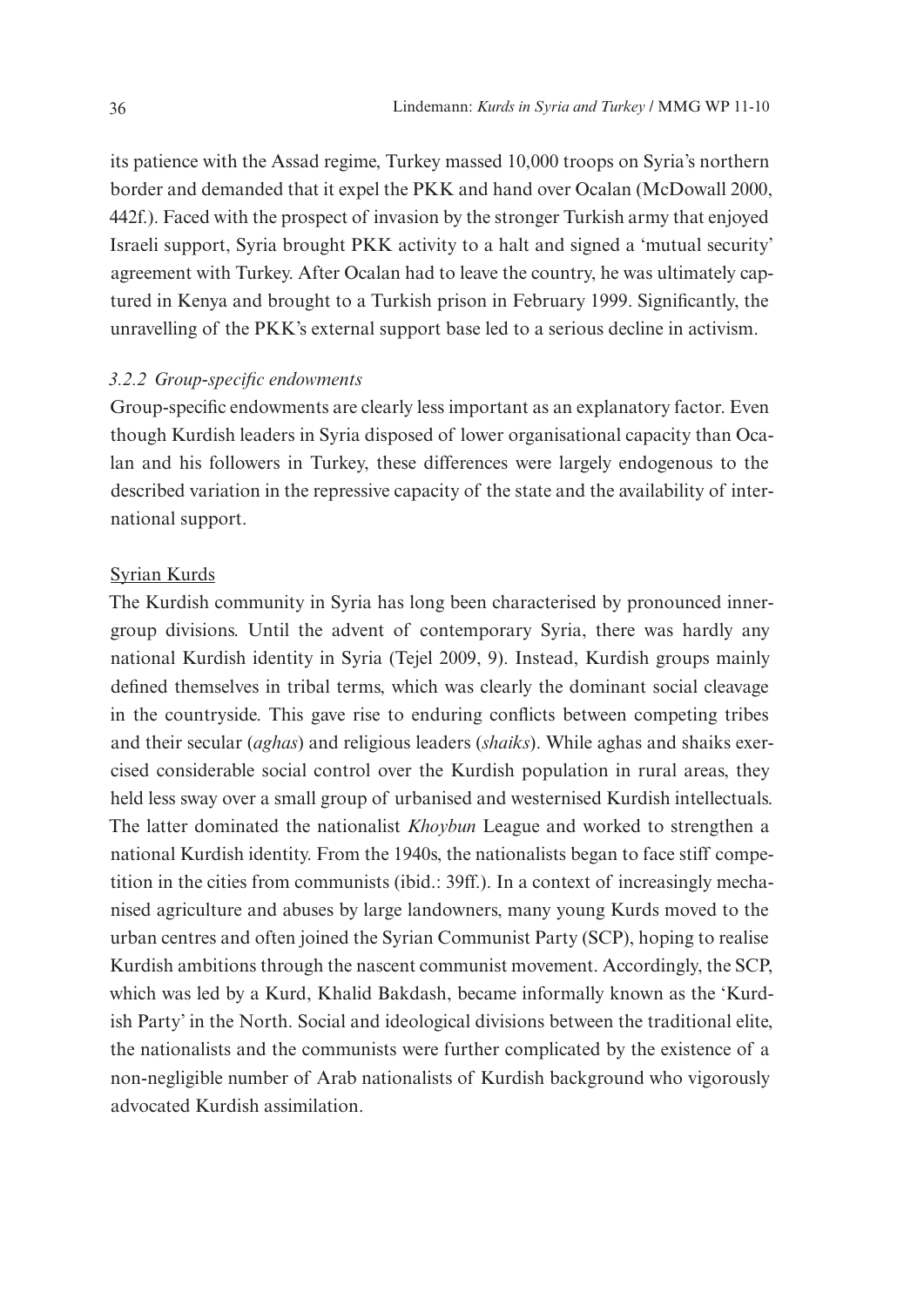These divisions were never fully overcome. Under French rule, Kurdish intellectuals in the *Khoybun* League performed the role of Tilly's 'political entrepreneurs' by trying to activate national Kurdish consciousness. The Badirkhan brothers, for example, engaged in various activities from the 1930s to restore the Kurdish language, develop education in Kurdish, and revive popular Kurdish literature (Tejel 2009, 21f.). The westernised intelligentsia also sought to connect distinct Kurdish groups by allying with representatives of the traditional Kurdish elite. As a result, intellectuals, *aghas* and *shaiks* came together within the *Khoybun*. The connection of competing segments continued from the mid-1950s when growing Arab nationalism and the realisation that the Communists would not officially defend Kurdish rights created the need for a Kurdish nationalist party (ibid.: 48f.). Accordingly, leaders such as Nur al-Din Zaza and Uthman Sabri founded the KDPS in 1957, which brought together former *Khoybun* members and former SCP militants. The initially broad-based KDPS called for the recognition of Kurdish rights and managed to recruit some 30,000 members. This early success was however short-lived (ibid.: 86f.). By the mid-1960s, the KDPS leadership was deeply divided between 'leftist' and 'rightist' factions, representing former SCP cadres, students and teachers on the one hand, and notables, landowners and religious leaders on the other. Attempts for re-unification during the 1970s failed and the KDPS entered a process of chronic splintering. The result was a growing number of small Kurdish parties who are typically personalised, often have no more than between 10 and 25 members, and enjoy very little support among the Kurdish population. In 2009, there were at least 14 unlicensed Kurdish splinter parties in Syria (HRW 2009, 14).

Altogether, the Kurdish community in Syria lacked organisational capacity, evident in the failure to build and maintain a dominant political organisation that integrates contending factions and mobilises a substantial number of people. Yet, this can only very partially be blamed on Syrian Kurdish leaders. Instead, the described lack in organisational capacity was largely endogenous to the high repressive capacity of the Syrian state and the total lack of international support. Significantly, the chronic splintering of Kurdish political organisation started after the above-discussed 1960 crackdown on the KDPS, from which the nascent movement never fully recovered (Tejel 2009, 49). Afterwards, the Kurdish organisational capacity was further debilitated not only by the regime's high territorial control and effective repressive measures but also by the hostile stance of Kurdish leaders in Turkey, Iraq and Europe. In the end, the low organisational capacity of the Kurdish community in Syria is therefore first and foremost a product of a very unfavourable political opportunity structure.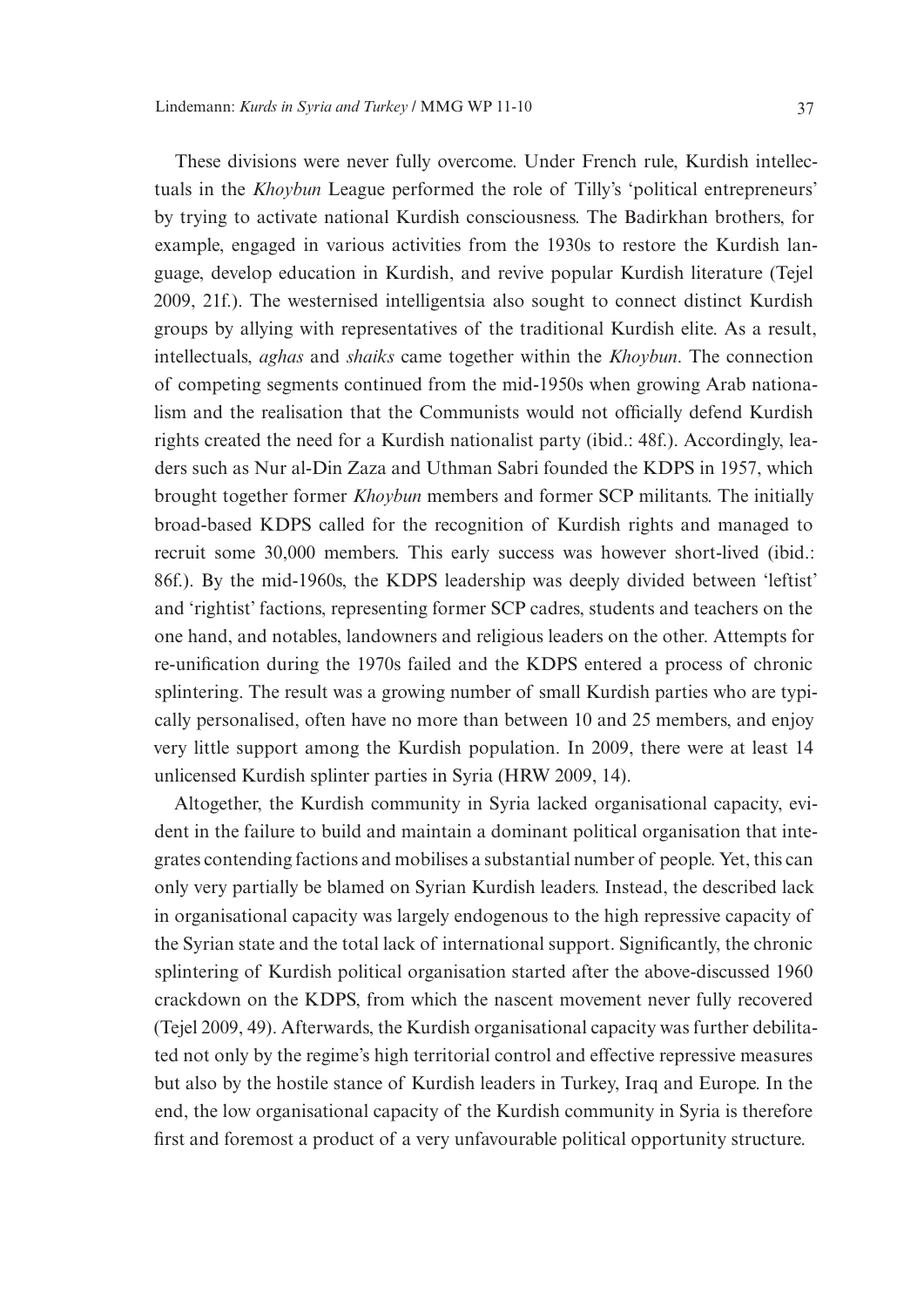#### Turkish Kurds

Turkish Kurds have long been characterised by inner-group divisions, which are similar to those that affect the Kurdish community in Syria. Upon the creation of the Kemalist state, Kurdish groups still mainly defined themselves in tribal terms, which became evident in enduring rivalries between competing tribes and their leaders. While traditional leaders were severely weakened during the massive repression and forced displacements of the 1930s, their authority was restored from the 1950s when the DP co-opted them into the system. This re-entrenched tribal divisions in the Kurdish countryside. At the same time, the revival of *shaiks* and *aghas* was accompanied by mounting class divisions. The mechanisation of agriculture – especially the large-scale introduction of tractors – favoured land accumulation in the hands of the Kurdish traditional elite whereby the exploitation of the peasantry intensified (McDowall 2000, 399ff.). The net result of this process was that hundreds of thousands of Kurds abandoned their land and migrated to urban areas. In the cities, the migrants became more aware of West-East economic disparities and anti-Kurdish discrimination and therefore 'discovered' their Kurdish identity (Entessar 1992, 89f.; Marcus 2007, 18ff.). In a context of improved access to education, this favoured the rise of both nationalist and socialist thinking and the proliferation of leftist groups from the late 1960s, who were typically at odds with the traditional Kurdish elite. Social and ideological divisions among Turkish Kurds were further complicated by the existence of a sizable number of assimilated Kurds who preferred not to politicise their ethnicity.

As in Syria, inner-group divisions hampered Kurdish political organisation. During the 1960s, many of the newly educated and urbanised Kurds joined the Turkish Workers Party (TIP) or other Turkish leftist organisations such as Dev Genc (Revolutionary Youth) or the Confederation of Revolutionary Workers' Union (DISK) (McDowall 2000, 405ff.). Yet, as the Turkish left proved hesitant to tackle the Kurdish question, Kurds soon began to form their own organisations. The clandestine Kurdistan Democratic Party of Turkey (TKDP) was created in 1965 but enjoyed little support due to its conservative orientation. More influential were Kurdish cultural clubs, the Revolutionary Eastern Cultural Hearths (DDKO), which were created from the late 1960s but soon undermined by divisions between a left and right wing. Ideological and personal divisions intensified throughout the 1970s and resulted in the proliferation of Kurdish left-wing organisations (Romano 2006, 46f.).<sup>12</sup> The lat-

<sup>12</sup> These included – among others – Sivancilar (1972), the Revolutionary Democratic Culture Association (DDKD) (1975), Bes Parcacilar (1976), Kawa (1976), Denge Kawa (1977),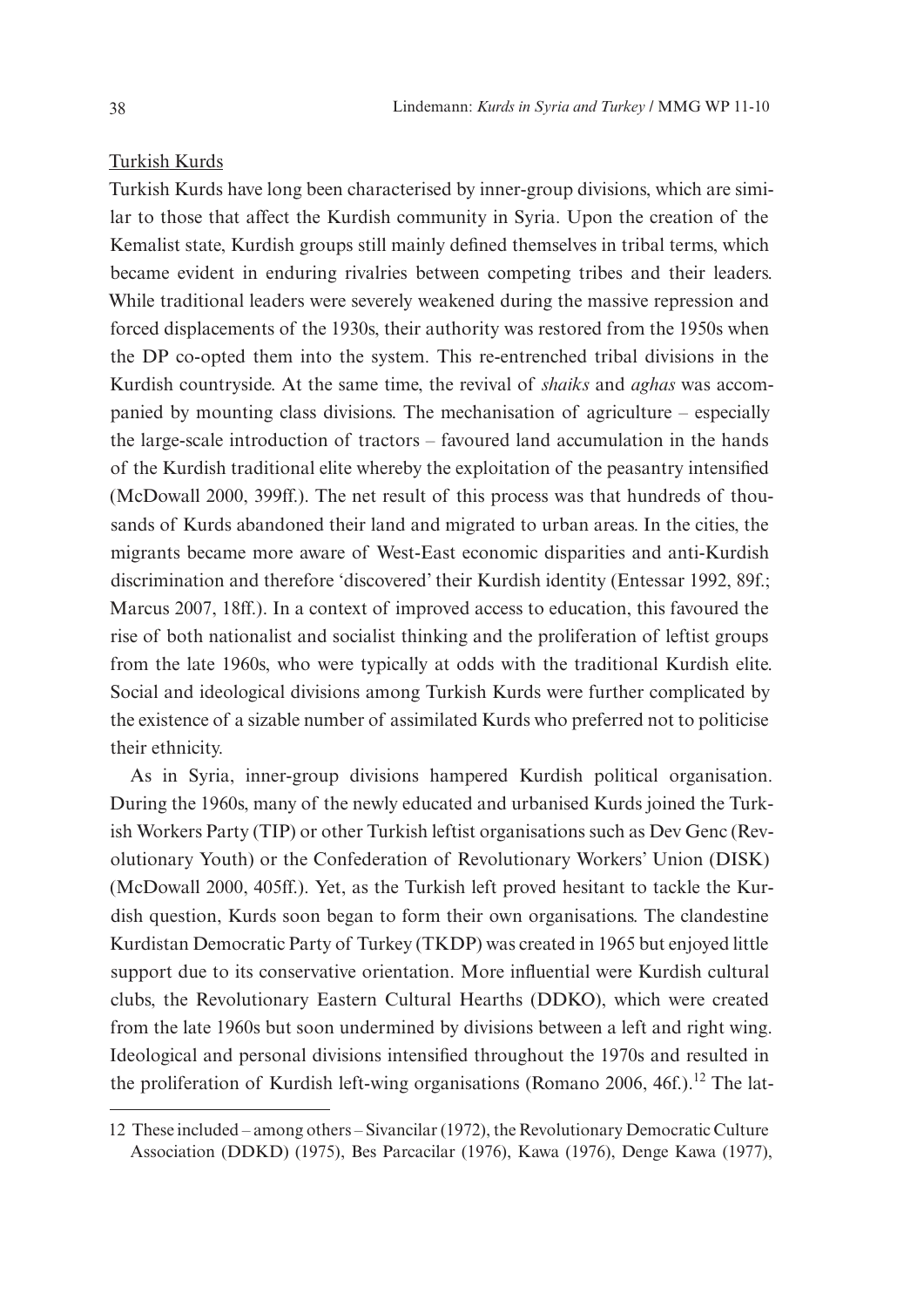ter had typically no more than 50-100 members and their support base was confined to minor territorial bases in the cities or countryside.

Ocalan's PKK, which was formally established in 1978, was no different at first sight. Ocalan was a political science student in Ankara who had developed some lose links with Dev Genc but soon realised that the Turkish left was unlikely to really tackle the Kurdish problem (Marcus 2007, 21ff.). As a result, Ocalan and about 15 others decided to give up university in 1975 and henceforth focused on forming a Marxist-Leninist group that would fight for an independent Kurdish state. The fusion of Marxism-Leninism with Kurdish nationalism was typical for many Kurdish left-wing groups at the time, yet Ocalan's approach would develop more appeal. Significantly, and against my hypothesis, this success was not based on the connection and coordination of competing Kurdish groups. Instead, the PKK struggle was explicitly constructed *against* other Kurdish groups. First, competing Kurdish leftist groups were not only rejected as collaborators and revisionists but even subjected to organised and often deadly attacks. Second, and more importantly, the PKK identified the Kurdish landlords and tribal leaders as the main enemies, blaming them for allying with the Turkish state and exploiting their own people.<sup>13</sup> Even though other Kurdish leftist were equally opposed to the state-allied landlords, only the PKK was prepared to take decisive action. In 1975, Ocalan's core group withdrew to the Kurdish South-East and concentrated on recruitment in those areas from which they themselves originated. The group began to gain more substantial support from 1978 when it killed the leader of the Suleymanlar tribe, Mehmet Baysal – an event that was followed by a series of attacks against large tribal leaders. This strategy was shrewd in that it tapped into growing resentment towards the *aghas* and appealed to all those who suffered from the traditional Kurdish social structures. Moreover, the aggressiveness of the PKK and its preparedness to endure own losses distinguished it from leftist rivals and earned it credibility among the peasantry. The net result was a growing rebel movement that was almost exclusively drawn from the modestlyeducated village youth who had themselves experienced oppression and therefore wanted action, not ideological sophistication. This movement was held together by

Rizgari (1977), Red Kawa (1978), the Kurdistan National Liberationists (KUK) (1978), TEKOSIN (1978), Ala Rizgari (1979), YEKBUN (1979), and the Kurdistan Socialist Movement (TSK) (1980). See also Gunter (1990, 63ff.).

<sup>13</sup> Ocalan himself originated from a poor, remote Kurdish village and had therefore himself experienced the domination of the landlords (Marcus 2007, 15). The same was true for many of his closest allies. Supporters would typically make much of the fact that their leaders came from as depressed surroundings as their followers.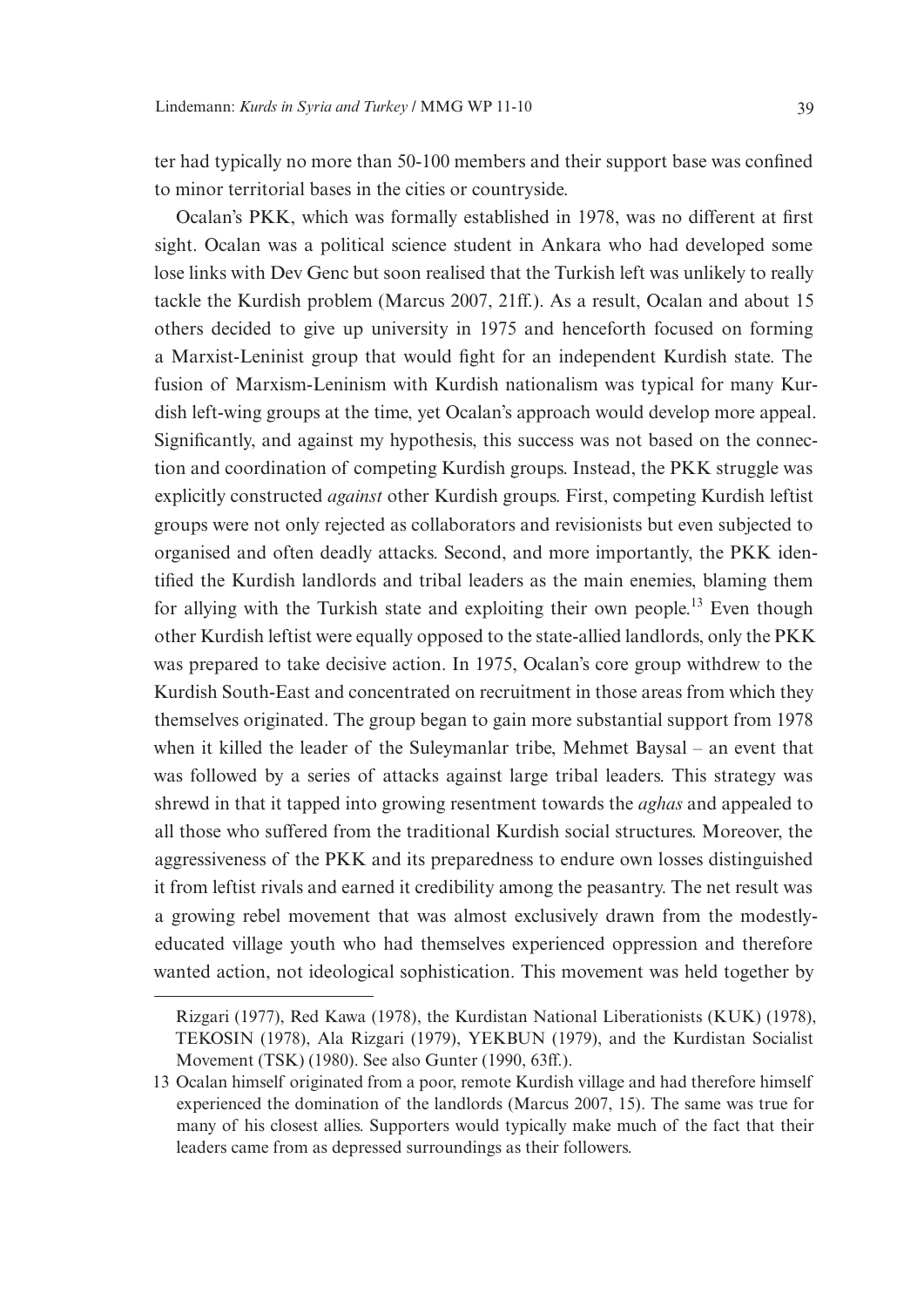a hierarchical and authoritarian organisational structure, organised around Ocalan who was both loved and feared by his supporters. Every sign of internal dissent was repressed, often by violent means, which helped the PKK avoid the ideological splits that weakened other Kurdish organisations.

In the end, Ocalan's rebel movement came to dispose of considerable organisational capacity. Even though the PKK was built against competing Kurdish factions (rather than integrating them), it over time became the dominant Kurdish organisation that would over the years recruit around 50,000 cadres, guerrilla fighters and other active members (Romano 2006, 95f.). Nevertheless, it is important to recognise that this organisational capacity was mostly endogenous to the weakened repressive capacity of the Turkish state during the second half of the 1970s and the availability of international support from the 1980s. This is not to deny that Ocalan was able – in sharp contrast to the leaders of other Kurdish organisations in Turkey – to make use of this favourable political opportunity structure. Yet, it seems safe to assume that the PPK would have suffered the same fate as the Kurdish groups in Syria had it not first benefitted from the weakness of the Turkish state during the 1970s and later been saved by international support.

## 4. Conclusion

This paper has raised the question of why representatives of some politically marginalised ethnic groups resort to armed rebellion, while others remain peaceful. To find answers to this question, the paper first developed a theoretical framework that relates the mobilisational capacity of disgruntled ethnic leaders to the dynamic interplay of three factors, including the repressive capacity of the state, the availability of international support, and group-specific organisational capacity. In a second step, it used this framework to investigate the diverging conflict trajectories of Kurds in Turkey (1946-2005) and Kurds in Syria (1970-2005). Even though the leadership of both groups has suffered political marginalisation, this led to armed rebellion only in Turkish Kurdistan, where Ocalan's PKK took up arms against the government in 1984. The paired comparison showed that these diverging conflict trajectories mainly reflect differences in the broader political opportunity structure. While the political mobilisation of Syrian Kurds was smothered by the extremely high repressive capacity of the Assad regime and the total lack of international support, the PKK rebellion in Turkey was facilitated by both the state's weakened repressive capacity during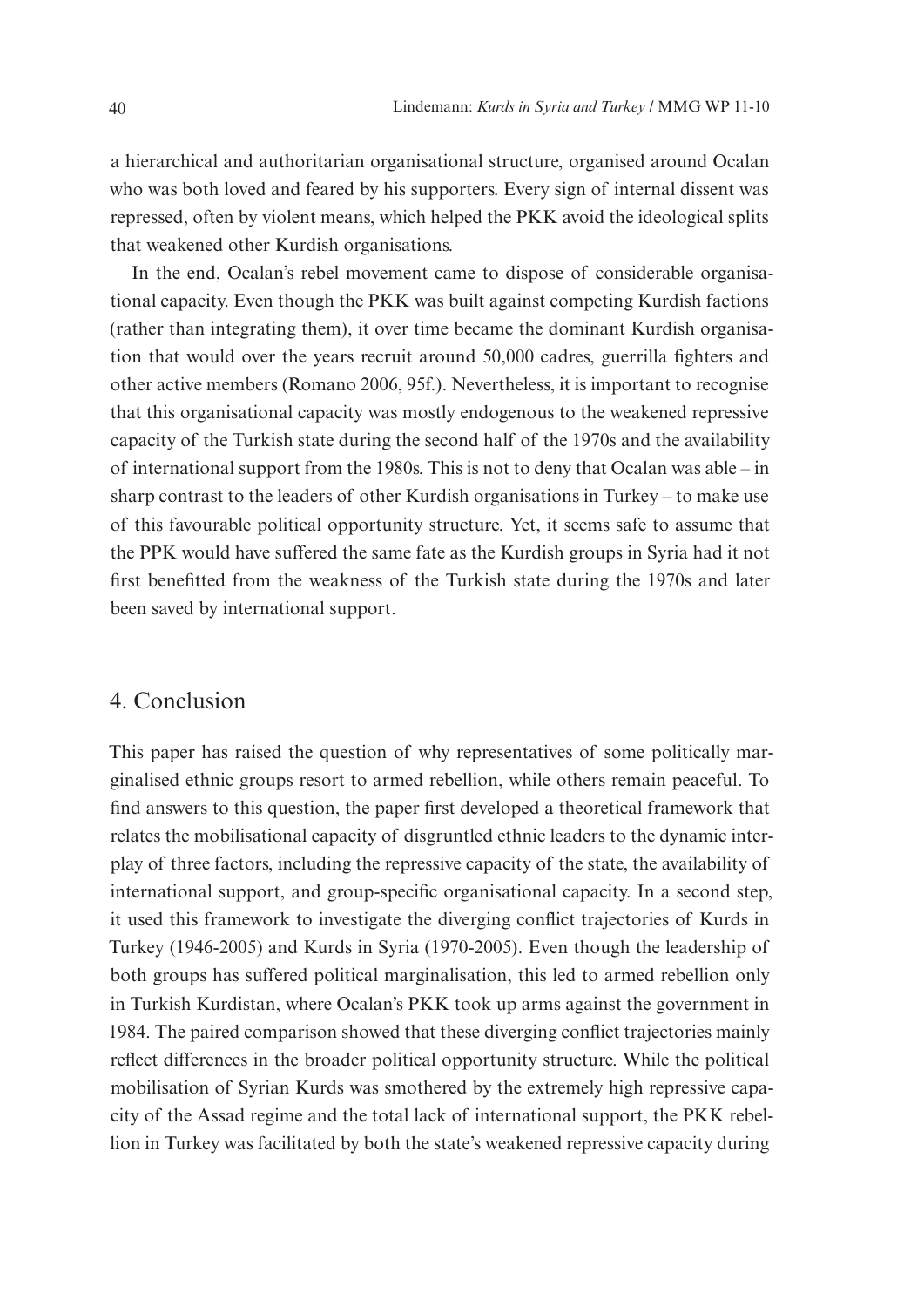the second half of the 1970s and the availability of ample external support from the early 1980s. Differences in group-specific organisational capacity, by contrast, are clearly less important as an explanatory factor. Even though the PKK displayed higher organisational capacity than Kurdish organisations in Syria, these differences are largely endogenous to the observed variation in political opportunity factors.

This presented case study is the first of a series of paired comparisons on diverging conflict trajectories in a context of ethnic exclusion, which are part of a research project at the Max Planck Institute for the Study of Religious and Ethnic Diversity.<sup>14</sup> Future pairwise case studies will cover examples from Africa, Asia, Latin America and Europe. It remains to be seen whether the findings from the 'Kurdish' case study can be generalised to a larger number of cases.

## 5. Bibliography

- Bacik, Gokhan, and Bezen Balamir Coskun. 2011. The PKK problem: Explaining Turkey's failure to develop a political solution. *Studies in Conflict & Terrorism* 34 (3):248-265.
- Batatu, Hanna. 1981. Some observations on the social roots of Syria's ruling military group and the causes for its dominance. *Middle East Journal* 353 (3):331-344.
- Batatu, Hanna. 1988. Syria's Muslim brethen. In *State and ideology in the Middle East and Pakistan*, edited by F. Halliday and H. Aalavi. New York, NJ: Monthly Review Press.
- Bese, Ertan. 2006. Intelligence activities of the Gendarmerie Corps (JITEM & JIT). In *Almanac Turkey 2005: Security sector and democratic oversight*, edited by Ü. Cizre. Istanbul: Turkish Economic and Social Studies Foundation.
- Blattman, Chris, and Edward Miguel. 2010. Civil war. *Journal of Economic Literature* 48  $(1):3-57.$
- Brubaker, Rogers. 2004. *Ethnicity without groups*. Cambridge, MA: Harvard University Press.
- Burton, Michael G., and John Higley. 1987. Elite settlements. *American Sociological Review* 52 (3):295-307.
- Byman, Daniel. 2005. *Deadly connections: States that sponsor terrorism*. Cambridge: Cambridge University Press.
- Cederman, Lars-Erik, Nils B. Weidmann, and Kristian Skrede Gleditsch. 2011. Horizontal inequalities and ethnonationalist civil war: A global comparison. *American Political Science Review* 105 (3):478-495.
- Cederman, Lars-Erik, Andreas Wimmer, and Brian Min. 2010. Why do ethnic groups rebel?: New data and analysis. *World Politics* 62 (1):87-119.
- Cornell, Svante E. 2001. The Kurdish question in Turkish politics. *Orbis* 45 (1):31-46.
- Davenport, Christian. 2000. *Paths to state repression: Human rights violations and contentious politics*. Lanham, MD: Rowman & Littlefield.

<sup>14</sup> See **http://www.mmg.mpg.de/research/all-projects/conditions-of-conviviality-and-conflict/**.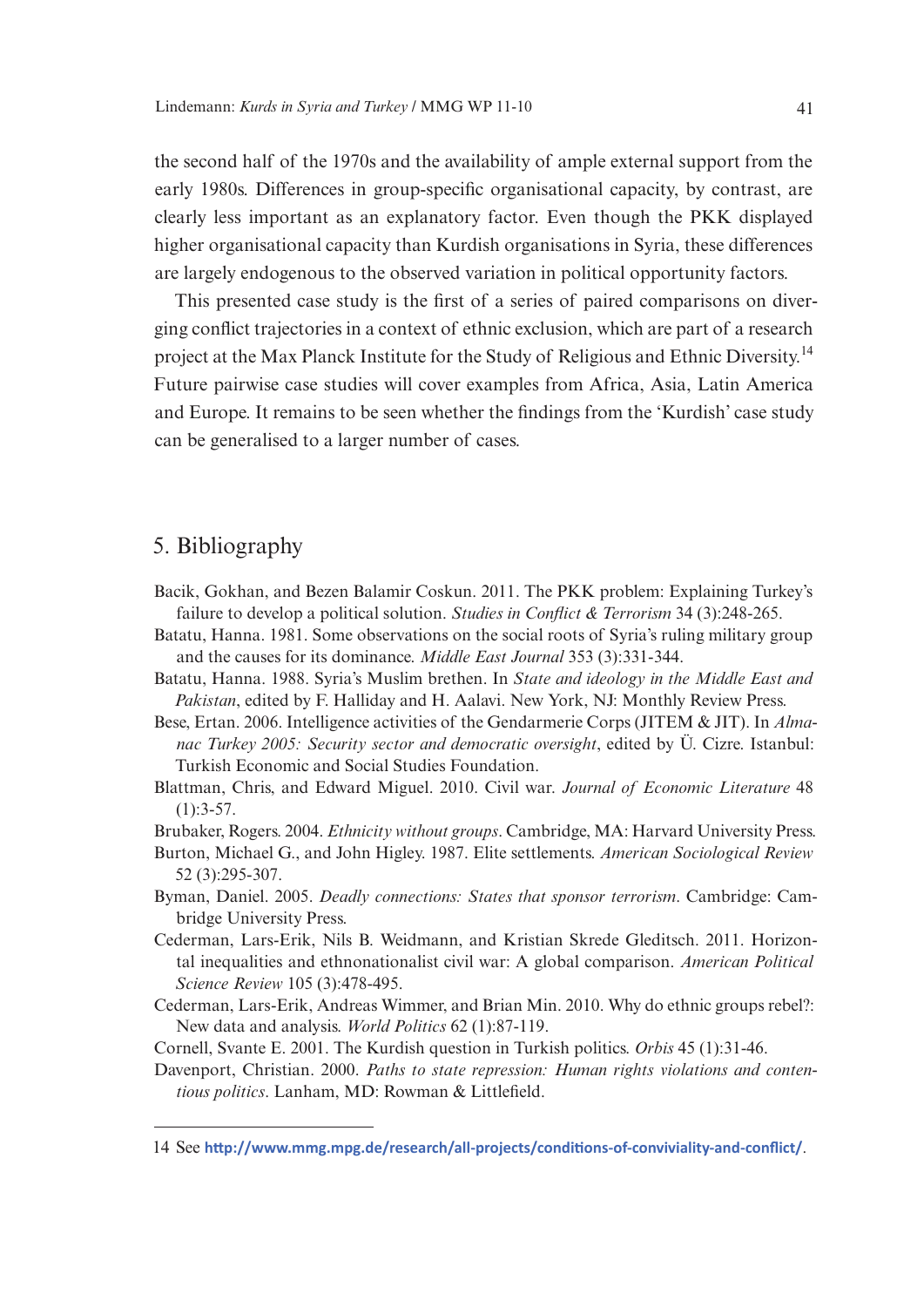- Davenport, Christian. 2007. State repression and political order. *Annual Review of Political Science* 10:1-24.
- Dogan, Mattei, and John Higley. 1998. Elites, crises, and regimes in comparative analysis. In *Elites, crises, and the origins of regimes*, edited by M. Dogan and J. Higley. Lanham, MD: Rowman and Littlefield.
- Entessar, Nader. 1992. *Kurdish ethnonationalism*. Boulder, CO: Lynne Rienner.
- Ergil, Dogu. 2000. The Kurdish Question in Turkey. *Journal of Democracy* 11 (3):122-135.
- Fearon, James D., and David D. Laitin. 2003. Ethnicity, insurgency, and civil war. *American Political Science Review* 97 (1):75-90.
- Fjelde, Hanne, and Indra De Soysa. 2009. Coercion, co-optation, or cooperation?: State capacity and the risk of civil war, 1961-2004. *Conflict Management and Peace Science* 26  $(1):$  5-25.
- Francisco, Ronald A. 1996. Coercion and protest: An empirical test in two democratic states. *American Journal of Political Science* 40 (4):1179-1204.
- Francisco, Ronald A. 2004. After the massacre: Mobilization in the wake of harsh repression. *Mobilization: An International Quarterly* 9 (2):107-126.
- Freeman, Jo. 1979. Resource mobilization and strategy. In *The dynamics of social movements*, edited by M. N. Zald and J. D. McCarthy. Cambridge, MA: Winthrop.
- Gambil, Gary, C. 2004. The Kurdish Reawakening in Syria. *Middle East Intelligence Bulletin*  $6(4):1-8.$
- Goodwin, Jeff. 2001. *No other way out: States and revolutionary movements, 1945-1991*. Cambridge: Cambridge University Press.
- Gunter, Michael M. 1990. *The Kurds in Turkey: A political dilemma*. Boulder, CO: Westview press.
- Gurr, Ted Robert. 1970. *Why men rebel*. Princeton, NJ: Princeton University Press.
- Gurr, Ted Robert. 1993a. *Minorities at risk: A global view of ethnopolitical conflicts*. Washington, DC: United States Institute of Peace Press.
- Gurr, Ted Robert. 1993b. Why minorities rebel: A global analysis of communal mobilization and conflict since 1945. *International Political Science Review* 14 (2):161-201.
- Gurr, Ted Robert. 2000. *Peoples versus states: Minorities at risk in the new century*. Washington, DC: United States Institute of Peace Press.
- Gurr, Ted Robert, and Will H. Moore. 1997. Ethnopolitical rebellion: A cross-sectional analysis of the 1980s with risk assessments for the 1990s. *American Journal of Political Science* 41 (4):1079-1103.
- Hechter, Michael. 2001. *Containing nationalism*. Oxford: Oxford University Press.
- Hegre, Håvard, and Nicholas Sambanis. 2006. Sensitivity analysis of empirical results on civil war onset. *Journal of Conflict Resolution* 50 (4):508-535.
- Hendrix, Cullen. 2010. Measuring state capacity: Theoretical and empirical implications for the study of civil conflict. *Journal of Peace Research* 47 (3):273-285.
- Herbst, Jeffrey Ira. 2000. *States and power in Africa: Comparative lessons in authority and control*. Princeton, NJ: Princeton University Press.
- Heydemann, Steven. 1999. *Authoritarianism in Syria: Institutions and social conflict, 1946- 1970*. Ithaca, NY: Cornell University Press.
- Hibbs, Douglas A. 1973. *Mass political violence: A cross-national causal analysis*. New York, NJ: Wiley.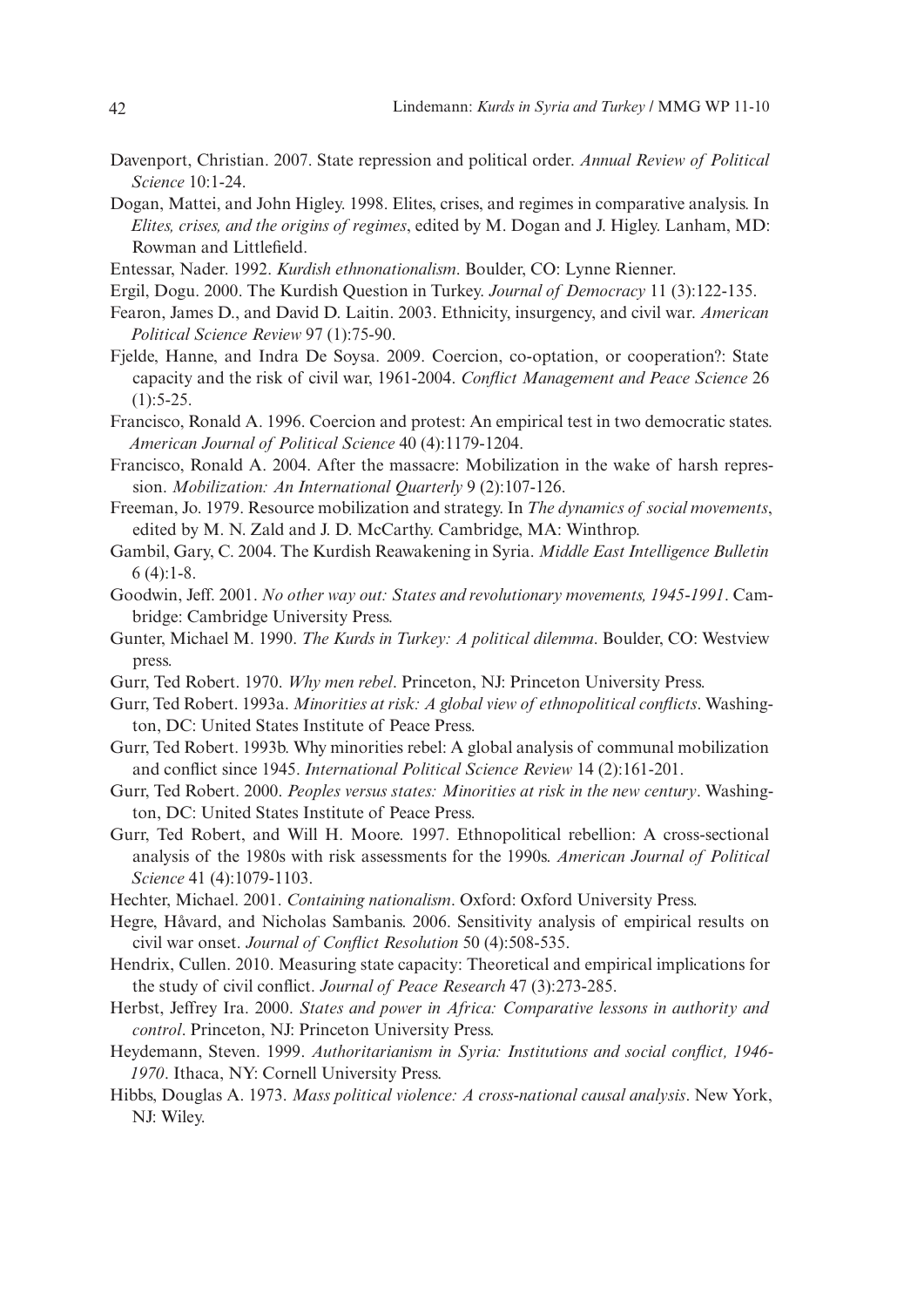- Hinnebusch, Raymond A. 1990. *Authoritarian power and state formation in Ba'thist Syria: Army, party, and peasant*. Boulder, CO: Westview Press.
- Horowitz, Donald L. 1985. *Ethnic goups in conflict*. Berkeley, CA: University of California Press.
- HRW, Human Rights Watch. 2009. Group denial: Repression of Kurdish political and cultural rights in Syria. New York, NY: Human Rights Watch.
- Icduygu, Ahmet. 1999. The ethnic question in an environment of insecurity: The Kurds in Turkey. *Ethnic and Racial Studies* (22):991-1010.
- Jenkins, Gareth. 2007. Continuity and change: Prospects for civil-military relations in Turkey. *International Affairs* 83 (2):339-355.
- Jenkins, J. Craig. 1983. Resource Mobilization Theory and the Study of Social Movements. *Annual Review of Sociology* 9:527-553.
- Lichbach, Mark Irving. 1987. Deterrence or escalation? The puzzle of aggregate studies of repression and dissent. *Journal of Conflict Resolution* 31 (2):266-297.
- Lichbach, Mark Irving, and Ted Robert Gurr. 1981. The conflict process: A formal model. *Journal of Conflict Resolution* 25 (1):3-29.
- Lijphart, Arend. 1977. *Democracy in plural societies: A comparative exploration*. New Haven, CT: Yale University Press.
- Lijphart, Arend. 2008. *Thinking about democracy: Power sharing and majority rule in theory and practice*. London: Routledge.
- Lindemann, Stefan. 2011. Just another change of guard? Broad-based politics and civil war in Museveni's Uganda. *African Affairs* 110 (440):387-416.
- Lowe, Robert. 2006. The Syrian Kurds: A people discovered. In *Middle East Programme Briefing Paper*. London: The Royal Institute od Internaltional Affairs.
- Mann, Michael. 1988. The autonomous power of the state: Its origins, mechanisms and results. In *States, war and capitalism*, edited by M. Mann. Oxford: Blackwell.
- Marcus, Aliza. 2007. *Blood and belief: The PKK and the Kurdish fight for independence*. New York, NJ: New York University Press.
- Marcus, Aliza. 2010. Troubles in Turkey's backyard. *Foreign Policy*, 12 July 2010.
- McAdam, Doug. 1982. *Political process and the development of black insurgency, 1930-1970*. Chicago, IL: University of Chicago Press.
- McAdam, Doug, John D. McCarthy, and Mayer N. Zald. 1996. *Comparative perspectives on social movements: Political opportunities, mobilizing structures, and cultural framings*. Cambridge: Cambridge University Press.
- McAdam, Doug, Sidney Tarrow, and Charles Tilly. 2001. *Dynamics of contention*. Cambridge: Cambridge University Press.
- McCarthy, John D., and Mayer N. Zald. 1973. *The trend of social movements in America: Professionalization and resource mobilization*. Morristown, NJ: General Learning Press.
- McCarthy, John D., and Mayer N. Zald. 1977. Resource mobilization and social movements: A partial theory. *American Journal of Sociology* 82 (6):1212-1241.
- McDowall, David. 2000. *A modern history of the Kurds*. London: I.B. Tauris.
- MEW, Middle East Watch. 1991. *Syria unmasked: The suppression of human rights by the Asad regime*. New Haven, CT: Yale University Press.
- Meyer, David S. 2004. Protest and political opportunities. *Annual Review of Sociology* 30:125-145.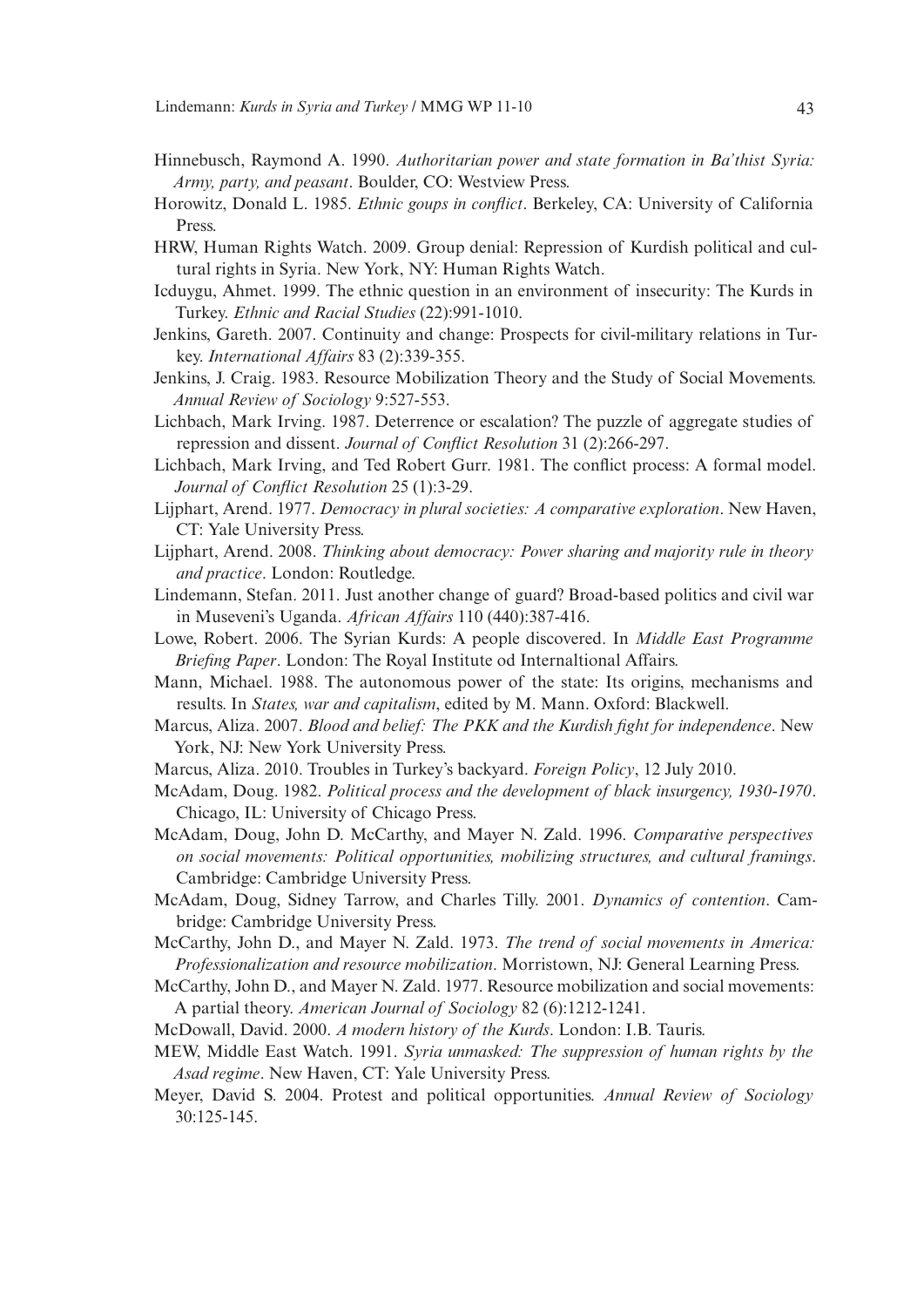- Montgomery, Harriet. 2005. *Kurds of Syria: An existence denied*. Berlin: Europäisches Zentrum für Kurdische Studien.
- Moore, Will H. 1998. Repression and dissent: Substitution, context, and timing. *American Journal of Political Science* 42 (3):851-873.
- Muller, Edward N. 1985. Income inequality, regime repressiveness, and political violence. *American Sociological Review* 50 (1):47-61.
- Mutlu, Servet. 1996. Ethnic Kurds in Turkey: A demographic study. *International Journal of Middle East Studies* 28 (4):517-541.
- Mutlu, Servet. 2001. Economic bases of ethnic separatism in Turkey: An evaluation of claims and counterclaims. *Middle Eastern Studies* 37 (4):101-135.
- Osa, Maryjane, and Kurt Schock. 2007. A long, hard slog: Political opportunities, social networks and the mobilization of dissent in non-democracies. In *Research in social movements, conflicts and change*, edited by P. G. Coy. Amsterdam: Elsevier.
- Radu, Michael. 2001. The rise and fall of the PKK. *Orbis* 45 (1):47-63.
- Rasler, Karen. 1996. Concessions, repression, and political protest in the Iranian revolution. *American Sociological Review* 61 (1):132-152.
- Regan, Patrick M. 2000. *Civil wars and foreign powers: Outside intervention in intrastate conflict*. Ann Arbor, MI: University of Michigan Press.
- Romano, David. 2006. *The Kurdish nationalist movement: Opportunity, mobilization, and identity*. Cambridge: Cambridge University Press.
- Rothchild, Donald, and Michael W. Foley. 1988. African states and the politics of inclusive coalitions. In *The Precarious Balance: State & Society in Africa*, edited by D. Rothchild and N. Chazan. Boulder, CO: Westview Press.
- Rothchild, Donald S. 1997. *Managing ethnic conflict in Africa: Pressures and incentives for cooperation*. Washington, DC: Brookings Institution.
- Saideman, Stephen M. 2001. *The ties that divide: Ethnic politics, foreign policy, and international conflict*. New York, NJ: Columbia University Press.
- Salehyan, Idean. 2007. Transnational rebels: Neighboring states as sanctuary for rebel groups. *World Politics* 59 (2):217-242.
- Salehyan, Idean. 2009. *Rebels without borders: Transnational insurgencies in world politics*. Ithaca, NY: Cornell University Press.
- Salehyan, Idean, and Kristian Skrede Gleditsch. 2006. Refugees and the spread of civil war. *International Organization* 60 (2):335-366.
- Saxton, Gregory. 2005. Repression, grievances, mobilization, and rebellion: A new test of Gurr's model of ethnopolitical rebellion. *International Interactions* 31 (1):87-116.
- Sirkeci, Ibrahim. 2006. *The environment of insecurity in Turkey and the emigration of Turkish Kurds to Germany*. Lewiston, ME: Edwin Mellen Press.
- Skocpol, Theda. 1979. *States and social revolutions: A comparative analysis of France, Russia, and China*. Cambridge: Cambridge University Press.
- Soifer, Hillel. 2008. State infrastructural power: Approaches to conceptualization and measurement. *Studies in Comparative International Development* 43 (3-4):231-251.
- Stewart, Frances, ed. 2010. *Horizontal inequalities & conflict: Understanding group violence in multiethnic societies*. Basingstoke: Palgrave Macmillan.
- Tachau, Frank, and Metin Heper. 1983. The state, politics, and the military in Turkey. *Comparative Politics* 16 (1):17-33.